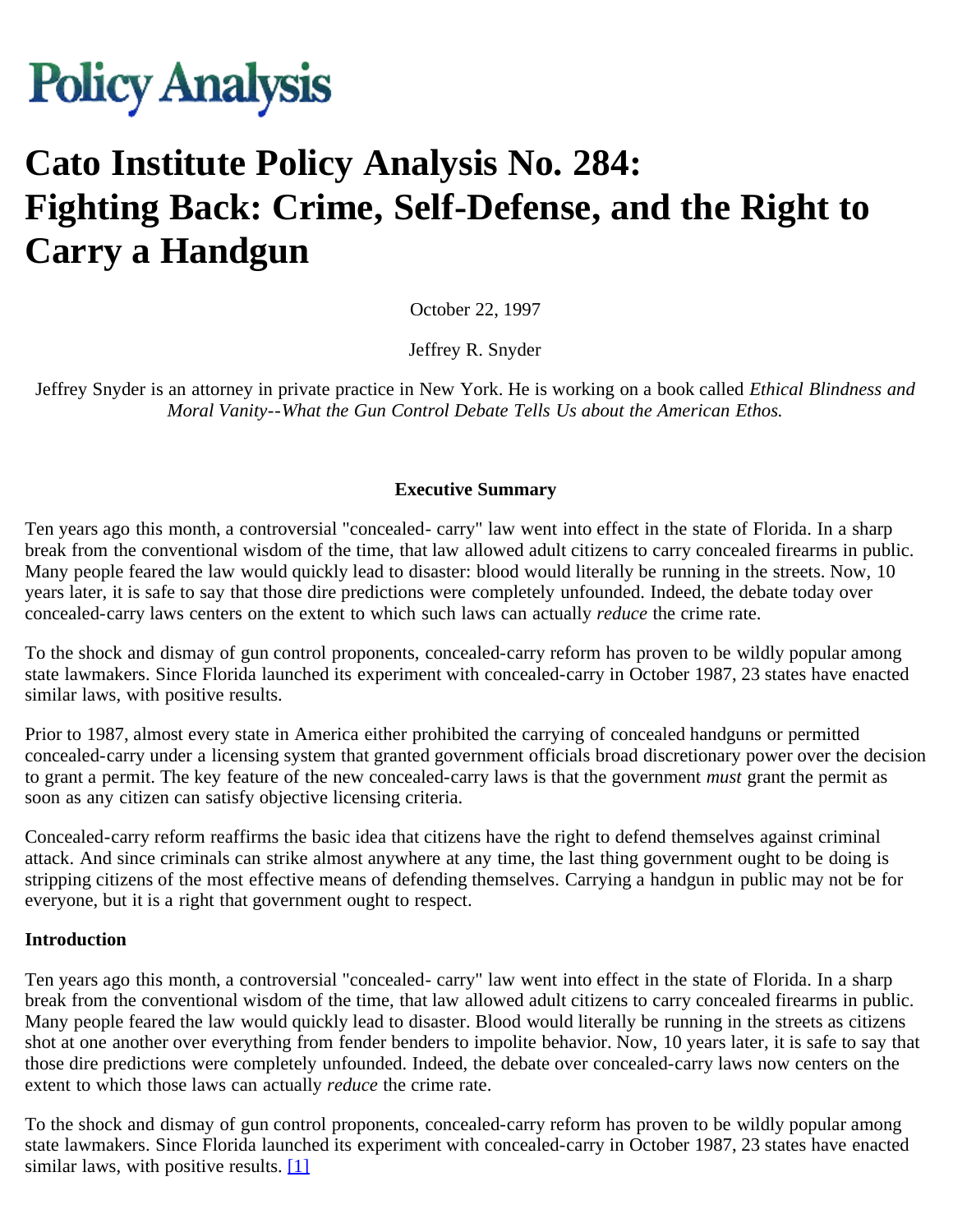Prior to 1987, almost every state in America either prohibited the carrying of concealed handguns or permitted concealed-carry under a licensing system that granted government officials broad discretionary power over the decision to grant a permit. The key feature of the new concealed-carry laws is that the issuing authority--usually a sheriff or the chief of police--*must* grant the permit as soon as a citizen can satisfy specific and objective licensing criteria. It is for that reason that those reforms are often referred to as "shall-issue" concealed-carry laws.

After a brief review of the history of concealed-carry laws and handgun licensing, this study will compare and contrast the discretionary permitting system with the new, "shall-issue" licensing regime. The study will then examine and refute the most common objections that have been lodged against the right of an adult citizen to carry a handgun in public. It is the thesis of this study that citizens have the right to defend themselves against criminal attack--and that the last thing government ought to be doing is stripping its citizens of the most effective means by which they can defend themselves. Carrying a handgun in public may not be for everyone, but it is a right that government ought to respect.

#### *A Brief History of Firearms Regulation*

In order to get some perspective on the concealed-carry debate, it will be useful to review the history of firearms regulation in the United States. Three historical observations are particularly relevant for the purposes of this study. First, firearms regulation has traditionally been a matter of state law. Second, while some states have had laws prohibiting the concealed-carry of weapons since the Civil War, it was, at the time those prohibitions were enacted, perfectly legal to carry a gun openly in public. In fact, it is still legal today, if not socially acceptable, to carry a gun openly in public in some states. Third, during the 20th century, most states adhered to a liberal policy concerning the acquisition or *ownership* of firearms but adopted strict rules concerning the *carrying* of concealed weapons in public.

# *The "Ignoble Act" of Carrying Concealed Weapons*

There appears to have been no general statutory restrictions on the ability of citizens to carry arms in the American colonies (excluding, of course, the attempts of the English to disarm the colonists immediately preceding the American Revolution). Nor can one find any examples of general statutory restrictions of, or prohibitions against, the carrying of arms, either openly or concealed, in the early American states. That absence of restrictions corresponds perfectly to the historical fact that our forebears understood that they had an individual right to possess and carry arms for defense, subject to the common law restriction, noted by Sir William Blackstone, that one could not carry such arms as were apt to terrify the people or make an affray of the peace.

Restrictions on the concealed-carry of weapons first appeared in the South in the years preceding the Civil War; Kentucky's were the first in 1813. Few persons had revolvers in those days, and the most feared of concealed weapons was the Bowie knife, not the handgun. [\[2\]](#page-27-1) By 1850 most Southern states, and Indiana, had prohibited the concealedcarry of weapons, including firearms.

Clayton Cramer, who has made an extensive historical review of case law relating to the right to keep and bear arms under the Second Amendment and state constitutional guarantees, notes that the common characteristic of the states adopting those laws was slavery. The sole exception, Indiana, also serves to prove the point, because it was largely settled by Southerners with strong Southern sympathies. The 1850 Indiana constitution, Cramer points out, prohibited both slavery and free blacks from entering the state. Cramer suggests that the most likely explanation for concealedcarry laws is, therefore, to be found in the problem of race. [\[3\]](#page-28-0)

Law professors Robert Cottrol and Raymond Diamond suggest that the desire to control blacks was the principal, or at least a significant, reason for the Southern gun control laws in the years preceding the Civil War. [\[4\]](#page-28-1) While that may explain the laws that licensed blacks to carry or own guns or prohibited them from carrying or owning arms, it does not explain why the Southern states took the additional step of restricting whites from carrying arms concealed. The answer, according to Cramer, may lie in the abolition movement.

The problem of mob violence directed against abolitionists was sufficiently widespread during the 1830s, when the concealed weapons laws became increasingly common in the South, that President Martin Van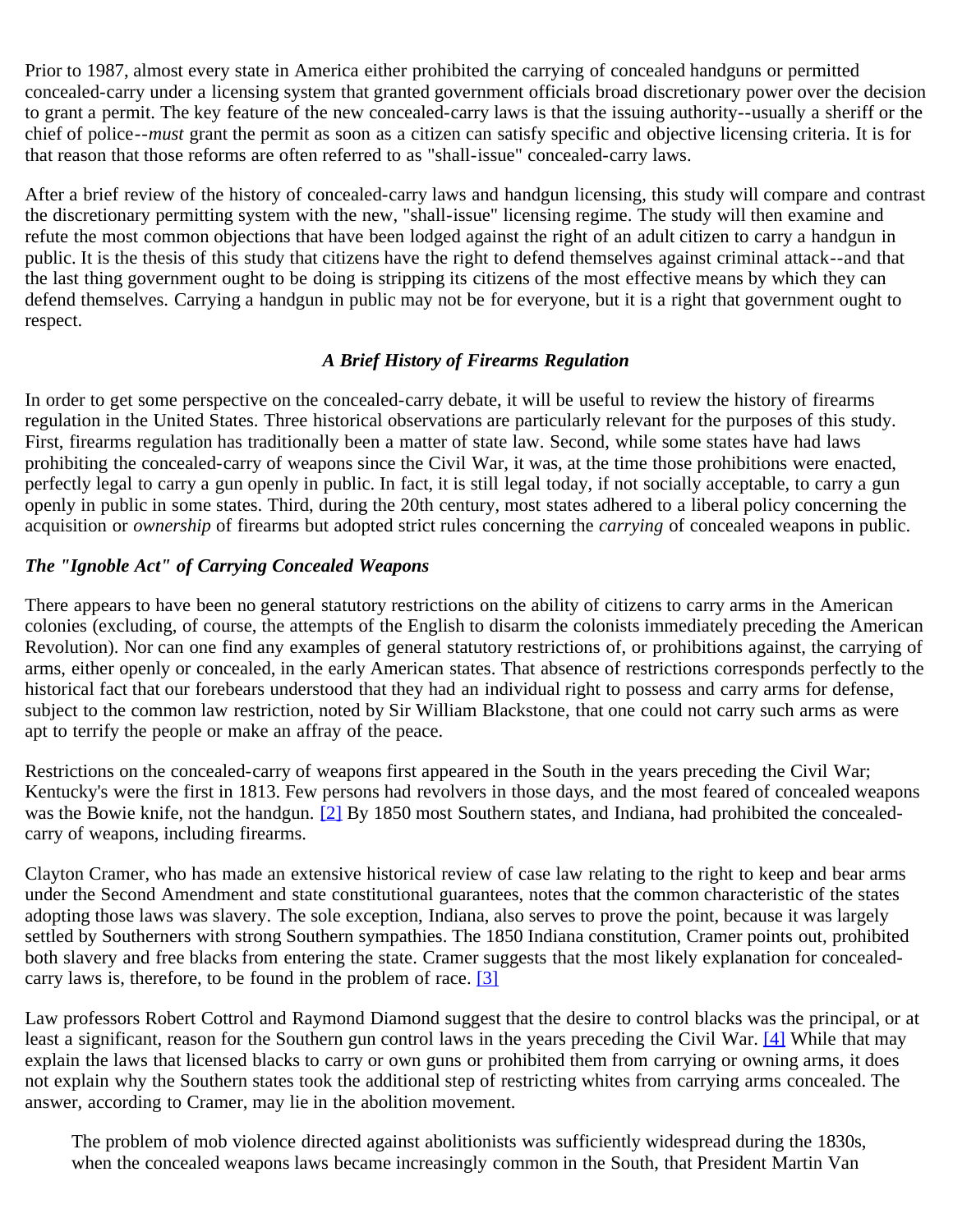Buren's Inaugural Address, delivered in March of 1837, addressed the problem twice.

In the South, where slaveholders were overwhelmingly in control, laws to protect attacking mobs from the unfair advantage of abolitionists carrying concealed weapons would not be surprising. . . . In Northern states, where slaveholders had little direct influence on state governments, the need to keep abolitionists in fear might have been less obvious. . . .

The most obvious connection to prohibition of concealed carry of arms in the South is that most of these laws were adopted in the years immediately following Nat Turner's 1831 rebellion. While free blacks were banned from carrying weapons (openly or concealed) in statutes different from those that banned concealed carry, the curious grouping in geography and time of these laws suggests that fear of slave revolt, or of armed abolitionists, or both, provoked these laws. A detailed history of each state's concealed weapons statutes is . . . necessary to resolve the question of why these laws appeared almost exclusively in slave states during the antebellum period. [\[5\]](#page-28-2)

While fear of slave revolts or armed abolitionists may have provided the underlying motivation for those laws, it was not, for obvious reasons, the stated justification for them. The Southern states that outlawed concealed-carry justified such laws, in theory, as a means of restricting the conduct of criminals, while leaving the law-abiding alone, free to carry honestly. In the words of the Louisiana Supreme Court, laws prohibiting the concealed-carry of weapons

became absolutely necessary to counteract a vicious state of society, growing out of the habit of carrying concealed weapons, and to prevent bloodshed and assassinations committed upon unsuspecting persons. [Such laws] interfered with no man's right to carry arms . . . "in full open view," which places men upon an equality. This [open-carry] is the right guaranteed by the Constitution of the United States, and which is calculated to incite men to manly and noble defense of themselves, if necessary, and of their country, without any tendency to secret advantages and unmanly assassination. [\[6\]](#page-28-3)

Thus, it is important to understand the background against which those prohibitions were upheld by the courts. The prohibition (as opposed to the licensing) of concealed-carry developed in states that generally did not restrict the opencarry of firearms, at least by whites. (Numerous Southern states outlawed either ownership or carrying of firearms by slaves and freed black men who, it was feared, would lead slave revolts.) Indeed, in some states it is still legal to carry firearms openly in public. Unlicensed open-carry is still the law in Virginia, Nevada, and Maine, for example.

At the time the restrictions were enacted, then, people were generally free to carry firearms openly. Honest men engaged in lawful behavior had no reason to take pains to hide their weapons, for weapons were a part of everyday life. In a society in which open-carry was the norm, the natural presumption was that one was unarmed if his weapon was not in plain sight. In that context, concealment was regarded as an act of deception, an ignoble act designed to gain unfair or surprise advantage over others. Open-carry placed men in a position of equality with respect to one another by giving all fair warning whether any was armed. Since those who carried concealed weapons sought a deadly, unfair advantage, criminal or malicious intent was effectively presumed.

#### *States Assert Control over the Ownership of Handguns*

Licensing systems regulating the concealed-carry of firearms appear to have developed in the Northeast and were put in place in most states in the years 1901-40. In 1911 New York enacted the Sullivan Law, which was to become the model for restricting the ownership and carrying of handguns. [\[7\]](#page-28-4) The law outlawed handgun *ownership* without a police permit and was modeled after European firearms laws that were considered to be successful in dealing with political dissidents, anarchists, and labor agitators.

By 1934 Sullivan-type permit requirements for buying a handgun had been adopted by Arkansas, Michigan, Missouri, New Jersey, North Carolina, Hawaii, and Oregon. [\[8\]](#page-28-5) National and local business associations were among the most vocal lobbyists in support of the Sullivan Law, and laws in other states modeled on it, emphasizing the increasing incidence of armed robbery. At the time, armed robbery was not merely an issue of public safety; the crime had distinct political connotations: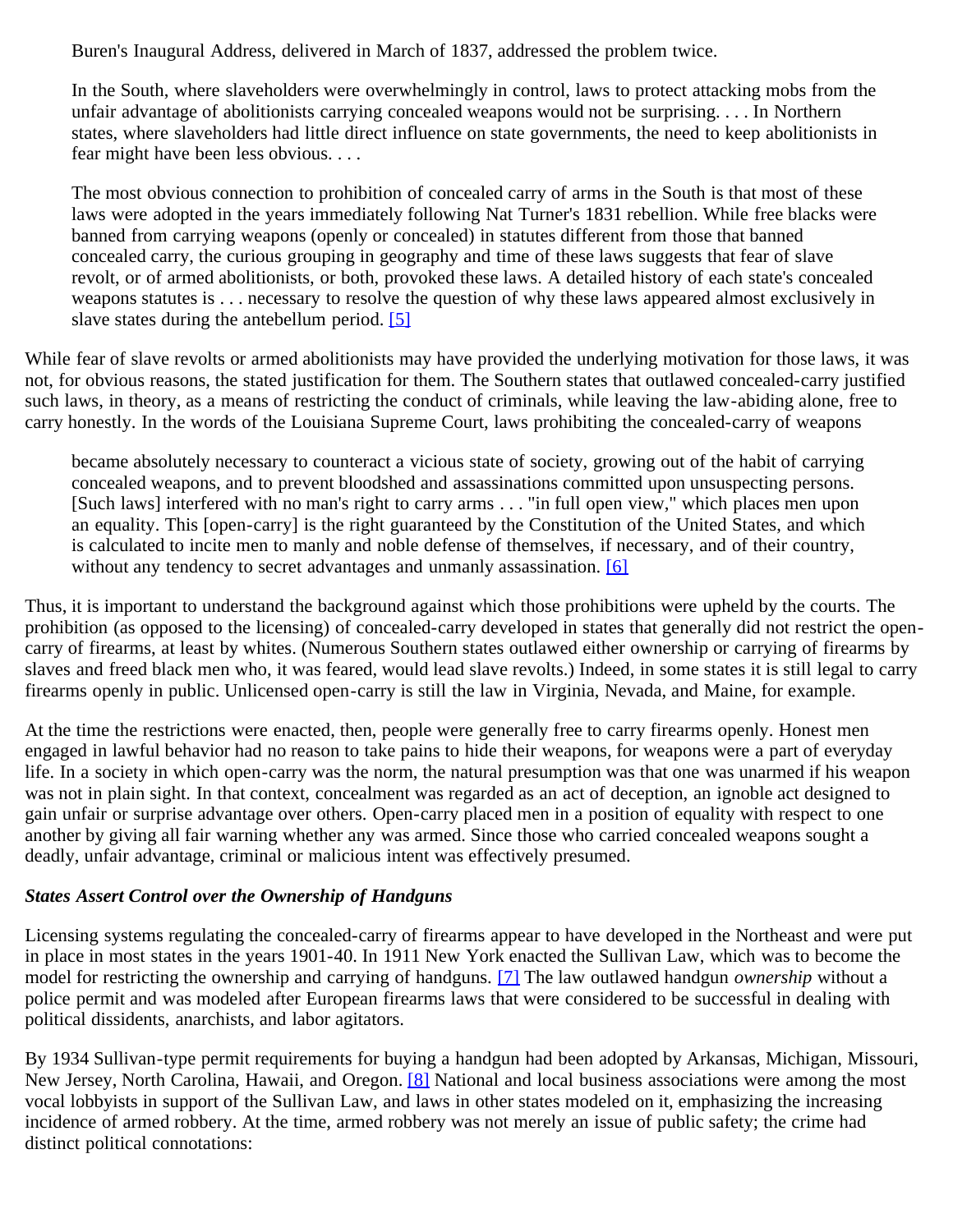Armed robbery was associated in the public mind with foreign immigrants, not just because they were considered naturally lazy and inclined to violent acquisitiveness, but because armed robbery was a recognized tactic of the "foreign-born anarchists." In America from at least the turn of the century, and in Europe from the 1870s on, revolutionaries used bank and commercial robberies as a means of gathering funds to finance their underground activities. The businessmen's association could point out that Sacco and Vanzetti were originally apprehended for violation of Massachusetts' new handgun law, and that they were executed for murder committed in the course of several armed robberies of which they were convicted. [\[9\]](#page-28-6)

The Sullivan Law introduced two criteria that were to become widely adopted, with some variation, in most states throughout the 1920s and early 1930s. Handguns could not be acquired without a permit issued only to persons who had both "good moral character" and "good cause" to carry a handgun. That approach apparently was readily appealing to legislators in other states precisely because it seemed such a well-devised means of ensuring that the "wrong" sort of people did not obtain firearms, and could not carry them. The statute was not on its face discriminatory on grounds of race, religion, national origin, or political beliefs. Instead, broad, uncircumscribed discretion granted in self-validating yet empty licensing criteria ("good moral character," "good cause") enabled the police or other licensing authorities to target specific groups deemed the source of violent crime and political conflict: Italians, Jews, or the foreign-born (misperceived as naturally possessing criminal propensities or having little attachment to traditional American institutions and values), African-Americans, labor agitators, and those suspected of "anarcho-syndicalism" by virtue of their political beliefs, associational activities, or country of origin.

While Northern states may have favored the discretionary licensing laws as a means of ensuring that Italians, Jews, labor agitators, or others with radical political beliefs did not obtain arms, Southern states favored such laws because the broad discretion permitted maneuvering room to deny permits to African-Americans. [\[10\]](#page-28-7) The racist motivation for, and racist application of, such laws was noted in a 1941 court case involving Florida's old discretionary licensing system: "The statute was never intended to be applied to the white population and in practice has never been so applied. . . . [The] Act was passed for the purpose of disarming the negro laborers and to thereby reduce the [number of] unlawful homicides . . . and to give the white citizens in sparsely settled areas a better feeling of security. . . . There has never been, within my knowledge, any effort to enforce the provisions of this statute as to white people, because it has been generally conceded to be in contravention of the Constitution and non-enforceable if contested. [\[11\]](#page-28-8)

#### *The Great Compromise: Liberal Rules on Gun Ownership, Strict Rules on Carrying Guns in Public*

Faced with the threat of a growing number of states adopting Sullivan Law type prohibitions on the acquisition (and thus ownership) of handguns without police permits, the National Rifle Association endorsed and supported a compromise program to protect gun ownership while reducing crime associated with the carrying of handguns--the Uniform Firearms Act, also known as the Uniform Revolver Act.

The origin of the Uniform Revolver Act is somewhat unclear. Some sources report that the model act was drafted by a former president of the NRA, Karl T. Frederick, or by the NRA itself, and endorsed by the National Conference of Commissioners on Uniform State Laws in 1925. [\[12\]](#page-28-9) Another source indicates "that it was the product of a committee appointed by the National Conference of Commissioners on Uniform State Laws in 1923, at the urging of the United States Revolver Association," and adopted in final form in 1930. [\[13\]](#page-28-10) Regardless, the model act avoided the Sullivan Law's requirement of a police permit to *acquire* a handgun but essentially adopted its criteria for purposes of licensing the *carrying* of handguns.

Concealed-carry without a license was made illegal (usually a misdemeanor). The licensing authority--typically the sheriff, the chief of police, or a local court--was granted authority to issue permits to persons who both had "good moral character" and satisfied some needs-based requirement, such as having "good cause," or demonstrating a "need" to carry a handgun. The law was adopted in 1923 by California, North Dakota, and New Hampshire. By 1940 it had been adopted by virtually every state, including several that had previously adopted (but now repealed) Sullivan-type permit systems. [\[14\]](#page-28-11) Essentially, then, it is the system established by the Uniform Revolver Act, with its twin requirements of demonstrating good character and some need to carry arms, that has been the focus of the recent shallissue carry reforms, and it is that system that continues in the 15 states that still have discretionary licensing systems in place.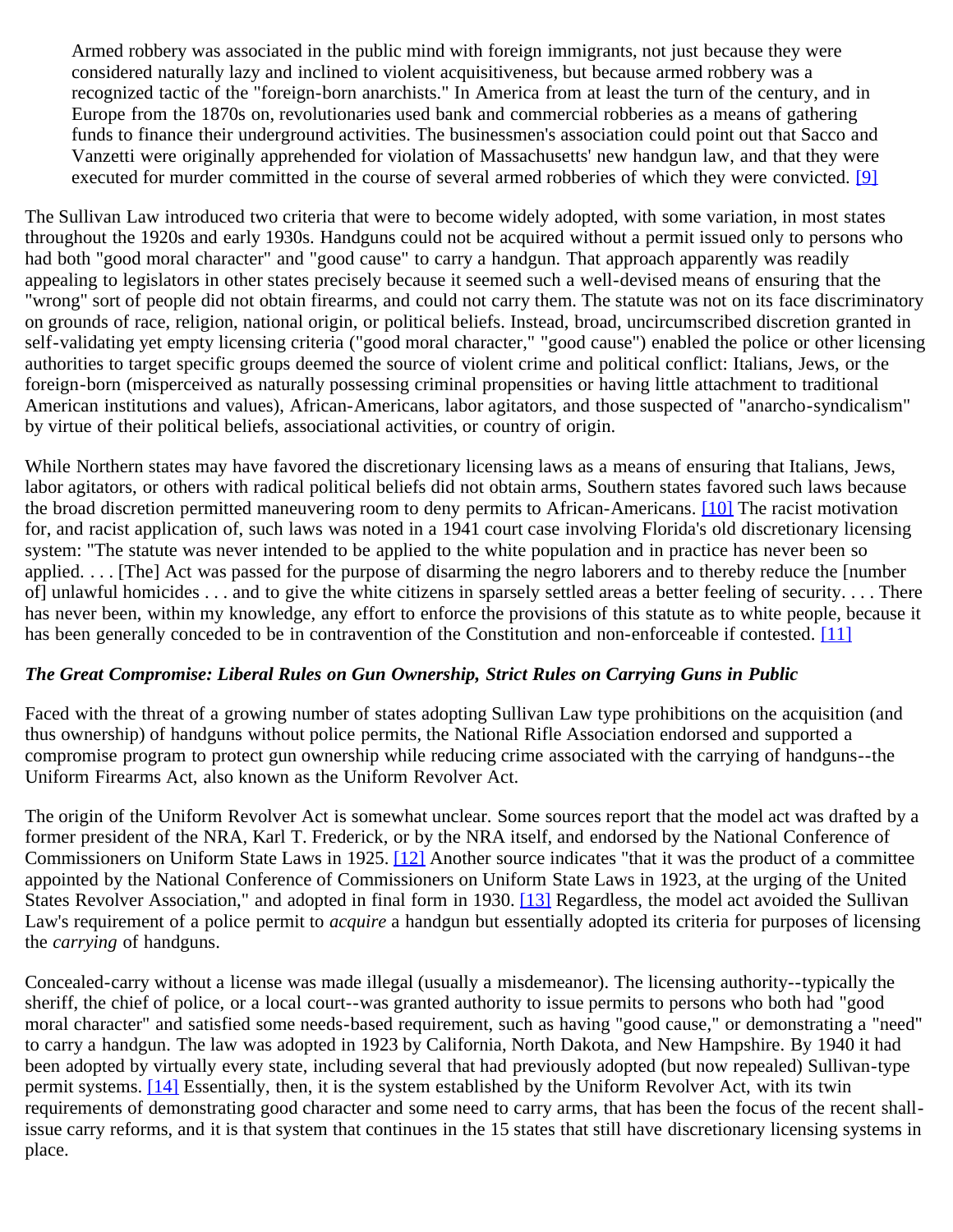The point of this brief historical review is not to argue that the discretionary licensing system ultimately created by the Uniform Revolver Act is inherently racist, discriminatory on the basis of national origin, anti-Semitic, xenophobic, or illiberal because formed during the social conflicts of the labor movement, anarcho-syndicalism, massive immigration from Central and Eastern Europe, and racial strife. It is not. The point is that the twin criteria, "good moral character" and "need" or "good cause," were favored precisely because they were vague enough to ensure that only the "right" sort of people could carry arms, however conceived from age to age, or region to region. While self-justifying and apparently even-handed on the surface, the criteria are so broad, undefined, and devoid of any objective standards that they pose no obstacle to granting or withholding licenses in a highly discriminatory, prejudicial, arbitrary, or political manner. The history of the laws regulating the carrying of firearms also should alert us to the manner in which gun control laws embody the political and social fears of their time and the often unconscious class and social presumptions underlying those laws, easily justified and made antiseptic when discussed only in terms of the abstract concern for "public safety." [\[15\]](#page-28-12)

#### *The Arbitrary Nature of Discretionary Licensing*

The most serious problem with discretionary licensing systems is the broad discretionary power that is wielded by government officials. Historically, as discussed above, the problems have been discriminatory application of those laws based on race, national origin, or political activities. The contemporary problems with those laws, however, tend to be (a) discrimination based on population density; (b) class discrimination; (c) arbitrary, inconsistent, and irrational application of the law; and (d) favoritism or corruption.

The operative language of the statutes in the jurisdictions that continue to use discretionary systems is essentially a variant of the Uniform Revolver Act requirements of "good moral character" and a "need" or "good cause." The arbitrary nature of the discretion granted to licensing authorities is apparent from the language of the state laws that maintain those systems. Here are a few examples:

 California: The licensing authority "may issue" a permit "upon proof that the applicant is of good moral character," and that "good cause" exists. [\[16\]](#page-28-13)

 Colorado: The licensing authority "may issue" a permit following a background check to determine "if the applicant would be a danger to others or to himself or herself." [\[17\]](#page-28-14)

 New York: The licensing authority "shall issue" a permit if the applicant is of "good moral character," "no good cause exists for the denial of the license," and "proper cause" exists for the issuance of the license. [\[18\]](#page-28-15)

 North Dakota: The licensing authority "shall issue" a permit if the applicant "has the written approval . . . from the sheriff of the applicant's county and, if the city has one, the chief of police or a designee of the city." [\[19\]](#page-28-16)

 Rhode Island: The licensing authority "shall issue" a permit if the applicant "has good reason to fear injury to his or her person or property, or has any other proper reason for carrying," and is a "suitable person" to be licensed. [\[20\]](#page-28-17)

Before examining the evidence of how discretionary licensing systems have actually operated, it will be useful to note some of the characteristics of those laws that so readily lend themselves to abuse. First, although some of the statutes provide that the licensing authority "shall issue" the permit, it is likely to make little practical difference in the application of the law because the licensing criteria are sufficiently undefined or vague to provide ample room to deny issuance of a permit. Statutes that provide that the licensing authority "may" issue permits to appropriate persons nevertheless provide *additional*, undefined discretion by suggesting that the criteria listed in the licensing statute are by no means exhaustive or determinative--other reasons, unstated, may be found by the licensor to deny the permit.

Second, the applicant must bear the burden of proving to the licensing authority's satisfaction that he has the requisite "moral character" and "justifiable need" or other "proper cause" to carry a firearm. As a practical matter, therefore, if the application for a permit is denied, even arbitrarily, the applicant's only remedy is to appeal to the courts for review.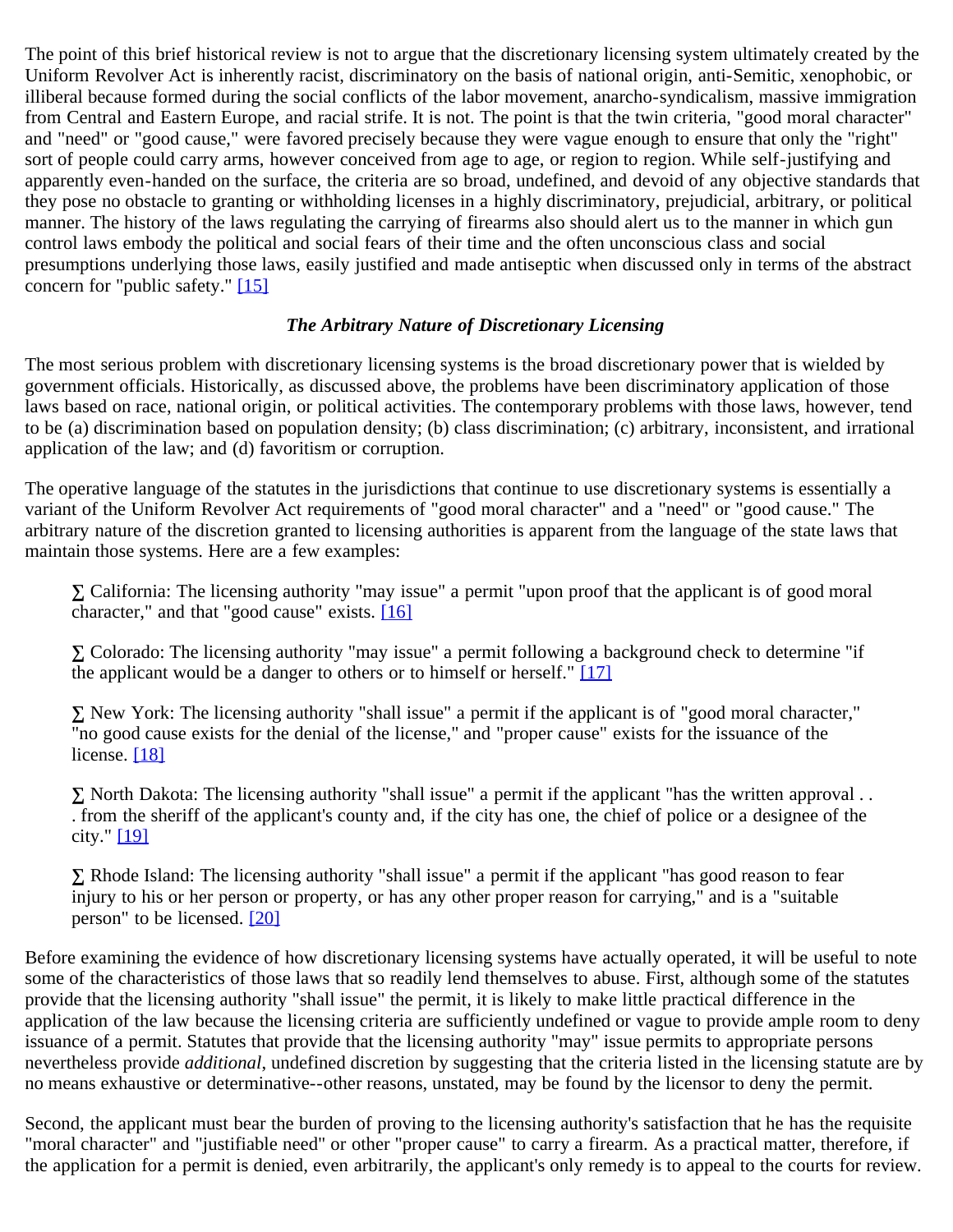Such a procedure imposes significant cost and time burdens on the applicant for a permit to carry firearms--effectively precluding the acquisition of permits by the poor, by elderly pensioners, and by anyone else whose discretionary income does not permit a gamble on the court system.

Third, the fact that the statutes limit permits to persons who have "good reason to fear injury," "justifiable need," "proper cause," or similar qualifications gives short shrift to the general risk that each person faces simply by living in a society where predatory criminals roam about freely. Implicit in the needs-based language of discretionary statutes is the notion that the privilege of carrying arms is a function of the risk of criminal victimization: that people who, because of their circumstance, face an unusually high risk of criminal victimization and are in some sense "natural" targets of criminal assault or special targets of opportunity have a justifiable "need" to carry arms; the rest of the populace, who face only an "ordinary" risk, is not justified in wanting to carry arms to defend itself. Not only is there no reason to believe that those who face an unusual risk of criminal victimization are inherently more trustworthy or competent with a firearm than those who do not, but the implicit suggestion that some lives--because of wealth, fame, unique job requirements, or the preferences of criminals--are somehow more worth protecting than others is morally repugnant and indefensible.

In essence, "need"-based or "cause"-based licensing systems imply that one's right to life is a function of one's risk of criminal victimization. Those for whom the risk is greatest have a right to life (i.e., to preserve that life by using a gun to defend one's self against unlawful deadly force). Those whose risk is low or ordinary are handicapped by the law- stripped of the right of self-defense. Despite the inherent, bizarre nature of the notion that one's right to life fades in and out of existence depending on fluctuations in the rate of violent crime or the preferences of criminals, one nevertheless hears the idea expressed in prestigious circles. Columnist Charles Krauthammer, for example, has observed that Americans would not be willing to accept strict gun control, including the banning of handguns, until the government could demonstrate that it could keep crime at a low level. [\[21\]](#page-29-0) Krauthammer's claim implies that people will or should give up the right to defend their lives (a right, incidentally, that Hobbes, Locke, and the Founders described as "inalienable" and that the Declaration of Independence described as a right governments were instituted to secure) just as soon as government demonstrates its success at keeping the overall risk of criminal victimization low.

A review of how discretionary licensing systems have in fact been administered confounds any attempt to find a coherent or consistent application of the laws. In fact, one of the most respected American legal encyclopedias, *American Law Reports*, states simply that the results of cases that have specifically addressed the issue of who is entitled to carry firearms "are not necessarily reconcilable, differing results having been reached as to applications offering similar evidence or allegations concerning the kinds of dangers to which the applicants claimed they had been subjected, and from which they allegedly required means of personal protection." [\[22\]](#page-29-1) In other words, the laws, embodying similar concepts, are applied as those in charge of administering and interpreting them see fit on a case-bycase basis.

In Denver, Police Chief Ari Zavaras granted only 45 permits in a city of one-half million people. [\[23\]](#page-29-2) The detective who administered Zavaras's permit program explained that only applicants with a "true and compelling need" could be granted permits. "Just because you fear for your life is not a compelling reason to have a permit," he said. [\[24\]](#page-29-3) Among those denied a permit was Denver talk-show host Alan Berg, who had received death threats from, and was later killed by, white supremacists.

From 1984 to 1992 the City of Los Angeles refused to issue a single permit. In a city of 3.5 million people, over a period of nine years, not one applicant was found to have both "good moral character" and "good cause" to carry a handgun for protection. [\[25\]](#page-29-4) As of 1992 only about 400 concealed-carry permits were issued to Los Angeles County's population of 8.86 million (0.005 percent). As of 1994, prior to Virginia's adoption of a shall-issue licensing system, only 10 persons of Fairfax County's population of over 850,000 (0.001 percent) had permits. [\[26\]](#page-29-5) By comparison, as of 1994 two other states with discretionary licensing systems, Connecticut, with a population of about 3.28 million, and Indiana, with a population of about 5.54 million, had approximately 116,000 and 221,000 outstanding permits to carry firearms, respectively (3.54 percent and 3.99 percent, respectively).

To provide further perspective, contrast those numbers with the numbers in two states that had shall-issue licensing statutes. In 1992 Pennsylvania, with a population of about 12 million, had approximately 362,000 outstanding permits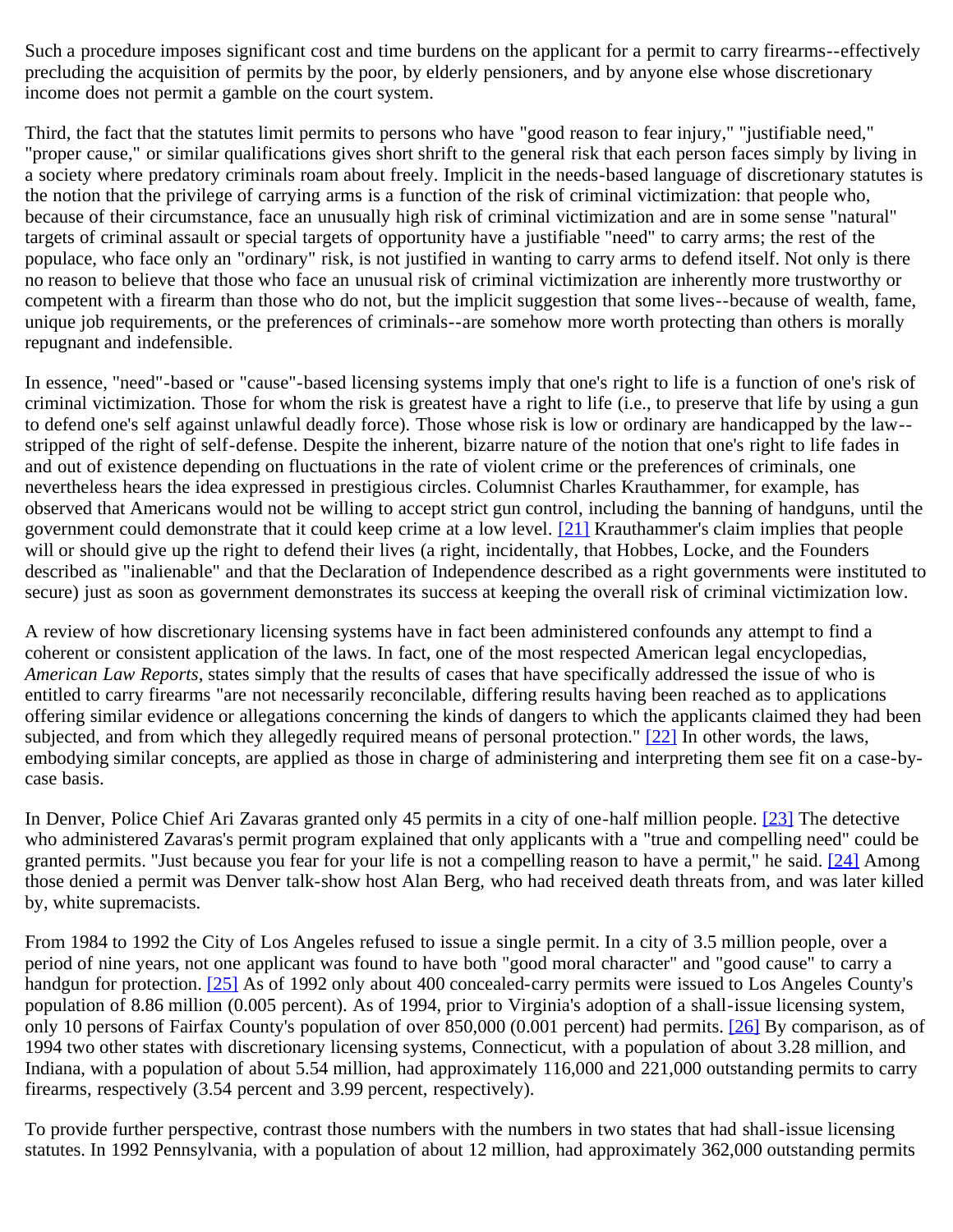to carry firearms (3.02 percent), and Washington, with a population of about 4.86 million, had approximately 242,000 outstanding permits to carry firearms (4.98 percent). The Los Angeles City homicide rate around that time was approximately twice as high as that of Indianapolis and three times as high as that of Pittsburgh or Seattle. [\[27\]](#page-29-6) The most dangerous city issued the fewest permits per capita.

It is hard to reconcile those wildly contrasting results with any uniform principle rationally related to (a) ensuring that law-abiding citizens may carry in public a means with which to protect themselves from deadly criminal force while (b) providing reasonable assurance to the public at large that those who do so may be reasonably expected to act responsibly, which one would expect ought to be the goal of a rational licensing system.

To the extent that it is possible to find any rule approximately describing those results, it is that permits are generally freely issued to law-abiding citizens in rural areas or areas of relatively low population density, while they are denied as a matter of course to persons who inhabit cities and metropolitan suburbs. There is a plausible sociological explanation for this state of affairs. Guns are not feared objects in rural areas. Crime is lower, guns are more a part of everyday life and have a "positive image," being associated predominantly with their sporting and recreational use. Everybody knows everybody, everybody knows many people who have guns, and most people do not think that their friends, neighbors, and relatives are likely to go on shooting sprees or shoot others in a moment of anger. By contrast, in cities, guns are associated in the popular mind mostly with criminal violence and are therefore evil objects to be despised. No one knows anyone, no one trusts anyone, and everyone knows that everyone else is a potential powderkeg waiting to explode. It is perhaps not surprising that if we enact a law that grants authority to issue permits to carry firearms on a discretionary basis, we will obtain results that mirror the different sociological perceptions of those who live in urban and rural areas, rural down-homeness and urban paranoia. Whether such perceptions serve well as a basis for providing equal protection of the law is another matter entirely.

Within metropolitan areas, the issuance of permits under discretionary systems depends on factors unrelated to any simple determination of whether the applicant can be reasonably expected to act responsibly. The list of permit holders in New York City, for example, strongly suggests that the Sullivan Law has been applied on the basis of wealth, celebrity status, political influence, and favoritism. Licensees have included and include such luminaries as Eleanor Roosevelt, Lyman Bloomingdale, Henry Cabot Lodge, Nelson Rockefeller, Laurence Rockefeller, Mayor John Lindsay, *New York Times* publisher Arthur Ochs Sulzberger, William F. Buckley Jr., Donald Trump, Leland DuPont, publisher Michael Korda, Arthur Godfrey, Sammy Davis Jr., Robert Goulet, Sid Caesar, Bill Cosby, Joan Rivers, and Howard Stern. Other licensees have included several major slumlords, a Teamsters Union boss who was a defendant in a major racketeering suit, and a restaurateur with ties to organized crime. [\[28\]](#page-29-7) Meanwhile, taxi drivers, who face a high risk of robbery, "are denied gun permits because they carry less than \$2,000 in cash," [\[29\]](#page-29-8) and city courts have ruled that ordinary citizens and store owners may not receive permits to carry firearms because they have no greater need for protection than does anyone else in the city.

A federal district court in California upheld similar class-based discrimination in Los Angeles County's policy of issuing permits to carry firearms almost entirely to retired police officers and celebrities, "because famous persons and public figures are often subjected to threats of bodily harm." [\[30\]](#page-29-9) Thus, if you are famous enough to attract death threats, you may carry an effective means with which to defend your life. If you are not famous and the criminals do not extend the courtesy of first warning you that you may be victimized but simply surprise you one day with robbery, rape, or attempted murder, then you do not deserve the right to protect yourself with a handgun. Special treatment for special people.

There is also evidence to suggest that the discretionary systems invite favoritism and possibly corruption. On January 22, 1996, the New York City Police Department of Internal Affairs removed Deputy Inspector Henry Krantz, a 30-year veteran, from the pistol licensing division, removed licensing records, and took over administration of the office because he allegedly favored certain applicants and afforded preferential treatment in the grant of licenses and because he allegedly wrongfully directed other cops to grant favors. [\[31\]](#page-29-10)

The point of these comparisons and observations is that the discretionary licensing systems invite and produce discrimination on grounds of class, race, religion, country of origin, fame, wealth, or political influence in a manner that has no rational correlation with risk of criminal victimization (assuming discrimination on the basis of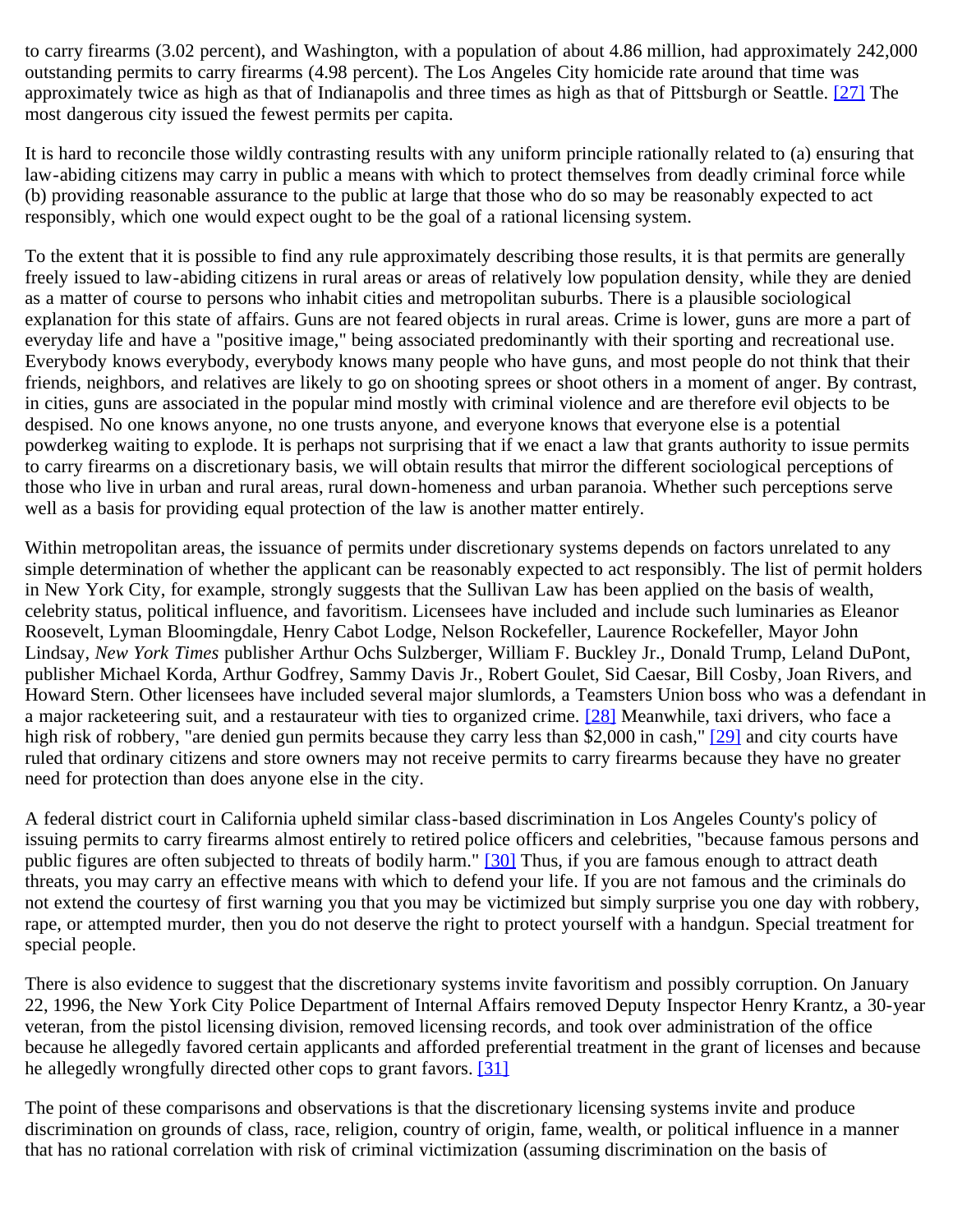victimization risk were proper or moral to begin with) or with trustworthiness or competence with a firearm. Such systems invite, and in fact produce, wholly inconsistent, arbitrary, and irrational results. Some opponents of shall-issue licensing laws criticize the inadequacy of training requirements in the shall-issue laws, but nothing in the discretionary systems ensures that celebrities or other permit holders will get any firearms training.

Opponents of shall-issue licensing laws often describe them as reforms that "liberalize" the laws permitting the carrying of arms, as if we were loosening the standards. In fact, the discretionary standards are not standards, for they do not produce standard results. As the preceding comparison of the number of permits issued in Connecticut and Indiana (discretionary-issuance states) with the number issued in Pennsylvania (a shall-issue state) indicates, there is nothing inherent in the discretionary licensing systems that guarantees that fewer permits will be issued per capita than under shall-issue systems (3.54 percent in Connecticut, 3.99 percent in Indiana, and 3.02 percent in Pennsylvania). [\[32\]](#page-29-11) If you provide no defined rule to guide conduct, you cannot expect to obtain results that conform to any particular standard. [\[33\]](#page-29-12) In short, the results appear to depend entirely on the subjective interpretations and whims of those administering the law. Regardless of one's opinion about whether law-abiding citizens should be permitted to carry arms, the discretionary licensing systems deserve to be repealed and replaced. They are intolerably arbitrary.

#### *The Objective Nature of Shall-Issue Licensing*

Critics of shall-issue licensing laws decry the fact that "anyone" or "everyone" can carry a gun. That is nothing but hyperbolic rhetoric. While the licensing criteria generally permit nearly all law-abiding adults to carry guns, they manifestly do not include just "anyone" or "everyone." In general, in the 25 states that have enacted shall-issue licensing systems, an applicant will be issued a permit to carry a concealed weapon if he or she

is at least 21 years of age;

is a resident of the state;

provides fingerprints and submits to a criminal and mental health background check;

has not been convicted of a felony or any crime punishable by imprisonment for more than one year;

is not a fugitive from justice;

is not an illegal alien;

is not an unlawful user of or addicted to any controlled substance;

has not been adjudicated mentally incompetent or been committed to a mental institution;

has not been dishonorably discharged from the armed services;

is not subject to a restraining or protection order;

has not been convicted of a misdemeanor crime of domestic violence;

 is not awaiting trial for, and does not have any charges pending for, a crime punishable by more than one year imprisonment;

has completed a firearms safety or training course; and

pays a licensing fee.

The term of the license varies from two to five years, and most states (60 percent) have adopted a term of four years. Fees to acquire a permit, exclusive of training course costs and fingerprint processing fees (which several states assess separately), vary from a minimum of \$6 (South Dakota) to \$140 (Texas), with the majority of states charging under \$100. Variations in licensing criteria exist from state to state, and some states impose more rigorous requirements than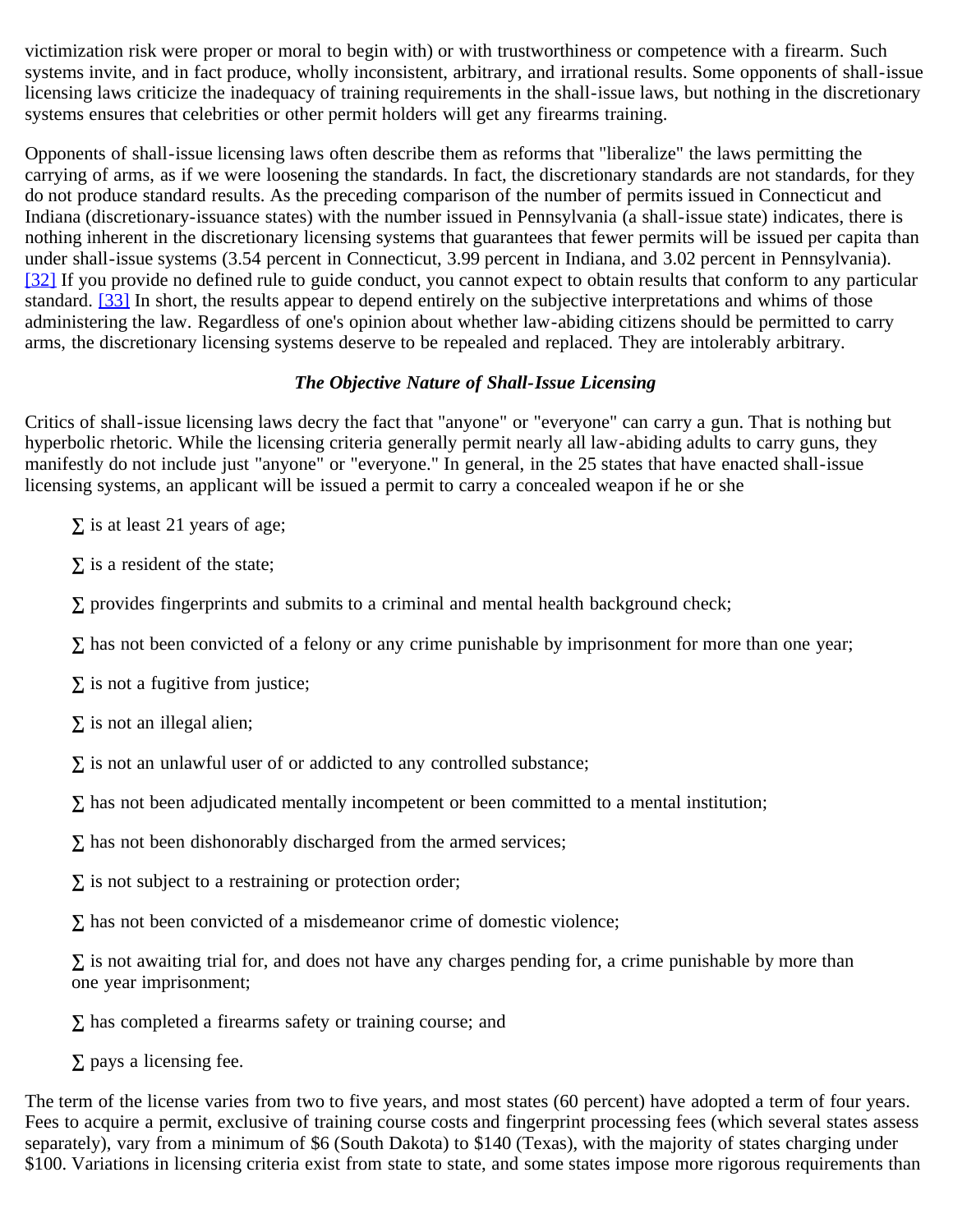others. The requirements listed above are generally the minimum requirements present in most of the shall-issue licensing systems now in place. [Table 1](file:///Users/jasonevines/Sites/Cato%20Intranet/webstaff/fixpdf/table-chart/pa-284table1.html) shows some of the specific criteria for each state.

There are two important differences between the discretionary licensing system and the shall-issue licensing system. First, under the shall-issue system, the legal presumption is on the side of the individual citizen. That is, the government must come forward with a reason why a citizen should not be allowed to carry a concealed weapon. Under discretionary licensing, the legal presumption is on the side of the government. That is, the citizen has to come forward with a reason why he should be permitted to carry a concealed weapon. The second difference is that, whereas the eligibility requirements under discretionary licensing are vague and undefined, the eligibility criteria under a shallissue system are objectively verifiable, as discussed below.

# *Disqualifications for Criminal Conduct*

Most states expressly provide that anyone who is ineligible to possess a handgun under federal or state law may not obtain a permit. Federal law outlaws possession by anyone (a) who has been convicted of a crime punishable by imprisonment for a term exceeding one year, (b) who is a fugitive from justice, (c) who is an unlawful user of or addicted to any controlled substance, (d) who has been adjudicated a "mental defective" or been committed to a mental institution, (e) who is an illegal alien, (f) who was dishonorably discharged from the armed services, (g) who has renounced his U.S. citizenship, (h) who is subject to certain types of restraining orders, or (i) who has been convicted of a misdemeanor crime of domestic violence. [\[34\]](#page-29-13)

Actually, it makes little difference whether the licensing statute refers to or restates those disqualifications. So long as the state requires a criminal background check, the check will disclose whether the applicant who desires to carry a firearm is permitted to possess a firearm under federal or state law. If not, obviously no permit may issue, and the applicant's possession of a weapon would be in violation of federal or state law. Further, since permit holders are registered, that is, the application information is maintained in the state's criminal records, the data provide a ready means of identifying and confiscating the weapons of permit holders who commit a crime postissuance or otherwise become disqualified (e.g., by drug use or mental illness). Critics of laws liberalizing the ability of citizens to carry firearms in public often ignore the fact that the new licensing statutes provide an ongoing way of policing compliance with federal and state laws regarding firearm ownership.

Conversely, the registration aspect of those laws, with its attendant specter of the possibility of confiscation, may be one of the reasons why only a fraction of gun owners have applied for permits. The unlicensed carrying of a concealed handgun is generally a misdemeanor, not a felony. Some gun owners may prefer to take their chances with unlicensed carrying of a concealed firearm, presuming that so long as they are engaged in lawful activity, they may rely on their Fourth Amendment rights against unreasonable searches and seizures to avoid detection by the police.

Many states go beyond the criteria relating to ineligibility to own or possess a firearm. Typically, they do so in three ways. First, they provide either that permits may not be issued, or that the licensing authority has the discretion to deny the issuance of permits, to persons who have committed one or more crimes of violence constituting a misdemeanor within a certain time period, such as three years, prior to the date of the application.

Second, because the minimum age is generally 21, they provide disqualifications for adjudications of juvenile delinquency if the crime would have been a felony if committed by an adult, or if the crime was one of violence, would have been a misdemeanor and was committed within a certain period before the application was made.

Finally, in apparent recognition of the many means of sentencing criminals in a system that has insufficient resources to convict and jail every guilty person, the licensing statutes disqualify persons who have had adjudication of guilt withheld or imposition of sentence deferred or suspended on any felony unless a certain specified time, such as three years, has elapsed since the probation period or other conditions set by the court have been fulfilled.

Only one state, Texas, uses the licensing occasion to impose requirements not related to matters probative of whether the applicant may pose a danger to others if permitted to carry his weapon. Texas provides that the license may not be granted if the applicant is delinquent with child support payments, taxes, or has defaulted on a student loan. Whether other states will decide to use permits as a tool for social engineering remains to be seen.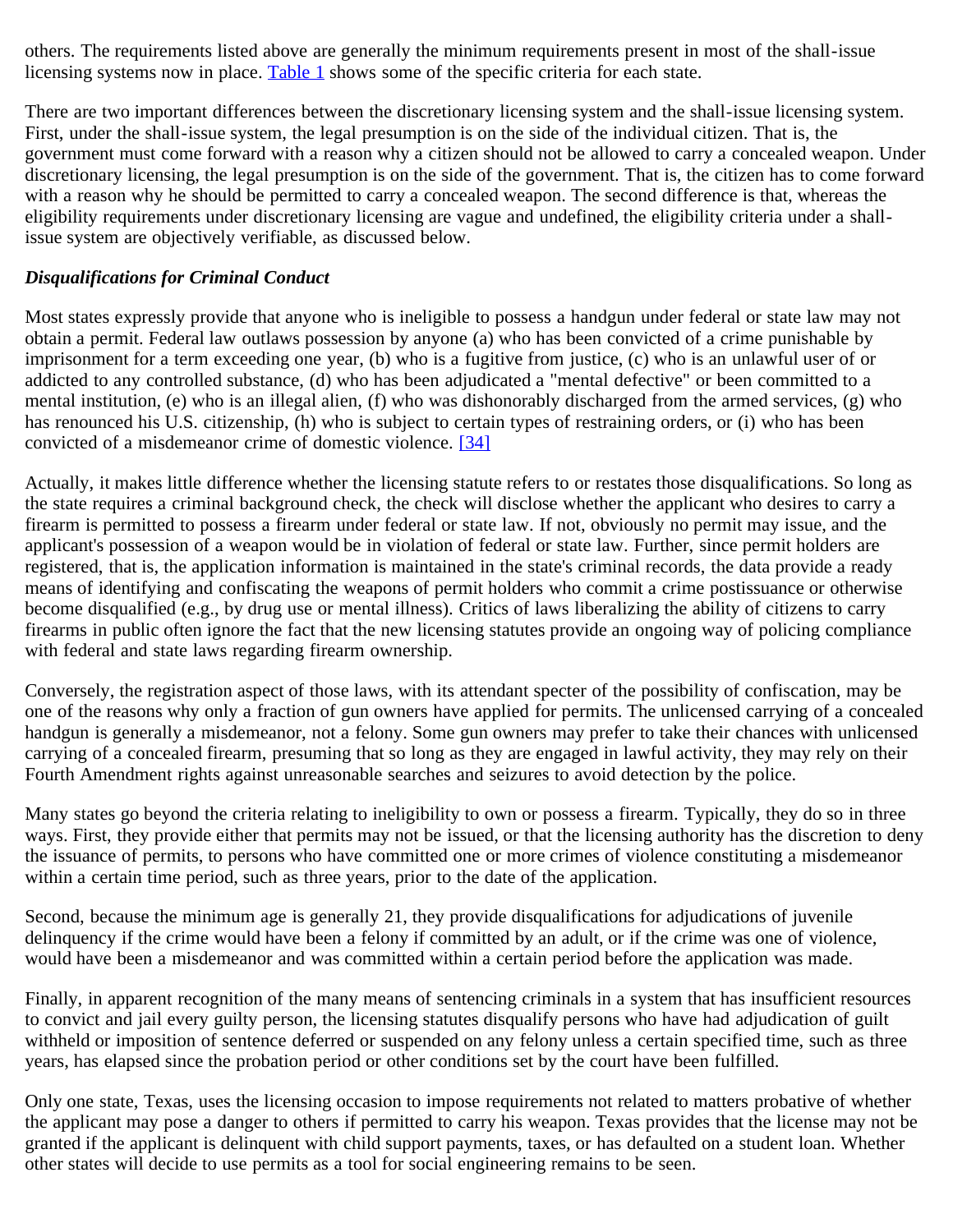# *Disqualifications for Mental Incapacity*

Nearly all states that have enacted shall-issue licensing laws have provided that an adjudication of mental incompetency, mental deficiency, or mental illness disqualifies the applicant for a permit. That requirement is in accord with federal law relating to eligibility to own firearms. Many, if not most, state statutes, however, also provide that voluntary or involuntary commitment to a mental health institution within a specified time period preceding the date of application, such as three or five years, also disqualifies the applicant. [\[35\]](#page-29-14) At least one state, Oklahoma, makes attempted suicide grounds for denial. Texas goes furthest by providing that a prior diagnosis by a qualified, licensed physician of depression, manic depression, or posttraumatic stress syndrome disqualifies the applicant unless the applicant can present a certificate from a licensed physician attesting that he no longer suffers from that disability and is not on medication for that disability.

Several of the licensing laws specifically provide that the application constitutes a waiver of confidentiality or privacy laws granting the licensing authority access to mental health records at public and, in some cases, private health and drug treatment institutions. The waiver is not circumscribed in purpose or time and is seemingly permanent. The apparently permanent grant to the police of roving access to personal health records may be another reason why many individuals do not choose to apply for permits.

#### *Disqualifications Relating to Alcohol and Drugs*

Nearly all states provide that use of marijuana, narcotic drugs, or controlled substances disqualifies the applicant for a permit to carry a concealed weapon. Again, that minimum is essentially provided by federal law. Many, if not most, states go beyond the minimum in various ways. Generally, the laws will provide one or more of the following: (a) that being committed to an alcohol or drug treatment facility within a specified time period preceding the date of the application disqualifies the applicant; (b) that being convicted of a misdemeanor involving marijuana or other drugs within a specified time period (for example, five years) before the date of application disqualifies the applicant; or (c) that being convicted of one or more driving-under-the-influence offenses within a specified time period (for example, five years) preceding the date of application disqualifies the applicant. [\[36\]](#page-29-15) A few states, such as Oregon and South Carolina, have no express disqualifications for alcohol or drug use. Since those states run background checks, however, they automatically give effect to the minimum federal restrictions.

#### *Training Requirements*

Eighteen of the 25 states (72 percent) that have enacted shall-issue licensing laws require the applicant to have taken some training course. With the sole exception of New Hampshire, every state that has enacted a shall-issue licensing system since 1991 has required some sort of training. The statutory requirements are generally phrased in terms of the applicant's being required to demonstrate "competence," "familiarity" or "proficiency" with a handgun by providing the government with a certificate from a qualified or licensed firearms trainer or an approved training course. The statutes generally specify the types of courses that are approved so that the training course requirements are not left entirely to the discretion of the police. While some licensing laws require or authorize the issuing authority to offer training courses, all states with training requirements permit the requirement to be satisfied by privately offered courses.

In general, the training course specifications fall into two categories: some states simply specify the acceptable types of courses, without specifying content requirements, and other states specify course content requirements. States that simply specify course type generally permit the training requirement to be satisfied by several or all of the following:

completion of a hunter education or hunter safety course;

completion of any NRA firearms safety or training course, including its personal protection program;

 completion of any firearms safety or training course or class available to the general public offered by law enforcement, junior college, private or public institution, organization, or other firearms training school, using instructors certified by the National Rifle Association, by the licensing authority or by other specified divisions of the state; or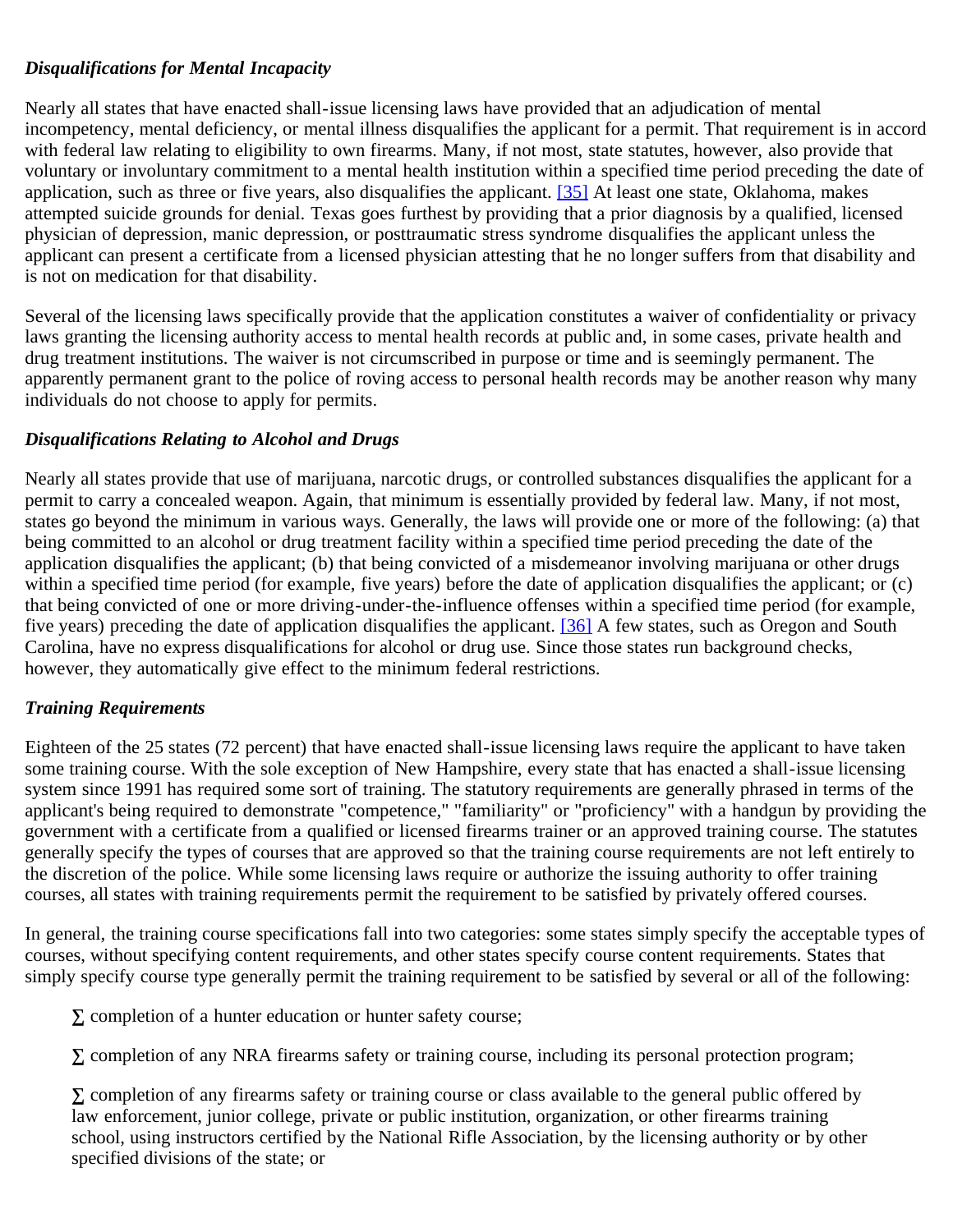firearms training received in the armed services.

The purpose of the training requirement, presumably, is to provide reasonable assurance to society at large that permit holders know how to safely handle a firearm, possess minimum shooting proficiency, and are familiar with the state's laws relating to the justifiable use of lethal force in self-defense, much as a driver's license assures society that those driving on public roads have a minimum skill in handling their vehicles and a minimum knowledge of traffic rules and regulations. Judging by that standard, [\[37\]](#page-29-16) there are three potential problems with the training requirements that specify only course type, without regard to content:

 There is no specified requirement that the applicant actually demonstrate safe handling of handguns and shooting proficiency at a firing range (as distinguished from demonstrating an understanding of the principles of such behavior, by written test, for example).

No objective specification of minimum shooting proficiency is provided.

 There is no specified requirement that instruction be given in the state's law regarding the justifiable (or excusable) use of lethal force in self-defense.

Note that those omissions are only a *potential* problem because some courses might actually address those issues, depending on the instructor. Since the requirements are not specified in the law, however, there is no uniform standard that the public can look to for assurance that permit holders possess certain minimum skills and knowledge.

For example, firearms training in the military would not necessarily involve education in a state's laws relating to the justifiable use of lethal force, although it would obviously entail training in the safe handling of weapons and range training. Similarly, hunter education courses are generally taken by boys and girls in their midteens in order to obtain a hunting license. Since most hunting is done with rifles or shotguns, such training will involve knowledge of the safe handling of loaded weapons, but it will not involve instruction in a state's self-defense laws. Nor do such programs necessarily involve range time, even with a rifle or shotgun.

Arguably, therefore, states that permit hunter education courses and military training to satisfy the training requirement have the weakest training standards. On the other hand, people who have been hunting for a number of years or who have served in the military arguably have more experience safely carrying loaded weapons and firing their weapons under some stress or pressure (even when hunting, for example, the shot must be fired quickly but accurately, for the deer, rabbit, or whatever will soon be gone or move behind obstructions). The selection of this standard is not, therefore, per se irrational; its principal weakness is the lack of education in the state's laws regarding the use of lethal force in self-defense.

Five states, namely, Alaska, Arizona, Oklahoma, Texas, and Utah, specify content requirements for training courses. Each of those states requires some basic knowledge of the laws governing the use of lethal force in self-defense, but only three of the five expressly require range time. (Again, depending on the instructor, licensees may have to demonstrate their skills in firing and handling a gun at a range; the statute simply does not specify it).

Only one state, Alaska, specifies an objective or specified measure of minimum shooting proficiency. Alaska provides that the licensing authority will approve handgun training courses, including the NRA's personal protection course, that test the applicant's (a) knowledge of Alaska law relating to firearms and the use of deadly force, (b) familiarity with the basic concepts of the safe and responsible use of handguns, (c) knowledge of self-defense principles, and (d) physical competence with each type of handgun the applicant wishes to carry under the permit and the maximum caliber for each type the applicant wishes to carry under the permit. "Competence with a handgun" is further defined as meaning "the ability to place in a life size silhouette target (a) seven out of 10 shots at seven yards; (b) six out of 10 shots at 15 yards." Unlike many police firearms proficiency tests, the Alaska statute imposes no time restriction (e.g., 30 seconds) within which that must be accomplished or limits on the number of "tries" one can make during the test.

Arizona provides that the training course must be at least 16 hours in length and address the following: "legal issues relating to the use of deadly force; weapon care and management; mental conditioning for the use of deadly force; safe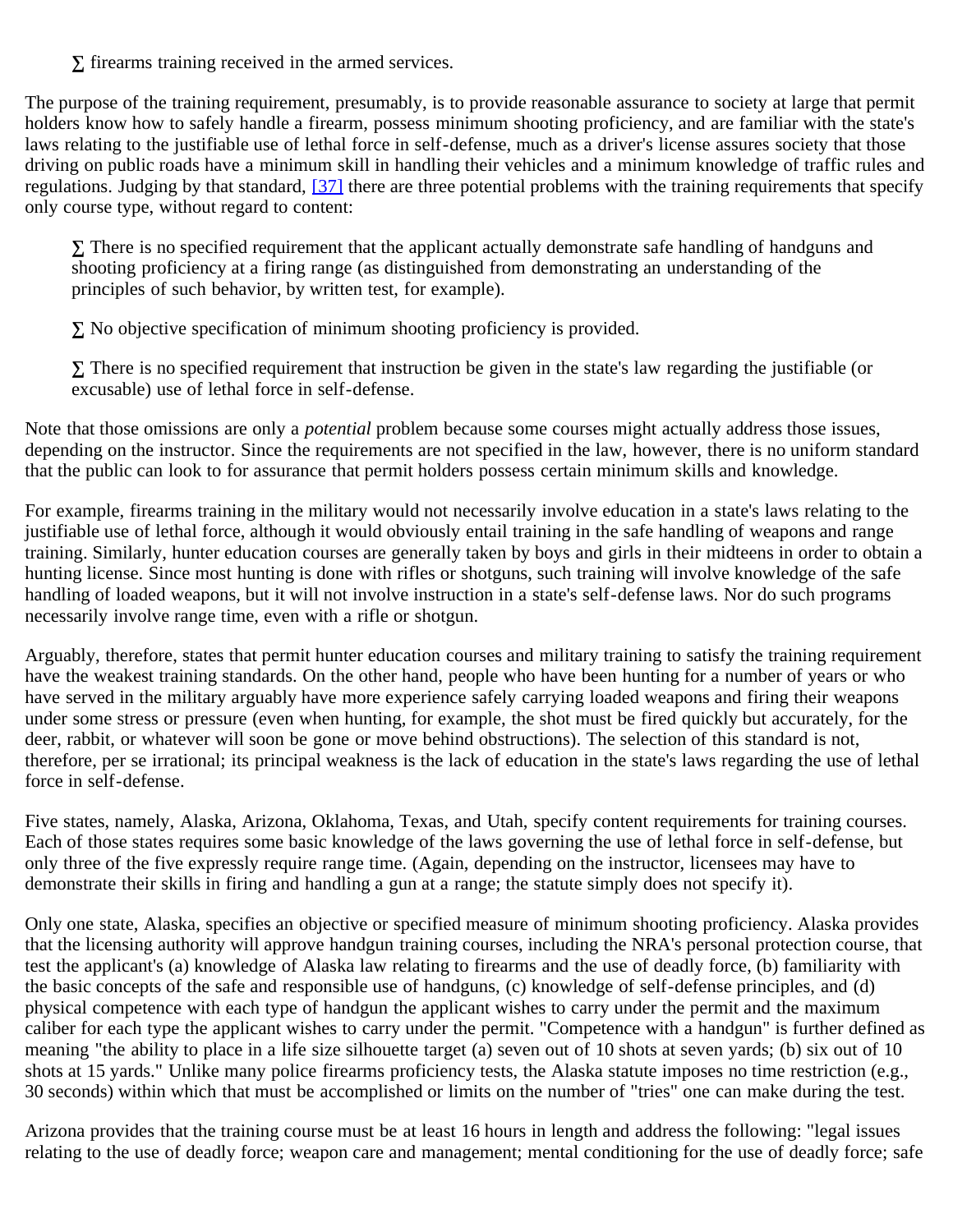handling and storage of weapons; marksmanship; judgmental shooting." Oklahoma provides that the course "shall be designed and conducted in such a manner that the course can be reasonably completed . . . within an eight-hour period." The course content must include "a safety inspection of the firearm to be used by the applicant in the training course; instruction on pistol handling, safety and storage, dynamics of ammunition and firing; methods or positions for firing a pistol; information about the criminal provisions of the Oklahoma law relating to firearms; the requirements of the [licensing statute] . . .; self-defense and use of appropriate force; a practice shooting session; and a familiarization course."

Utah provides that the training course must include instruction in "(i) the safe loading, unloading, storage, and carrying of the types of firearms to be concealed; and (ii) current laws defining lawful use of a firearm by a private citizen, including lawful self-defense, use of deadly force, transportation and concealment."

### *The Case for Shall-Issue Licensing Systems*

The case for shall-issue licensing is based on three primary arguments: (a) the right of self-defense, (b) a social utility argument that those laws deter crime, and (c) the constitutional right to "bear" arms without governmental interference. In addition, the available evidence, after 10 years' experience in 25 states, indicates that permit holders do not create law enforcement problems, that crimes committed by permit holders involving firearms are the very rare exception, and that the predictions by critics that "Dodge City" would return and that "blood will run in the streets" have decidedly not come true.

# *The Right of Self-Defense*

The argument or justification made by those who seek to secure the right to carry firearms through shall-issue licensing laws, as opposed to a privilege granted at the discretion of the police, sheriff, court, or other state authority, is based on a simple principle: the right of self-defense. That is, the right to repel a criminal assault that threatens imminent danger of death or grievous bodily injury. [\[38\]](#page-29-17) Every state recognizes the right of its citizens to use lethal force in selfdefense. Self-defense, so defined, is not lawlessness; it is in accord with the law. It is, in fact, the same law that the police rely on when they use lethal force. That right belongs to each person, not merely those who are deemed to have some special or extraordinary need as determined by the police or some other governmental authority.

Advocates of shall-issue licensing laws note some salient realities. Approximately 87 percent of violent crimes occur outside the home. [\[39\]](#page-29-18) Even assuming that the victim can "see it coming" and has the time and ability to call the police, the police can get to the scene within five minutes only about 28 percent of the time. [\[40\]](#page-30-0) The idea that police protection is a service that people can summon in a timely fashion is a notion that is mocked by gun owners, who love to recite the challenge, "Call for a cop, call for an ambulance, and call for a pizza. See who shows up first."

Criminals choose the time and place of their assaults, and they take pains to ensure that their crimes occur when the police are not around. Criminals choose their victims, and they take pains to choose those over whom they believe they have an advantage, be it in the possession of a weapon, youth, strength, or number. It is in the nature of things, therefore, that the victim will almost certainly be alone and be at a disadvantage relative to his assailant. The encounter will not be on equal terms; the fight will not be "fair." Without a weapon, an "equalizer" to overcome those natural disadvantages, it is unlikely that the victim will have an effective means of defending himself. Without a weapon, it is very likely that whether the victim lives or is maimed or injured will depend largely or entirely on the mercy of his assailant.

The discretionary licensing laws that are currently on the books succeed only in disarming those who respect the law. Perversely, by ensuring that those who abide by the law will not carry weapons outside the home, the law aids and abets criminals by ensuring that they will find easy victims, for unarmed men and women may be assaulted with greater confidence than those who are, or might be, armed.

To make matters worse, while laws deprive citizens of the ability to effectively defend themselves outside the home, thereby placing citizens in the position of having to rely on the police for their protection *in extremis*, it is a settled principle of law throughout the United States that the police have no legal duty to protect any individual citizen from crime. That may come as a surprise to many people, but the principle holds even in cases where the police have been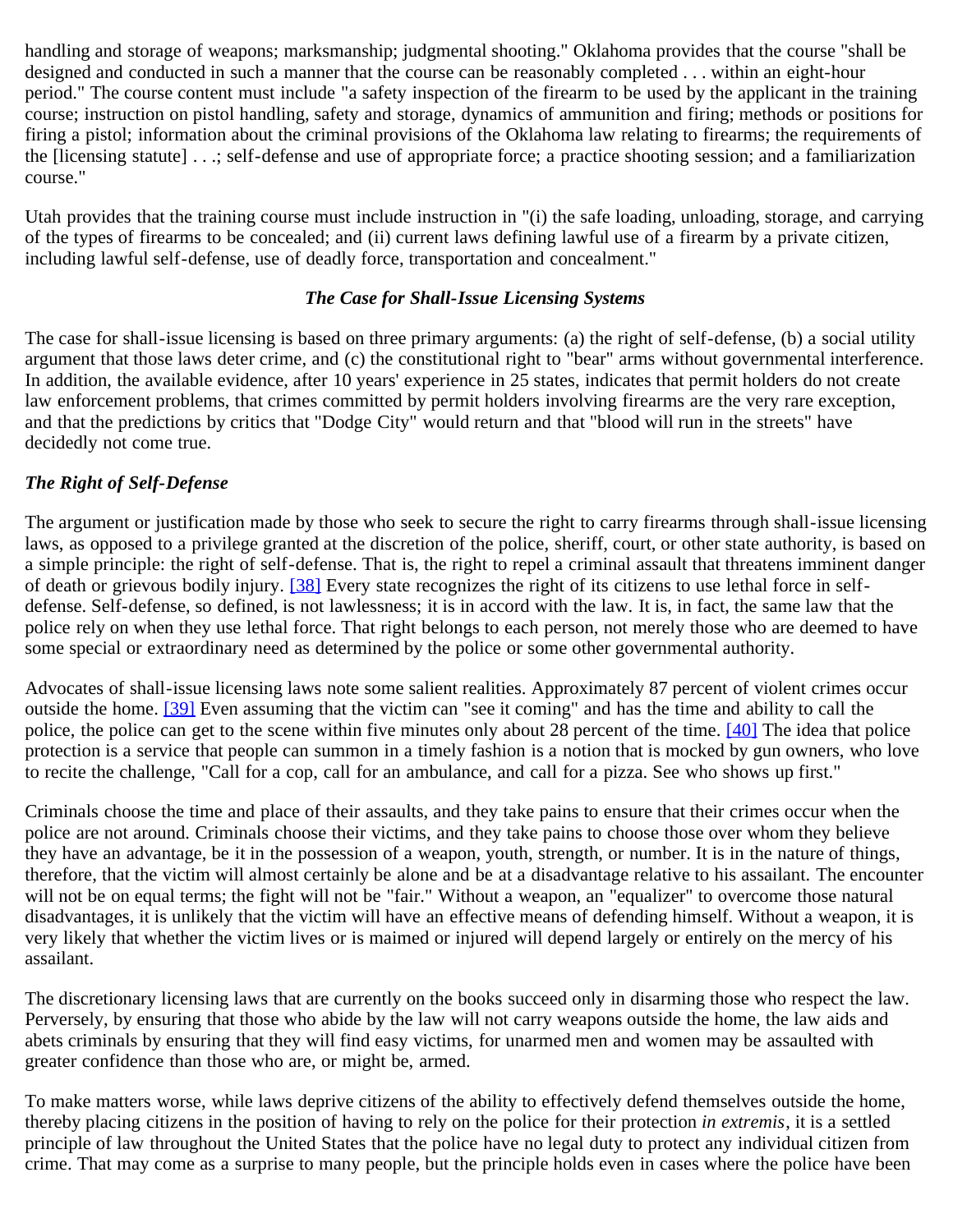grossly negligent in failing to protect a crime victim.  $[41]$  The function and responsibility of the police is to serve solely as a general deterrent, for the benefit of the community as a whole; they are not personal bodyguards. Those who would prohibit the carrying of arms for self-defense thus bear a burden of establishing on what basis and on what moral authority the government, having no obligation to protect any particular individual, deprives particular individuals of the ability--and means--to protect themselves. [\[42\]](#page-30-2)

The most fundamental justification for concealed-carry laws is the right to life. Each person has a right to life, not just those who have demonstrated some special "need" or "proper cause." Indeed, our Declaration of Independence asserts that governments are instituted to secure the right to life. The right to life of necessity implies the right to maintain or continue one's life by defending it against violent criminal assault. Yet the right to defend one's life is meaningless, or a hollow promise, unless that right also encompasses the right to the means necessary for the effective exercise of that right.

Thus, for example, the fundamental right of free speech would be relatively meaningless if it only encompassed the right to speak one's mind wherever one happened to be standing or to shout one's opinions in a public park to those within listening distance. The right has been rendered meaningful, full-bodied, and effective by protection of the freedom of the press, that is, by protection of the instrumentality by which one in fact exercises the individual right within society.

Since the right to life implies a right to the means to protect that life, the individual's right to his own life necessarily implies a right to keep and bear arms suitable for self-defense. In this place and time, that means a handgun, small enough to be carried at almost all times. The presumption, therefore, of a government that respects its citizens' right to life and self-defense must be that they are permitted to carry arms to protect themselves.

It is a matter for debate whether any licensing system adequately honors that presumption, since all licensing systems, by definition, are a prior restraint on the exercise of liberty, and a conditional right is not really a right at all but a privilege. However, the licensing system that most accords with this principle is a shall-issue system. Under such a system, the right is subject to reasonable restrictions designed to provide reasonable assurance to the public that those who are granted permits will not be a danger to others. Arguments may be made concerning just what those criteria are, but the fundamental point is that the presumption and reality must be that law-abiding adults have a right to protect themselves from lethal criminal assault with means effective for that purpose, when and where they need to do so, and not just in their homes.

#### *Social Utility*

The *Lott-Mustard Study*. With the publication of the Lott-Mustard study, "Crime, Deterrence and Right-to-Carry Concealed Handguns," [\[43\]](#page-30-3) advocates of shall-issue licensing systems have significant criminological support for the claim that shall-issue systems save lives, prevent rapes and robberies, and confer benefits that extend well beyond those garnered by the people who are issued the permits. Analyzing crime data from all 3,054 counties in the United States throughout the period 1977-92, Lott and Mustard found that when shall-issue licensing laws went into effect in a county, murders fell by 7.65 percent, rapes fell by 5.2 percent, robberies fell by 2.2 percent, and aggravated assaults fell by 7 percent. In 1992 there were 18,469 murders, 79,272 rapes, 538,368 robberies, and 861,103 aggravated assaults in counties that did not have shall-issue licensing systems. Had those counties had such laws, Lott and Mustard found, there would have been 1,414 fewer murders, 4,177 fewer rapes, 11,898 fewer robberies, and 60,363 fewer aggravated assaults. On the other hand, property crime rates increased 2.7 percent--after the passage of shall-issue laws--so there would have been 247,165 more property crimes. Lott and Mustard conclude that criminals respond to the threat of being shot by victims by substituting less risky, nonconfrontational crimes. The results further showed that, while passage of shall-issue laws resulted in immediate altered violent crime rates, an additional reduction occurred over time, and that for most violent crimes like murder, rape, and aggravated assault, concealed-weapon laws had the greatest deterrent effect in counties with high crime rates.

The results were obtained after taking into account and factoring out the effect of other variables that could account for the reduction in violent crime, such as changes in population, income levels, racial and age breakdown, changes in arrest rates, conviction rates, increased sentencing penalties, and changes in other gun control laws. For example, one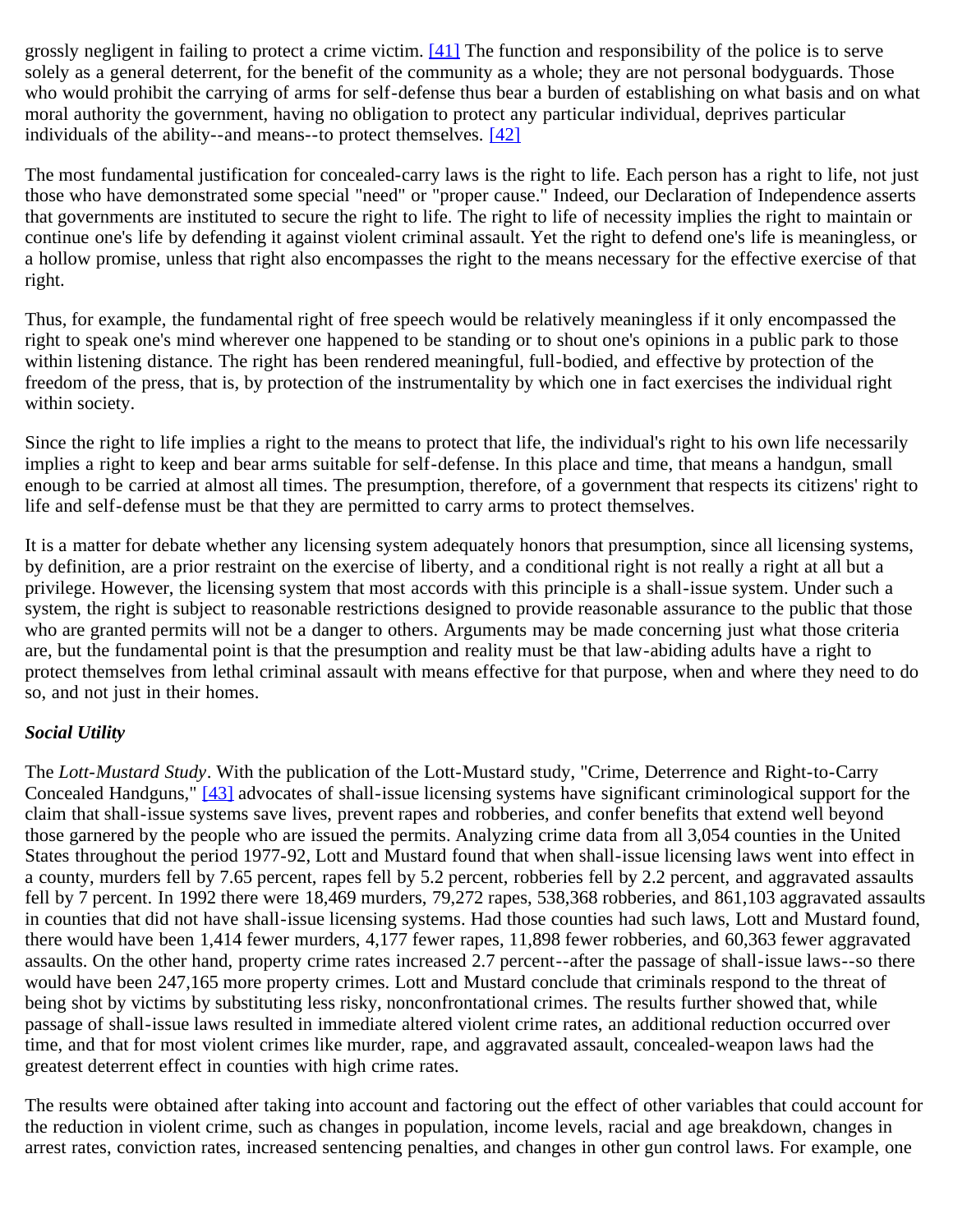of the other conclusions an analysis of the data provided was that waiting periods appear to have no effect on the violent crime rate.

Using a method pioneered by the National Institute of Justice for estimating the economic losses associated with crime--losses from fear, pain, and suffering; lost productivity; property losses; out-of-pocket expenses such as medical bills; and lost quality of life--Lott and Mustard calculate that, had those counties without shall-issue licensing systems had such laws, they would have realized a savings of \$6.2 billion, in 1992 dollars, while the cost of the increase in property crimes would have been \$417 million, resulting in a net savings of \$5.74 billion. More important, the study estimates that the issuance of each additional concealed-carry permit reduces victim losses by up to \$5,000, with the result that "concealed handguns are the most cost-effective method of reducing crime thus far analyzed by economists, providing a higher return than increased law enforcement or incarceration, other private security devices, or social programs like early educational intervention." [\[44\]](#page-30-4)

Because of the possibility, often raised by critics of concealed-carry laws, that increased carrying of handguns would result in increases in accidental deaths from firearms, Lott and Mustard also examined the effect of shall-issue laws on the accidental death rate from firearms. Their analysis showed that the accidental handgun death rate rose by about 0.5 percent when shall-issue concealed handgun laws were passed. Because the number of accidental handgun deaths is already low (156 in the United States in 1988), their analysis predicts that implementing shall-issue licensing systems in the states that do not have them would have resulted in less than one (.851) more death.

Similarly, critics of shall-issue licensing laws sometimes argue that passage of those laws will spark an "arms race" among ordinary citizens and criminals, with the result that more criminals will begin carrying guns and be quicker to use them. [\[45\]](#page-30-5) Lott and Mustard examined whether criminals were committing more murders with guns in response to the risk that their intended victims might be also be carrying arms. Their analysis showed that passage of shall-issue licensing laws was associated with equal drops in both gun and nongun murders. They report that "carrying concealed handguns appears to make all types of murders relatively less attractive." [\[46\]](#page-30-6) Apparently, criminals are not overly committed to the sporting notion of a "fair fight"; they are looking for easy prey.

*Criticism of Lott-Mustard*. Despite its careful research, the Lott-Mustard study is not immune to serious criticism. In December 1996 the Center for the Prevention of Handgun Violence held a forum at the National Press Club in Washington, D.C., to address the Lott-Mustard study. Lott presented the study's findings, and they were criticized by Professors Jens Ludwig of Georgetown University and Daniel Nagin of Carnegie Mellon University. Subsequently, Professors Nagin and Dan A. Black, also of Carnegie Mellon University, have written a paper, "Do Right-to-Carry Laws Deter Violent Crime?" that criticizes the Lott-Mustard study. At the National Press Club forum and in that paper, Ludwig, Black, and Nagin argue that their independent analyses suggest that other, unspecified factors account for the decreases in crime reported by Lott and Mustard and that there is simply no good evidence that concealed-carry laws have *any* effect on crime--that is, either a good effect or a bad effect. Some of the objections seem well-founded and, pending further analysis, may in fact undercut Lott and Mustard's findings, or prove them wrong.

Ludwig raised several important objections at the National Press Club forum. First, he noted that there was no evidence that more people were carrying concealed weapons after the laws went into effect than before. That is, permit holders may be people who carried guns illegally before the law went into effect. If approximately the same number of persons carried guns before and after the law, it is more difficult to attribute the decline in violent crime rates to the law. [\[47\]](#page-30-7) The Lott-Mustard study itself points out that problem but does not address it. However, even if the number of persons carrying concealed firearms did not significantly change, it is possible that the law could still account for a decrease in violent crime because the publicity associated with the law serves to notify criminals that citizens may be carrying guns. Such a theory could account, for example, for the fact that, according to the Lott-Mustard study, the violent crime rates appear to drop quite quickly after the mere enactment of the law, despite the fact that it obviously takes time for any significant number of permits to be issued. Of course, proceeding on that "law-as-publicity" theory, it is also possible that criminals overestimate their chances of encountering an armed victim, and that the decrease is attributable to an overreaction on their part. It may be that, if they had known the truth about how few permit holders there were (generally, they do not exceed 5 percent of the state's population), crime rates would not have fallen as far as Lott and Mustard conclude that they did, or that as the criminals' experience confirms that most people are not carrying guns, crime rates could again rise.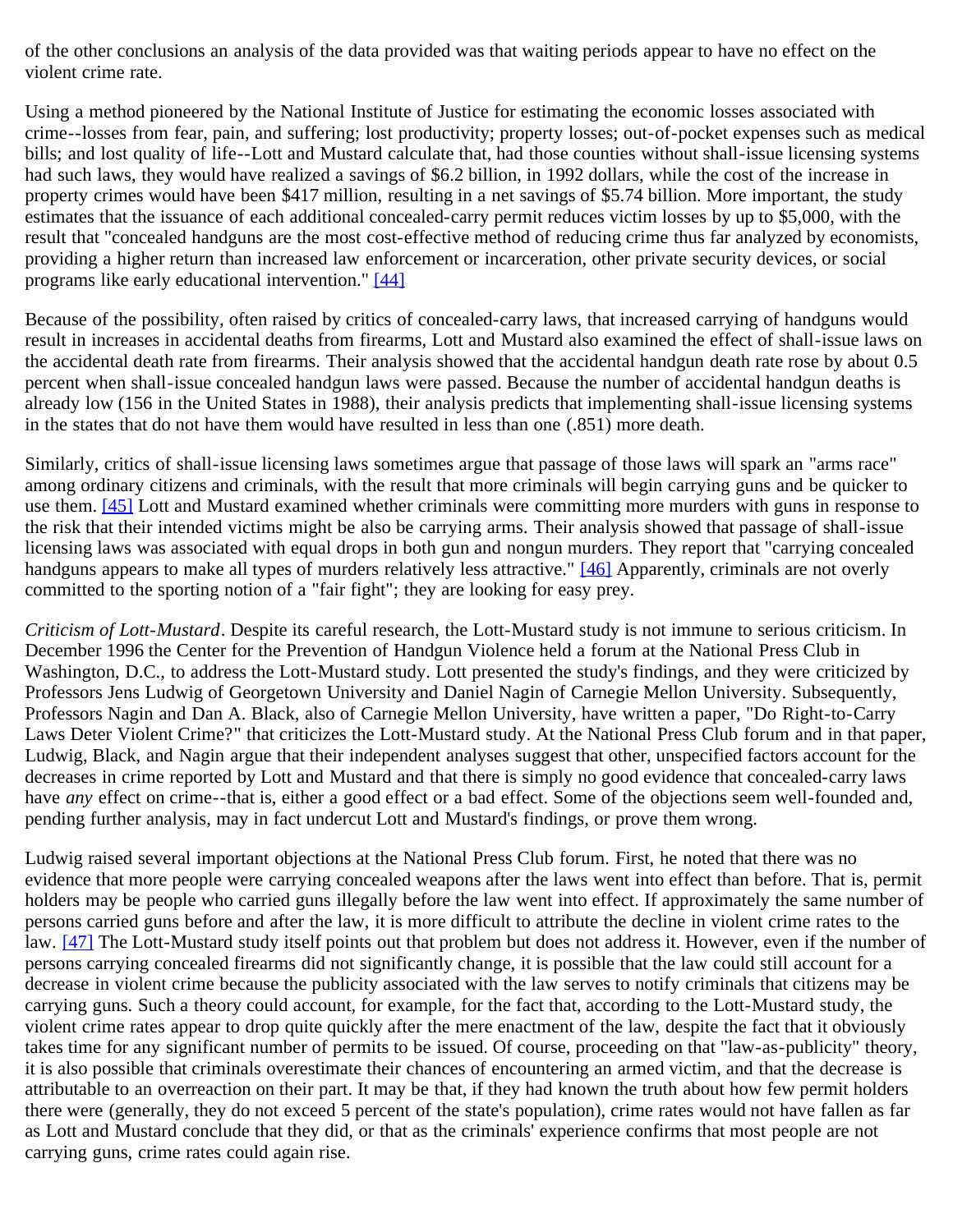Second, Ludwig noted that concealed-carry laws would be expected to have the greatest effect on crimes committed in public spaces, where persons, but for concealed-carry laws, would not otherwise have access to a gun. The violent crime most committed in public is robbery, which occurs anywhere from 50 to 67 percent of the time in public spaces, according to Ludwig. Yet Lott and Mustard show that concealed-carry laws had the least effect on such crimes (a decrease of 2.2 percent) and had a far greater effect on reducing murders (7.65 percent) and rapes (5.2 percent)- crimes that occur more often in the home or other nonpublic spaces. According to Ludwig, that counter-intuitive result suggests that something else might be accounting for some or all of the decrease in crime rates that Lott and Mustard observed. Lott did not attempt to address that issue at the National Press Club meeting, but the Lott-Mustard study does so. Robbery includes not only street robbery but also commercial robberies, service station and convenience store robberies, residence robberies, and bank robberies. Given that the FBI data on robberies include many categories of robberies besides those that take place between strangers on a street, "it is not obvious," Lott and Mustard note, "why this should exhibit the greatest sensitivity to concealed handgun laws." [\[48\]](#page-30-8) In other words, Ludwig's intuition is just that--an intuition--and he needs more to make his case.

Third, Ludwig noted that carrying concealed weapons was permissible only for adults. Since juveniles are not permitted to carry guns in any event, only violent crimes affecting adults should affect the crime rates for adults. If juvenile crimes are mixed in, it is possible that a large decrease in crime against juveniles would explain the Lott-Mustard results. Ludwig pointed out that Lott did not control for crimes against juveniles and that the Florida homicide data for the period Lott and Mustard studied showed that the juvenile homicide rate fell but that the homicide rate for adults rose slightly. An analysis that factors out violent crimes perpetrated by juveniles against juveniles might, therefore, undermine the Lott-Mustard results. It is possible that Ludwig is correct. However, it is also possible that juveniles will commit fewer violent crimes against other juveniles as a result of the fact that adults are carrying handguns. Apart from schools, where of course guns do not exist because schools are legislated "gun-free zones," juveniles inhabit a world populated by adults and must therefore reckon on the possibility that an adult, possibly armed, may stumble upon them while they are victimizing another juvenile. That may have a "chilling effect" on their criminal activity. [\[49\]](#page-30-9)

Black and Nagin note that the Lott-Mustard study makes two assumptions: first, that the impact of shall-issue licensing laws is the same across all 10 states that passed the laws in the period 1977 to 1992 (the "geographic aggregation assumption") and, second, that the laws have an impact on crime rates that is constant over time (the "intertemporal aggregation assumption"). By performing additional analyses on the Lott-Mustard data, Black and Nagin endeavor to disaggregate the results in 10 separate states. The results cause them to reject Lott and Mustard's assumption that shallissue licensing laws may be expected to have a uniform (positive) effect in all states:

The estimates are disparate. Murders decline in Florida, but increase in West Virginia. Assaults fall in Maine, but increase in Pennsylvania. Nor are the estimates consistent within states. Murders increase, but rapes decrease in West Virginia. Moreover, the magnitudes of the estimates are often implausibly large. The . . . estimates imply that RTC [right-to-carry] laws increased murders 105 percent in West Virginia but reduced aggravated assaults by 67 percent in Maine. While one could ascribe the effects to the RTC laws themselves, we doubt that any model of criminal behavior could account for the variation we observe in the signs and magnitudes of these parameters. Widely varying estimates such as these are classic evidence that, even beyond the assumption of homogenous impacts across states, the model is misspecified. [\[50\]](#page-30-10)

In other words, Black and Nagin found that not only is it unreasonable to expect that shall-issue licensing laws will have approximately the same positive effects in each separate state that enacts them, but that the wild variations of both positive and negative effects from state to state and within states for different categories of violent crimes made it highly likely that the Lott-Mustard study was simply wrong in attributing the positive effects it reports to the shallissue licensing laws. Other factors, not adequately accounted for in the study, were at work, creating false results. In fact, the large variation in results suggested to Black and Nagin that the Lott-Mustard results could be biased and driven by a single case for which their model does a poor job of accounting for the data, and Black and Nagin found reason to suspect that was true for Florida. When they isolated the results for Florida, they discovered that those results accounted for 80 percent of the total social benefit of the shall-issue licensing laws under the Lott-Mustard study. In other words, Black and Nagin claim that the evidence of the deterrent value of shall-issue laws vanished with the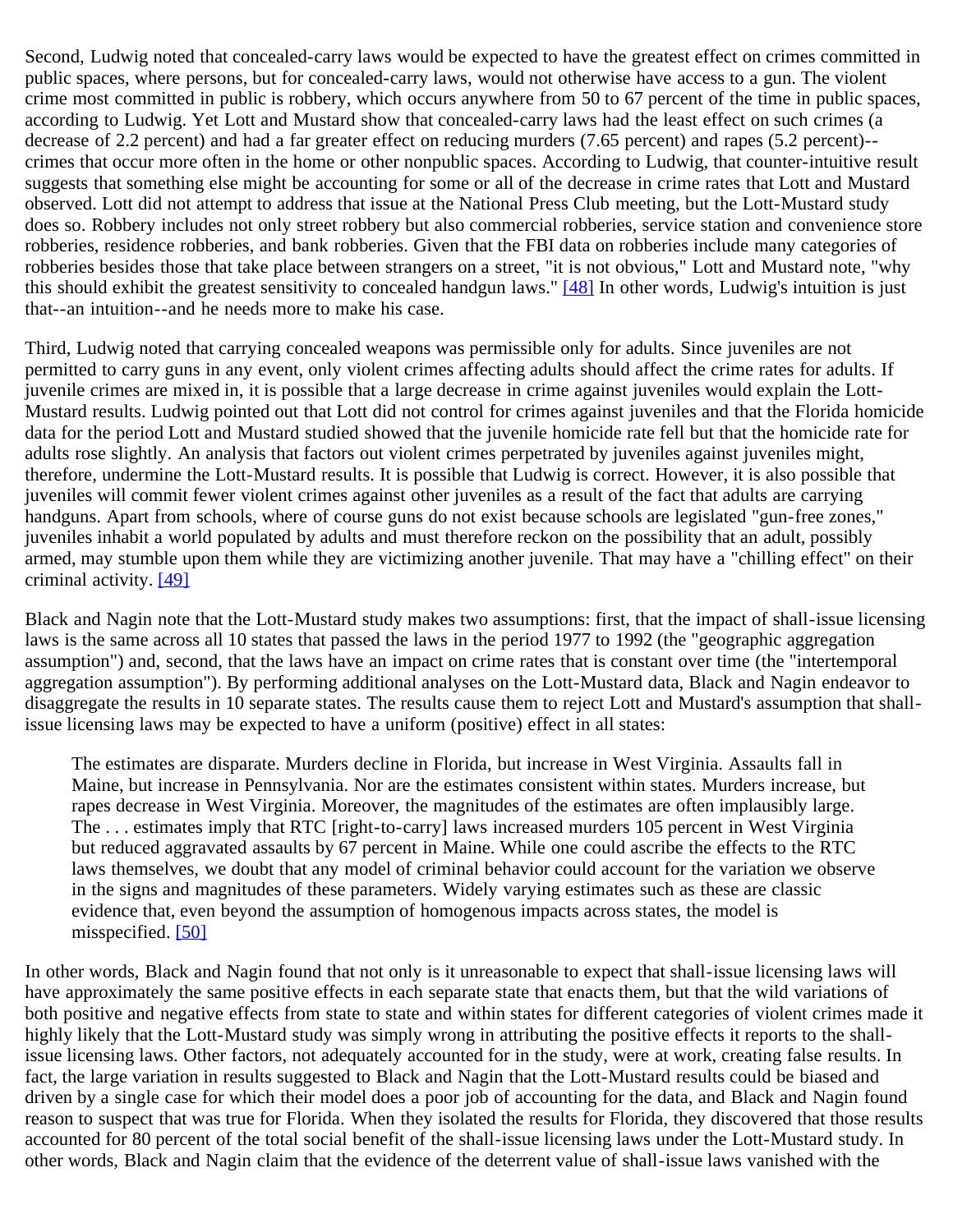removal of Florida from the analysis. The data from the other states demonstrated no significant effect on violent crime rates from concealed-carry laws.

At the National Press Club forum, Nagin argued that there were two major social upheavals in Florida during the period that might have caused the Florida rates to rise to otherwise unusual heights and then fall dramatically as law enforcement rallied to bring them under control--the Mariel boat-lift and the emergence of South Florida as a major drug trafficking center. It is possible that other factors associated with those events account for the "decrease" observed by Lott and Mustard, not the concealed-carry laws.

Black and Nagin also argue that, when they performed additional analyses to test the Lott-Mustard study's "intertemporal assumption," they also find no significant evidence that the shall-issue laws have any impact on crime rates. Rates were declining for homicide, rape, and assault in certain states prior to adoption of the laws and continued to decline after their passage. Black and Nagin's point, in part, is that, since the Lott-Mustard study does not or cannot capture and isolate the factors causing the downward trend in violent crime rates that began before the licensing laws were enacted, it cannot specify to what extent the downward trend after enactment is caused by licensing laws. Again, such findings suggest not only that the intertemporal assumption made by Lott and Mustard is wrong but also that the "results" it attributes to shall-issue licensing laws are in fact attributable to other factors not taken into account in their model.

At the National Press Club forum, Lott was given some time to rebut Black and Nagin's arguments. He denied that his results depended solely on Florida and showed a graph of similar decreases calculated from his data excluding Florida. He also showed graphs to rebut Black and Nagin's arguments that homicides, rapes, and assaults were all declining prior to enactment of the shall-issue licensing laws. Lott introduced other criminologists from other universities who had confirmed his results and were running further studies using his data. Presumably other analyses, pro and con, will be forthcoming.

*Lott's Rebuttal*. In an unpublished paper dated September 17, 1997, entitled, "The Concealed Handgun Debate," Lott makes a rigorous demonstration of why each and every one of Black and Nagin's claims is wrong. Lott not only claims to identify serious methodological flaws or shortcomings with the Black-Nagin criticisms (e.g., "Black and Nagin's use of quadratic individual state time trends makes it impossible for their reported estimates to test any individual state level impacts from the concealed handgun laws") [\[51\]](#page-30-11) but also presents new and additional evidence of the impact of the shall-issue licensing laws across states and over time to demonstrate that the original Lott-Mustard findings hold and that Black and Nagin's analysis is in error.

Lott purports to show that the results from the original Lott-Mustard study, excluding Florida, produce "only a few, very small differences from his original findings." [\[52\]](#page-30-12) Moreover, he notes that "despite legitimate interest in seeing whether the results are sensitive to inclusion of a single state, the reasons given by Black and Nagin for excluding Florida are factually wrong. Figure 3 depicts the murder rate in Florida from the early 1980's until 1992. The Mariel boat lift did dramatically raise violent crime rates like murder, but these rates had returned to their pre-Mariel levels by the early 1980's. For murder, the rate was extremely stable until the concealed handgun law passed there in 1987, when it began to drop dramatically." [\[53\]](#page-30-13)

Further, Lott notes that some of the erratic or disparate results from state to state cited in Black and Nagin's paper as a basis for believing that the Lott-Mustard model is misspecified result from Black and Nagin's approach of excluding all counties under 100,000 population in their analysis. "Counties with more than 100,000 people are rare in some states so it can be misleading to label estimates from these counties as representing what is happening in these states. For example, Black and Nagin discuss the results for West Virginia, yet in West Virginia they have examined only one single county--Kanawha. The other 54 counties in West Virginia, with 89 percent of the state's population, were excluded from their estimates." [\[54\]](#page-30-14) Black and Nagin argue, on the other hand, that it is necessary to exclude counties with small populations to avoid false or misleading results due to large percentage increases or decreases attributable to a small number of crimes. For example, a county of small population that goes from one murder in year 1 to two murders in year 2 has experienced a 100 percent increase in the murder rate.

*So, Do Shall-Issue Licensing Laws Have Social Utility?* The lay person who lacks the necessary econometric tools has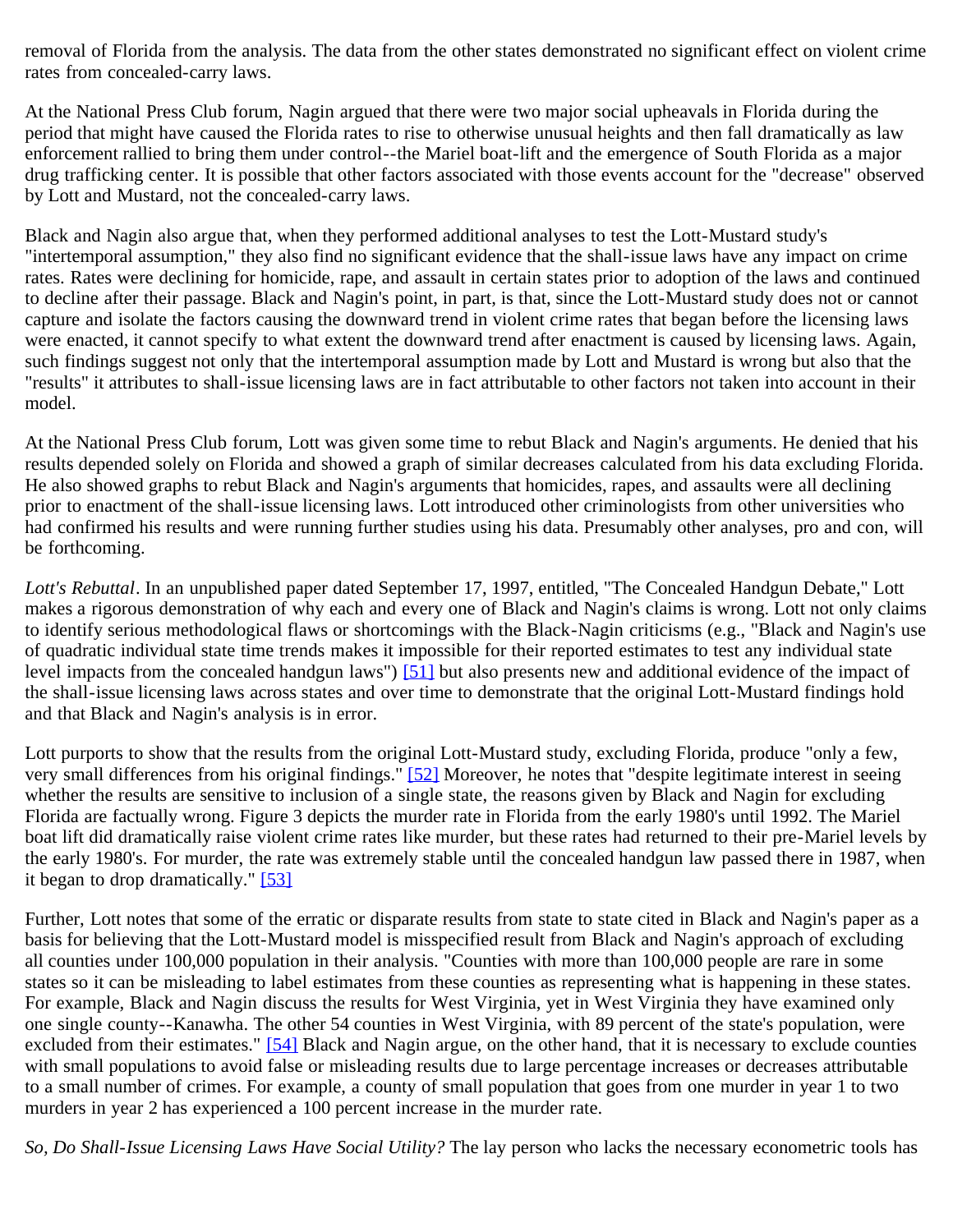no independent way of resolving the conflicting claims regarding the validity of the Lott-Mustard study and must wait for further publications and a scholarly consensus to develop on this issue, in hopes that one day we will all know the truth about what happened in the period 1977-1992. (Since 1992, of course, more states have enacted such laws, and doubtless a repeat analysis will eventually be done with expanded data.) At present then, lay persons cannot say whether shall-issue concealed-carry laws in fact deter violent crime. It is too early to tell whether Lott and Mustard's findings will emerge intact from the intense scrutiny now being brought to bear on them or whether the critics' position, that shall-issue licensing laws have no demonstrable effect on crime rates, will prevail.

Nonetheless, it is remarkable that while critics of concealed-carry laws argue that they will result in more deaths, more accidents, and greater mayhem, the social scientists criticizing the Lott-Mustard study are arguing only that the concealed-carry laws have no measurable or provable effect on crime--that is, neither a positive effect nor an adverse effect. That, as Lott himself has noted, is a major turning point in the debate over the social utility of firearms.

Thus, even if shall-issue licensing laws do not benefit society as a whole to any significant extent by deterring crime, it is also true that they do not appear to increase crime or result in a greater number of accidents. After intense scrutiny of 15 years of national data, there is no rigorous comprehensive economic analysis supporting the view that such laws are a danger to public safety. In a free society, the burden of proof is borne by those who would restrict the liberty of others. Opponents of shall-issue licensing laws seem to be lacking in hard criminological data or analysis justifying their desire to prevent persons who satisfy the licensing standards from carrying arms for self-defense. Indeed, on that basis (that there is no demonstrable downside to the licensing laws), advocates of shall-issue licensing systems are free to make the argument favored by Handgun Control Inc. in support of the Brady Act, and with equal moral authority: "If it saves just one life, . . . "

#### *Relevance of the Constitution*

It is not necessary to appeal to the Second Amendment to make strong arguments for shall-issue licensing systems. Some advocates of shall-issue licensing systems do invoke the U.S. Constitution, however, and some advocates assert rights under state constitutional guarantees to carry arms for self-defense. The Second Amendment provides, "A wellregulated militia being necessary to the security of a free state, the right of the people to keep and bear arms shall not be infringed." Some state constitutional guarantees (such as West Virginia's) refer expressly to a right of individuals to keep and bear arms for self-defense or have been interpreted by state supreme courts as providing such a right, and shall-issue licensing systems in those states are effectively constitutionally required. [\[55\]](#page-30-15)

It is beyond the scope of this study to resolve the debate over whether the Second Amendment affirms an individual right to keep and bear arms or only a right of the states to maintain their own militias. Proponents of the latter, "states' right" view, would claim that the Second Amendment's right to "bear" arms is limited to the carrying of arms as part of a citizen's service in a state militia. [\[56\]](#page-30-16) The implication suggested by proponents of that view is that the states, and the federal government, are free to enact restrictions on the ownership or carrying of weapons outside of militia service. [\[57\]](#page-31-0) The overwhelming weight of modern legal and historical scholarship regarding the Second Amendment, however, is that the amendment affirms an individual right to keep and bear private arms. [\[58\]](#page-31-1) As summarized by the historian Joyce Lee Malcolm,

The Second Amendment was meant to accomplish two distinct goals, each perceived as crucial to the maintenance of liberty. First, it was meant to guarantee the individual's right to have arms for self-defense and self-preservation. Such an individual right was a legacy of the English bill of rights. This is also plain from American colonial practice, the debates over the constitution, and state proposals for what was to become the Second Amendment. . . .

The second and related objective concerned the militia, and it is the coupling of these two objectives that has caused the most confusion. The customary American militia necessitated an armed public, and Madison's original version of the amendment, as well as those suggested by the states, describe the militia as either "composed of" or "including" the body of the people. A select militia was regarded as little better than a standing army. [\[59\]](#page-31-2)

Most of the Second Amendment literature, however, has focused on the question of whether the amendment affirms an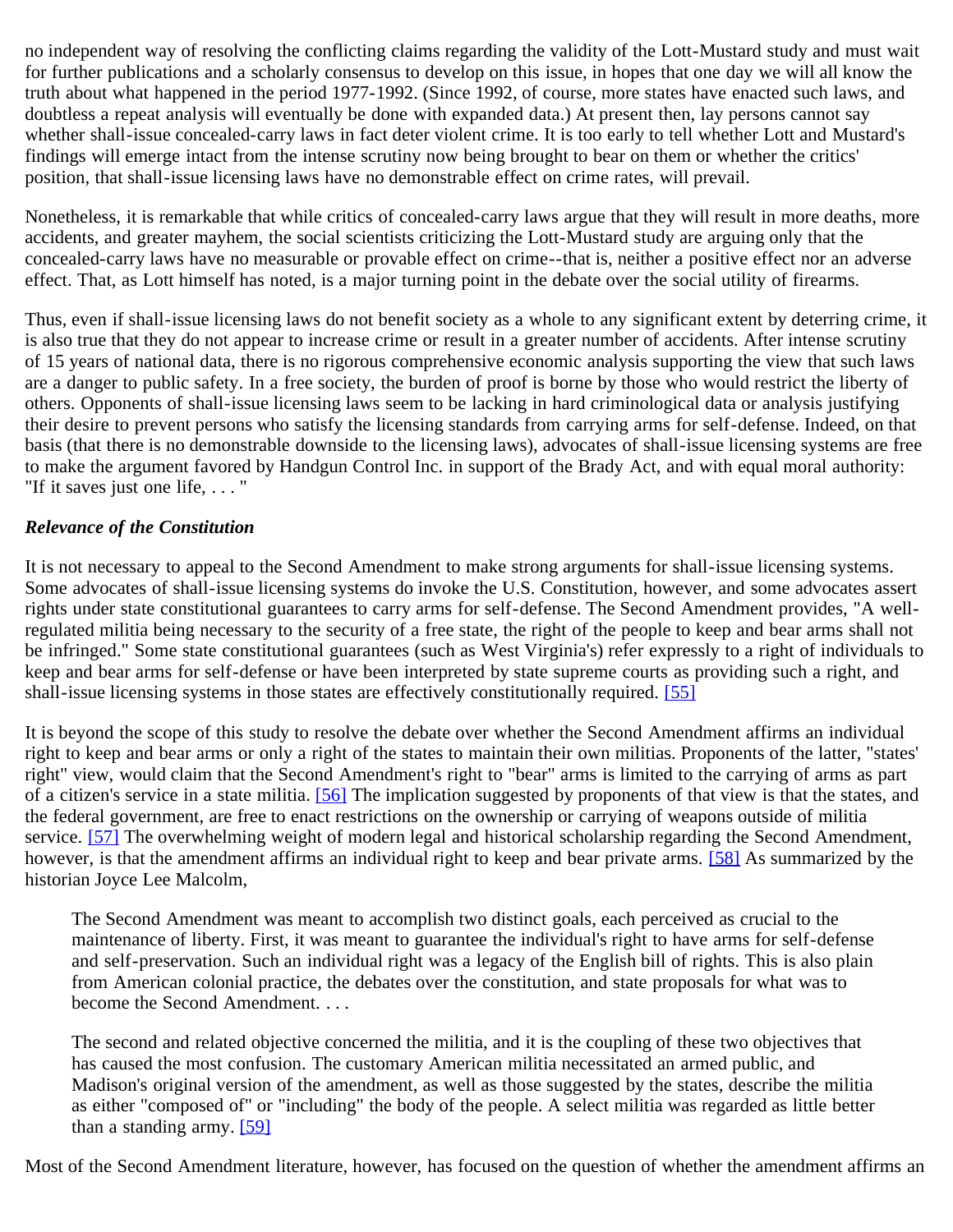individual right, a right of the states, or a right of the individual to serve in state militias, and has focused on the limitations on federal or state laws restricting firearms *ownership*. Very little attention has been given to the scope of what the amendment guaranteed by way of the right to "bear" arms. There is strong evidence, however, that suggests that the amendment was presumed to affirm the right of private individuals to carry weapons, either openly or concealed, for their private self-defense, subject to the common law restriction that one could not carry arms that were apt to terrify the public or in such manner as to make an affray of the peace, and that the right to carry arms was regarded as a "privilege and immunity" of American citizenship. [\[60\]](#page-31-3)

For example, the notorious decision in *Dred Scott*, in which the Supreme Court held that free blacks were not citizens of the United States, listed, among a number of rights and privileges that free blacks would have if they were to be regarded as citizens, the rights to hold public meeting upon political affairs, and "to carry arms wherever they went." [\[61\]](#page-31-4) Chief Justice Taney's evident intention in listing the privileges and immunities of citizenship to which free blacks would be entitled was to demonstrate that the Southerners who helped write the Constitution could not possibly have intended such an absurd state of affairs. [\[62\]](#page-31-5)

Similarly, the Freedmen's Bureau Act of 1866, enacted by Congress to restore the civil rights of the freed slaves following the enactment by Southern states of the notorious Black Codes, provided that "the right . . . to have full and equal benefit of all laws and proceedings concerning personal liberty, personal security, . . . including the constitutional right to bear arms, shall be enjoyed by all the citizens of such State or district without respect to race or color or previous conditions of slavery." [\[63\]](#page-31-6) Later, in introducing the Fourteenth Amendment, Sen. Jacob Howard explained that its purpose was to protect "personal rights," including "the right to keep and bear arms" from state infringement. [\[64\]](#page-31-7) Although the Supreme Court has found most of the protections in the Bill of Rights applicable to the state governments through the doctrine of incorporation under the due process clause of the Fourteenth Amendment, it appears that Senator Howard viewed the right to keep and bear arms as a "privilege and immunity" of citizenship.

At this time, there appears to be insufficient scholarly investigation or consensus on the scope of the right to carry arms for self-defense intended to be protected by the Second Amendment. If it in fact was intended to protect a right of citizens to carry handguns for self-protection, either openly or concealed, as a privilege and immunity of citizenship, it is possible that licensing could be regarded as an unconstitutional prior restraint on the exercise of a right constitutionally required to be recognized in each state as a privilege and immunity of citizenship. In that view, shallissue licensing systems are regarded by some supporters as "a good first step" to the full restoration of rights intended to be guaranteed by the Second Amendment, while other staunch Second Amendment advocates regard them as a potentially dangerous precedent entrenching an incursion upon the original right.

#### *The Experience of States with Licensing Laws*

From the available evidence, the experience of states that have enacted shall-issue licensing systems demonstrates that (a) almost no person with a criminal history applies for a permit; (b) permit holders do not become embroiled in arguments or traffic disputes leading to gun battles or "take the law into their own hands" (or such is the very rare exception), despite dire predictions by opponents of the laws that "blood will run in the streets"; (c) shall-issue licensing states have almost no problems with violent criminality among permit holders; and (d) some permit holders have used their weapons to defend themselves. As of this writing, shall-issue licensing laws are creating no reported law enforcement problem in any of the 25 states that have enacted them. After 10 years, there appears to be no reported case of any permit holder adjudged guilty of murder committed outside the home or licensee's business premises (the only locations where permits would come into play) with a handgun carried in public. In general, the number of persons in possession of permits to carry firearms at any given time generally ranges from less than 1 percent to 5 percent of the state's population. Of course, the mere fact that a person possesses a permit does not mean that he is carrying a gun at any or every given moment in time. [\[65\]](#page-31-8) Not everybody is carrying a gun (at least legally).

The best and most readily available evidence is from Florida and Texas, as those states are required by their licensing statutes to keep centralized statistical records. From October 1, 1987, to August 31, 1997, Florida received 466,489 applications. A total of 1,676 of those were denied, 873 for criminal history and 803 for incomplete application. A total of 457,299 licenses were issued, of which 208,089 were valid and outstanding on August 31, 1997. That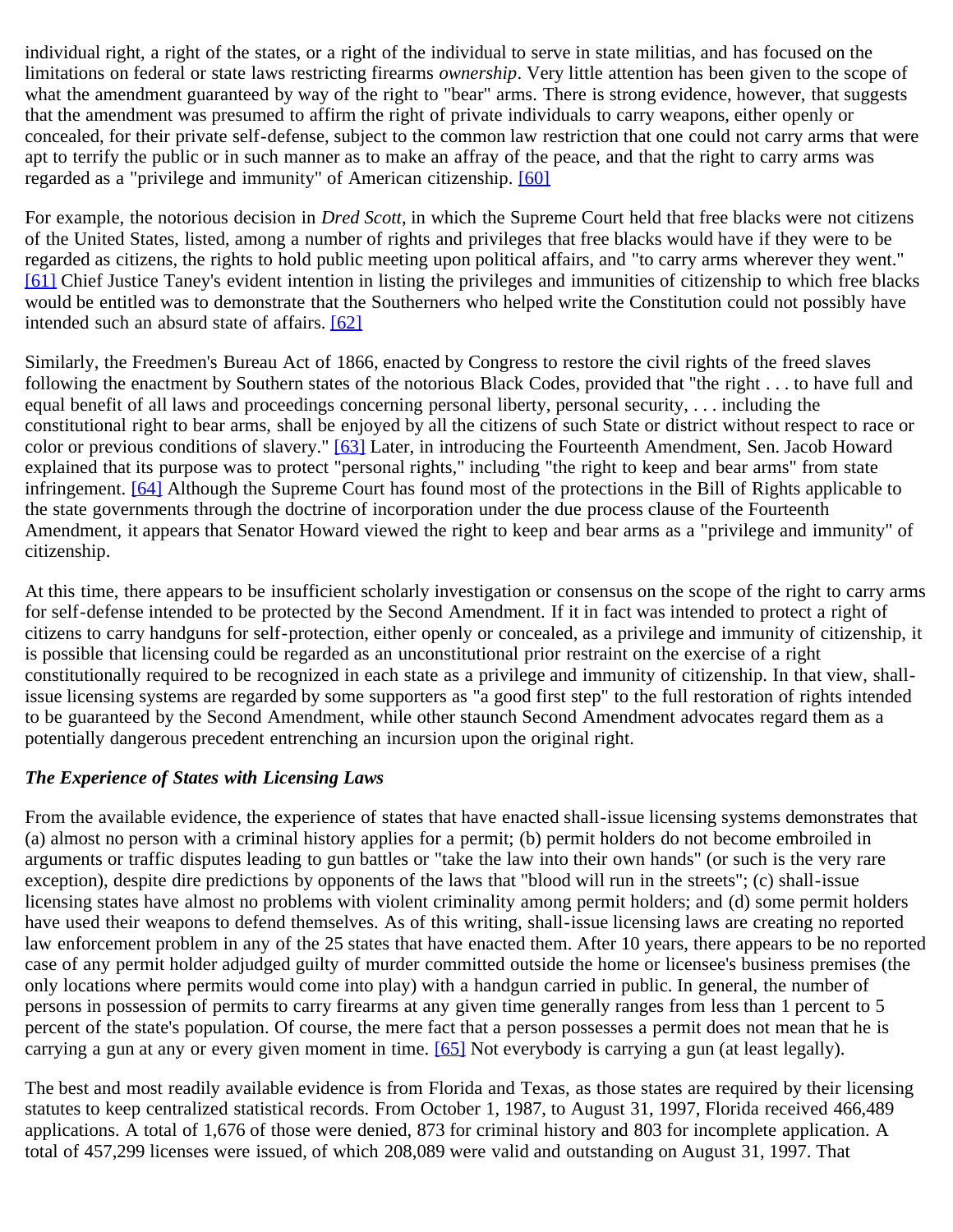represents about 1.6 percent of Florida's population of 12.9 million.

A total of 915 licenses have been revoked, 313 of which were for a crime *prior* to licensure and 486 of which were for a crime *after* licensure, 85 of which involved a firearm. [\[66\]](#page-31-9) Thus, of the 457,299 licensees, approximately 1 in 5,000 (0.0186 percent, to be precise) had a license revoked for a crime involving a firearm.

Only 1,186 of 466,489 applicants (0.25 percent) had a prior criminal history constituting grounds for denial of a permit. Criminals, in other words, are not applying for permits to carry guns. Further, since only 602 licenses (0.13 percent) were revoked (excluding the 313 revoked for crimes committed prior to licensure), permit holders are not creating law enforcement problems.

From September 1987 to August 1992, the Dade County police kept records of all arrest and nonarrest incidents involving permit holders in Dade county. During that period, there were four cases involving criminal misuses of firearms by permit holders, including two cases of aggravated assault and one accidental and nonfatal shooting. In the same period, there were seven cases involving the defensive use of firearms, including two thwarted robberies, one thwarted rape, and one case in which a robber disarmed the permit holder. [\[67\]](#page-31-10) Cramer and Kopel report that the tracking program "was abandoned in the Fall of 1992 because of the rarity of incidents involving carry permit holders." [\[68\]](#page-31-11)

As of the end of 1996, there were approximately 111,400 Texans licensed to carry handguns concealed, or about 0.66 percent of the state's population of 16,986,500. Only 1,202 applicants had been denied permits, and there had been about 57 "incidents" involving licensees, mostly for possessing a gun while intoxicated or for failing to conceal the weapon. As reported in the *Texas Lawyer*, in the first year the law was effective (1996), no civil suits had been filed, whether wrongful death claims or claims against property owners, and no significant criminal charges had been pressed against licensees solely on the basis of a newly allowed concealed handgun. [\[69\]](#page-31-12)

One death can be traced to the new law--it happened during the highly reported incident that occurred in Dallas in February 1996 involving an argument that ensued when a delivery van and a pickup truck scraped their sides, causing minor damage to the vehicles side-view mirrors. [\[70\]](#page-31-13) The drivers stopped, an argument ensued, and one man began punching the driver of the other vehicle in the head through the open window. The seated driver, a licensed permit holder, drew his gun and shot his assailant, killing him. In March the grand jury refused to indict, evidently convinced that the shooter had acted in lawful self-defense. [\[71\]](#page-31-14)

#### *Common Objections to Shall-Issue Licensing*

Arguments opposing the adoption of shall-issue licensing systems generally fall into seven categories: (a) a paternalistic "the police know best" argument for retaining discretionary systems; (b) police officer safety; (c) the potential danger to the citizen from carrying a firearm; (d) inability of ordinary citizens to successfully defend themselves with a firearm; (e) the inadequacy of firearms for self-defense; (f) the general threats to public safety resulting from firearms; and (g) the most common and basic argument, best summed up in the phrase, "the blood will run in the streets."

# *The Police Know Best*

Opponents of concealed-carry laws occasionally argue for the retention of the discretionary systems on the basis that the police are uniquely qualified, because of the nature of their work and their experience, and uniquely positioned to determine, because of their knowledge of the community they serve in, precisely which applicants may be safely entrusted with to carry arms. It would be dangerous or imprudent, the argument runs, to override their judgment in such matters by replacing it with a rigid objective standard that permits practically any law-abiding citizen to carry arms.

That "trust the professionalism of the police" argument has great appeal in certain quarters, but it suffers from at least two problems. First, it eliminates the presumption that individuals have the right to defend themselves and makes the citizen a supplicant for that privilege by placing the burden on the applicant to demonstrate to the satisfaction of a police officer his worthiness or need to carry. Second, the argument is completely belied by at least 60 years of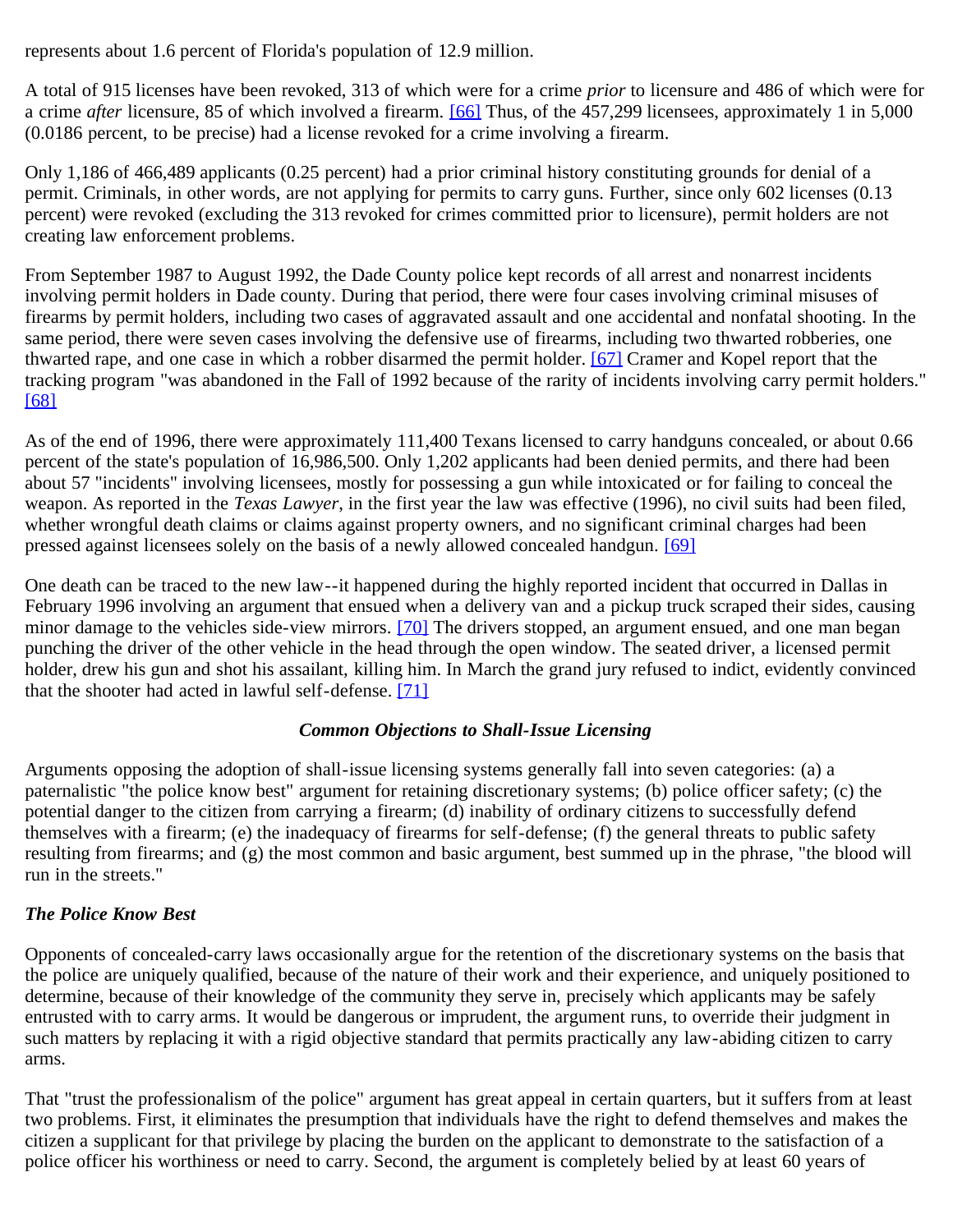experience with discretionary licensing laws, which demonstrates that the issuance of permits under discretionary systems has little to do with rational determinations of who is likely to act responsibly when carrying a gun--the sole matter that ought to be of concern to the public at large. The power that is conferred on the government under discretionary licensing systems is so broad and uncircumscribed that there is nothing to prevent the police from acting arbitrarily. In arguing for the continuation of discretionary systems, the opponents of shall-issue licensing are arguing for government by men, not by law.

# *Police Officer Safety*

Another common objection is that the carrying of handguns by law-abiding citizens jeopardizes the safety of the police by increasing the risk that they will be shot, either by hot-headed, previously law-abiding citizens or in shoot-outs involving previously law-abiding citizens now taking the law into their own hands. As a Handgun Control Inc. (HCI) pamphlet, "Carrying Concealed Weapons--Questions and Answers," avers, "It is our nation's police officers who are at the greatest risk from the NRA's CCW [carry concealed weapon] campaign, and . . . under these laws, police officers must assume that everyone is carrying a firearm and willing to take the law into their own hands; every verbal confrontation, at a bar, in a restaurant, at a traffic stop, could become a potential gun battle."

Note that according to the HCI pamphlet, it is not the nation's criminals, the permit holders themselves, or general members of the public who are most likely to suffer from laws permitting concealed-carry but the nation's police officers, when previously law-abiding citizens decide that the best way to handle a "verbal confrontation" with a policeman is to shoot him, thereby trading up from whatever infraction the officer was speaking to them about to the crime "cop killer." Alternatively, the HCI pamphlet could be read as implying that police officers are in greater danger because they will be involved in more gun battles as previously law-abiding citizens with permits start settling their disputes with gunfire. That is a textbook case of hysteria. There are no reported cases of a permit holder's shooting down, or even shooting at, a police officer.

# *The Citizen's Danger to Himself or His Loved Ones*

Opponents of shall-issue licensing laws sometimes argue that guns are far more dangerous to those who possess them or use them for self-defense than they are to criminals, suggesting that state legislators would do well to restrict their use and to vote against shall-issue licensing laws. The arguments are that, by having a gun, one creates the risk that one will shoot oneself or another by accident, that one will have available a ready means to quit life in an impulsive moment of dark despair or to intentionally murder a loved one or a friend in an impulsive moment during a heated exchange, and that the likelihood of *those* events far exceeds the likelihood that one will employ the weapon to *save* life. Typically, supporters of those claims cite the conclusion of a public health article that appeared in the *New England Journal of Medicine*--that a gun in the home is 43 times more likely to be used in a suicide, criminal homicide, or accidental gunshot death than to kill in self-protection. [\[72\]](#page-31-15) While that study measured the risk of firearm ownership in the home and not in public, the only place where concealed-carry laws have relevance, those who cite it implicitly ask that we make the assumption that if firearms are that dangerous to those who own or use them in the home, they are likely to be dangerous everywhere. Alternatively, they might intend for legislators, and the rest of us, to question whether the perceived additional peace of mind gained from carrying a gun on city streets is worth the increased risk in the citizen's home life.

There are a number of serious problems with the "43 times" statistic. First, the study measures the social benefits of firearms ownership only in terms of a "body count" of dead criminals, ignoring the number of times firearms may be used to deter crimes without having to kill the assailant. Criminologist Gary Kleck has found that over 75 percent of the time firearms are used defensively; they are not fired. [\[73\]](#page-31-16) In other words, the mere display of a firearm is, most of the time, all that is necessary to bring about an end to the crime. Measuring the social benefits of firearm ownership by body count is no less misguided than measuring the benefits of the police solely by the number of criminals they kill each year.

Second, over half of the deaths on the 43 times side are suicides. Including them all presupposes that none of those desperate souls would have committed suicide but for the presence of a gun--an unlikely proposition.

Third, it is not surprising that Kellerman and Reay's analysis shows that homicide victims are armed in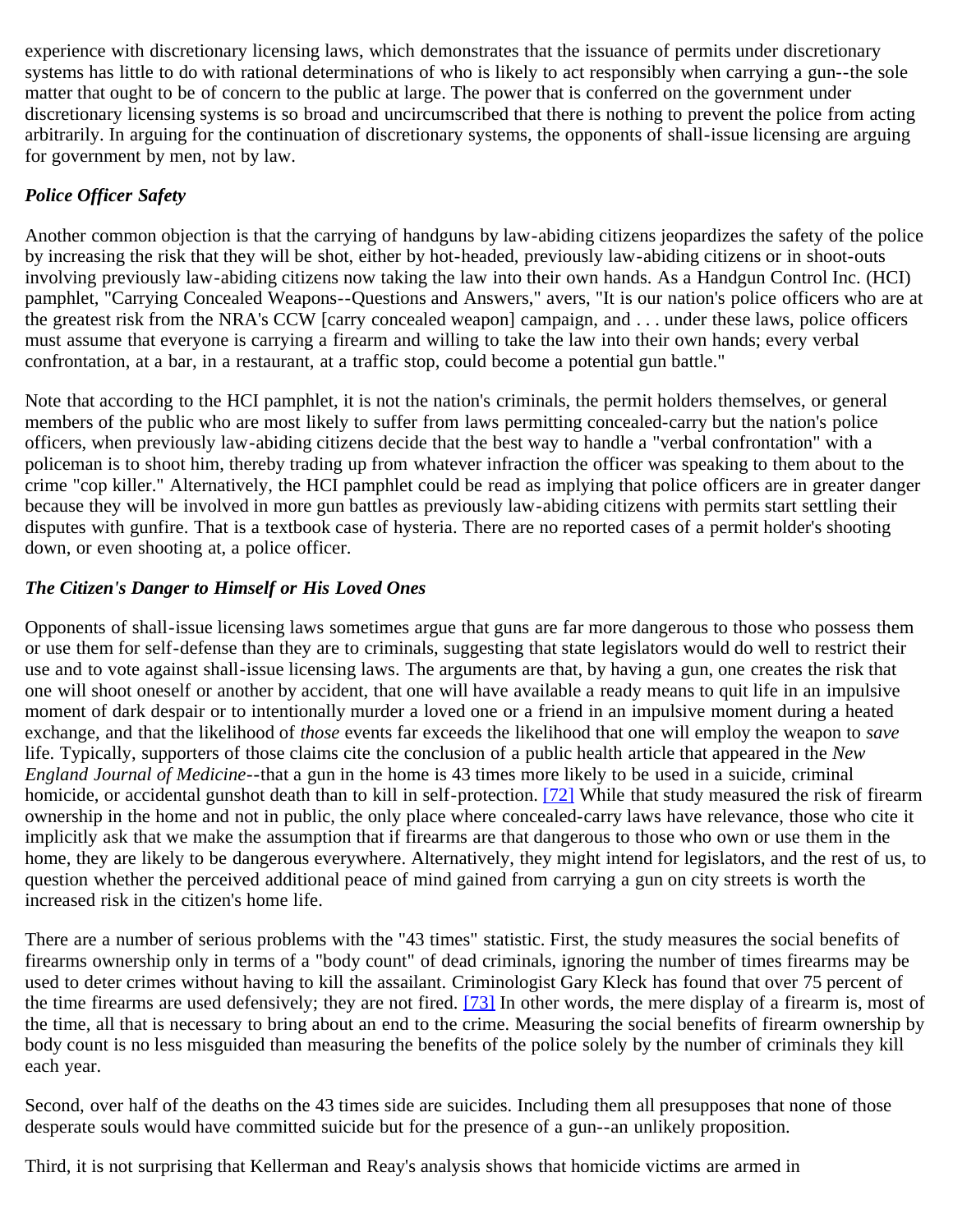disproportionate numbers, for it appears that a large and growing proportion of homicide victims are criminals themselves. [\[74\]](#page-31-17) In other words, by focusing his analysis on households in which homicides occurred, Kellerman and Reay may be finding out information only about the characteristics of homicide victims, and people who commit murder, without any assurance that such information may be safely generalized to the gun-owning public at large. It is possible that the households in which homicides occur are far from representative of typical or average households in which guns are present. If so, treating the 43 times statistic as though it were a universal law applicable to all gun owners, rather than as descriptive of a discrete, aberrant subset, is simply wrong and misleading.

Thus, while it is tautologically true that one cannot have an accident with a gun, commit suicide with a gun, or kill a loved one or friend in a moment of anger with a gun unless one first has a gun, there is no good evidence to support claims that those possibilities are more likely and prevalent occurrences for the typical gun owner--and a greater risk to the typical gun owner or his family members--than are the potential benefits of gun ownership.

#### *Ordinary Citizens Lack the Necessary Competence*

Many objections to concealed-carry permits relate in some fashion to the inadequacy of training requirements. The import, though, is not fundamentally different from that of objections discussed elsewhere--that because of unrealistic expectations regarding the utility of firearms for self-defense, or insufficient or inadequate training, citizens who carry firearms will be a danger to themselves and others.

In most cases, the argument is essentially that the 8 to 16 hours of training required to obtain a concealed-carry permit are insufficient to properly prepare anyone to carry a gun and can only result in false confidence and insufficient skill. The argument has commonsensical appeal, and the opponents of shall-issue licensing systems are not in error in pointing out such possibilities. However, as a review of the experience of states with shall-issue licensing systems illustrates, there is little to no evidence, after 10 years, to support the proposition that those potential adverse consequences actually occur with troubling frequency. Lacking hard evidence, those who raise such objections make reference to the experience of the police to suggest the gross inadequacy of the requirements for permit holders.

For example, the Handgun Control, Inc. pamphlet, "Carrying Concealed Weapons--Questions and Answers," notes the following:

Importantly, police know the dangers associated with the use of firearms. They are extensively trained on the use and security of their service weapons, yet many are still killed every year by guns. A recent FBI study showed that police officers who are killed in the line of duty rarely even fire a round at their assailant, and frequently the police officer's own firearm is taken from him/her and used against him/her. An FBI study of 51 incidents where 54 police officers were killed found that 85% did not fire their weapon while 20% were killed with their own gun. [\[75\]](#page-31-18)

In addition, consider the following exchanges reported on an October 1, 1995, *60 Minutes* episode on the Florida licensing system:

Officer Walter Philbrick (Firearms Instructor): Congratulations, Leslie.

Leslie Stahl: Thank you.

Officer Philbrick: You have passed the course with flying colors.

Stahl (voiceover): The course I passed with flying colors qualifies me to carry a concealed weapon. And, frankly, I don't know any more now about handling a gun than I did before I took the course.

Officer Philbrick: In the police academy, officers get 18 weeks of training. All right? Eighteen weeks before--before they're given that firearm to carry on duty.

Stahl (voiceover): Eighteen weeks for a police officer, but for someone like me, who has never even fired a weapon, a couple of hours one night in a classroom was enough to get me a license to pack a gun. [\[76\]](#page-32-0)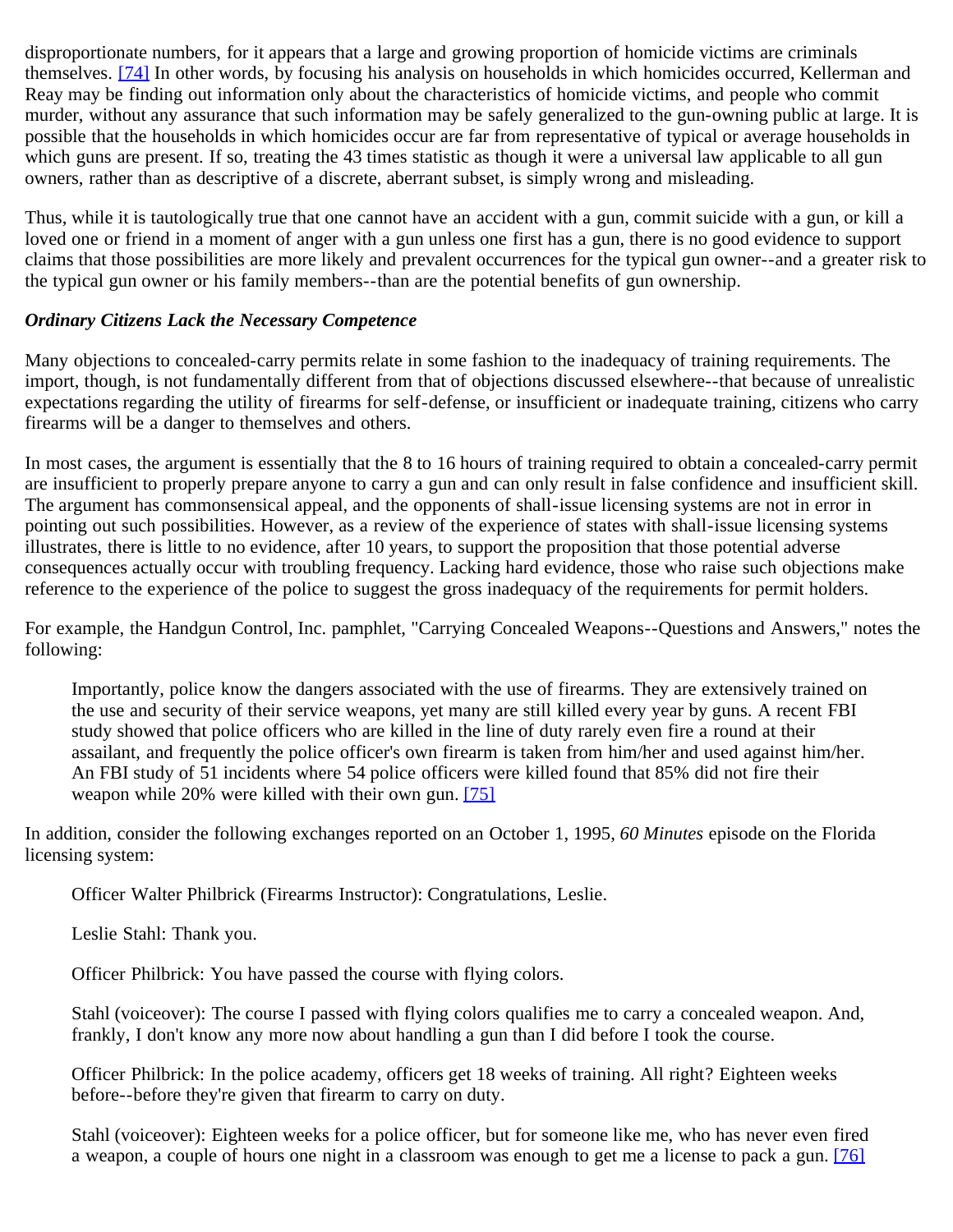First, it is important to set aside the hyperbole. Police do not literally receive 18 weeks of firearms training. The Florida officers referred to in the *60 Minutes* program have 18 weeks to learn all the basic skills they need to begin their further on-the-job training as a "rookie," including classroom instruction in the laws they will be enforcing, witness interview techniques, search and seizure procedures. The precise amount of time spent in classroom study of the law of justifiable homicide and shoot/don't shoot scenarios and firearms training at the range would be the relevant comparison, and that information is generally not divulged by the police, presumably because it comprises comparatively little of the total training time, and the information would simply be grist for the mill for lawyers representing people who have been wrongfully shot by the police.

The remaining argument rests, for its validity, on an assumption that the experience of the police provides a valid and comparable basis for predicting the likely experience of permit holders. There are several reasons to expect that that is not true.

Permit holders need concern themselves with only one thing: protecting themselves from a sudden, violent assault that threatens life or grievous bodily injury. Rape, robbery, and attempted murder are not typically actions rife with ambiguity or subtlety, requiring special powers of observation, great book-learning, or a stint at the police academy to discern. When a man pulls a knife on a woman and says, "You're coming with me," her judgment that a crime is being committed is not likely to be in error.

Police, by contrast, do not carry arms solely for the purpose of defending themselves, but also for the purpose of enforcing the law. They deliberately inject themselves into potentially dangerous and violent situations, responding to calls for assistance, investigating crimes, intervening in domestic violence, and making arrests.

Consider, for example, an argument that is not made by opponents of licensing laws but that they could also use to suggest that citizens' carrying arms will result in needless deaths. The police, who are "extensively trained" in the use and security of their weapons, mistakenly kill about 330 innocent citizens a year. [\[77\]](#page-32-1) How many more wrongful deaths, then, might one expect at the hands of poorly trained permit holders? Although the argument exhibits the same logic, opponents of licensing laws do not seize on it. Doubtless that is due in part to the fact that it does not show the police in too favorable a light, yet it is upon them that the opponents of licensing laws are asking us to rely when they try to disabuse us of the notion of relying also on ourselves. But a more telling reason is that the information is actually available to refute it. In fact, gun owners mistakenly kill about 30 innocent persons a year, one-eleventh of the number killed by police. [\[78\]](#page-32-2)

Were we to adopt the reasoning of gun control proponents in this circumstance, we might argue that such a fact shows that citizens are more responsible with firearms than are police, or that police culture is one of brutality. The difference might be more innocently explained, however, by the significant differences between the activities of the police and those of law-abiding citizens seeking only to protect themselves, differences that render their experiences incomparable. The intended victim is always at the scene of the crime; he knows precisely who his tormentor is. It is the police who, because they are rarely at the scene of the crime when it occurs, are more likely to find themselves in situations where guilt or innocence is not so clear-cut, and the probability for mistakes is correspondingly higher.

In sum, there are serious problems with the assumption that the experience of the police may serve as a useful guide to predicting the experience of licensed permit holders, or that the training requirements for police provide the benchmark for the training required to carry a gun as a citizen.

According to criminologist Gary Kleck, guns are fired in only about 24 percent of the cases in which they are used for self-defense. [\[79\]](#page-32-3) Thus, in the overwhelming majority of cases in which a gun is used in self-defense, *the gun is never fired*. The point of this is not that training is not necessary because most of the time brandishing or displaying the gun serves as a magic talisman to ward off evil. The real significance of that number is that people using guns for selfdefense are not "trigger-happy."

In other words, we do not need to develop a course of both physical and moral training based on the assumption that the law-abiding citizens who seek permits to carry guns are Rambo or Dirty Harry wannabes who view violent crimes as opportunities to put notches on their gun handles. The statistical information strongly suggests that we are dealing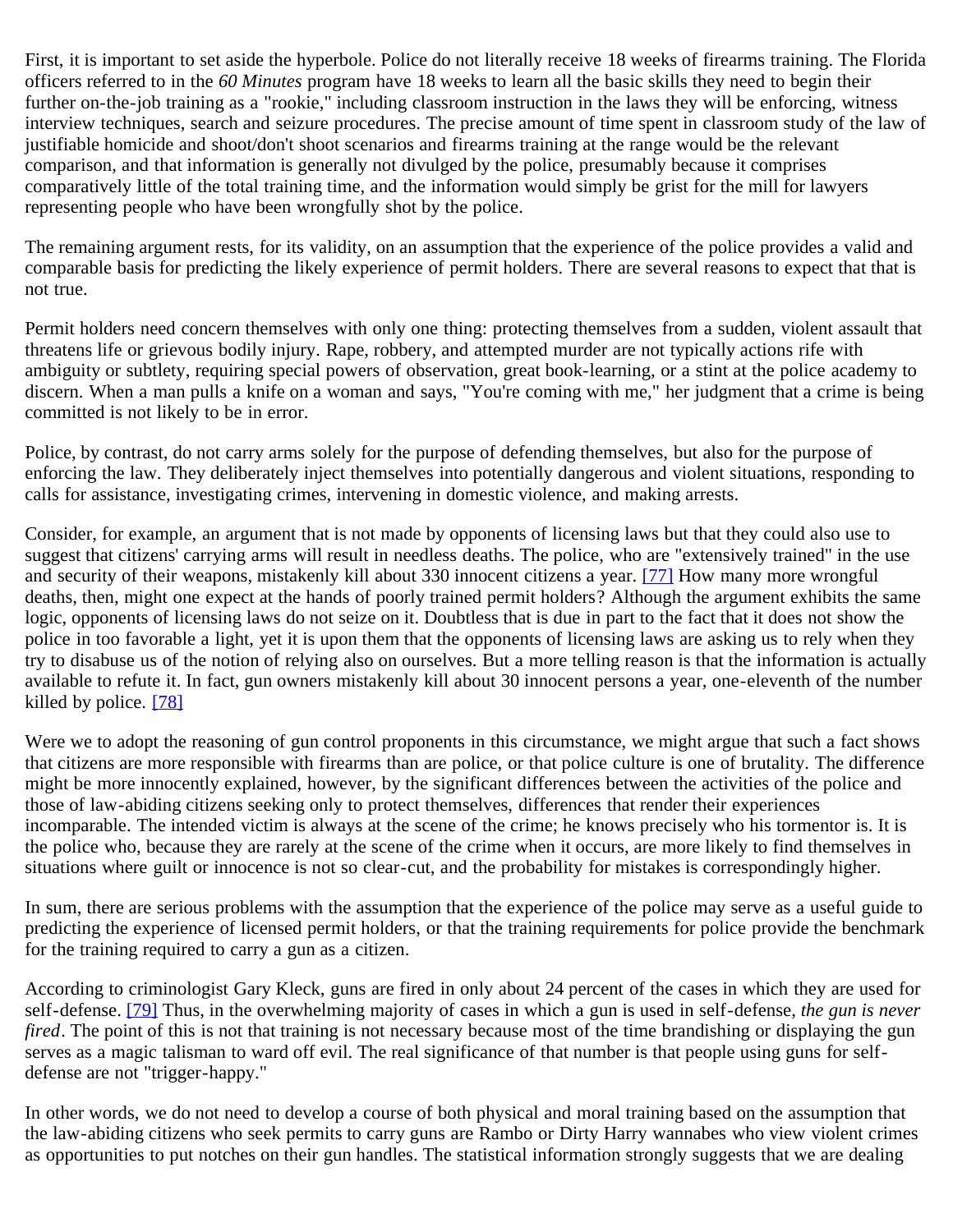with decent people who are loath to kill and who truly view killing as an act of last resort. Possibly, that is because they are acutely aware, from media coverage of the Bernhard Goetz case, the intense scrutiny of questionable police shootings, and the national attention given to mistaken shootings like that involving the Japanese exchange student in Louisiana, that at a minimum, if they shoot they are in for a world of legal trouble. Possibly, to take an approach that does not reduce all human activity to quanta of pleasure and pain for the purpose of utilitarian cost/benefit calculations, they actually value life and are constrained by religious beliefs from precipitously taking the life of another.

It may be that, because of the infrequency of actual shootings by permit holders, any deficiencies in the statutory training requirements will take considerable time to become manifest. [\[80\]](#page-32-4) So far, 10 years' of evidence from the states with shall-issue licensing systems indicate that the fears of the results of "loose" training requirements on the part of opponents have not materialized. While all licensing statutes should require express instruction in safe gun handling and that applicants learn the law governing the justifiable or excusable use of deadly force, and it would be desirable for licensing laws to specify a reasonable proficiency standard, there seems little reason to drastically expand the general training requirements provided in the statutes. Some critics of shall-issue licensing laws have reevaluated their stance on the insufficiency of these requirements and are content with them in their current form: "The \$150 they charge will get you a damn good course," [District Attorney for Harris County, Texas, John] Holmes says. "You're gonna know more about what is permissible conduct. I was so opposed to the law that I took the instructors course, and I was pleasantly surprised--it was very heavy on the law and how guns can get you into more trouble than they can get you out of."" [\[81\]](#page-32-5)

Finally, it is important to recognize that the critics of the training standards are somewhat disingenuous. Their purpose in deploring the statutory training standards does not appear to reflect a willingness to work with legislators or gun owners to develop realistic criteria. Rather, by suggesting that it takes much time and effort to attain sufficient proficiency (18 weeks), they call into question the very idea of licensing ordinary citizens to carry firearms. That is, the objections are presented as objections to the very adoption of licensing systems, not as proposals to refine their operation. Note that while critics of these laws decry the low or vague training standards put in place by the licensing statutes, one does not find them simultaneously decrying the generally complete absence of any requirements for training or the vague standards in the statutes creating or governing the nation's police forces. Obviously, many, but by no means all, of the nation's police receive some form of formal training, but they do so in accordance with selfdefined and self-imposed training standards promulgated by internal regulations by police administrators. It is thus revealing that, while the critics appear content to trust the police to define and live up to their own standards, they are not prepared to trust their fellow citizens in that regard.

#### *The Inadequacy of Guns for Protection*

Opponents of shall-issue licensing laws occasionally argue, or suggest, that guns are not very useful for self-defense, or that they do not guarantee perfect protection. For example, they argue, guns do not appear to be useful in preventing or defending against crime, given that they are only used in defense about 65,000 to 80,000 times a year. [\[82\]](#page-32-6) One might not be able to get to the weapon in time, being surprised by the criminal before having time to respond. Even if armed, the best course of action might be to do nothing. Even if armed, there is no guarantee that one will not be killed anyway. The argument presented above was that it requires great, developed judgment to know the circumstances in which guns are the right tool for the job. The argument here is different: that the circumstances in which guns are really useful are so rare or infrequent that they are not worth bothering about.

The number of defensive gun uses is a hotly contested issue. At least two carefully crafted surveys suggest that guns may be used for defensive purposes as many as 2 million to 3.6 million times a year. [\[83\]](#page-32-7) A recent paper presented at the American Society of Criminology meetings in Chicago, Illinois, adduces numerous reasons to suspect that the latter figure is too, or even impossibly, high, however. [\[84\]](#page-32-8) Assuming, arguendo, that the true number is in fact closer to 65,000, the argument regarding the limited utility of firearms is nonetheless not an argument against shall-issue carry laws. The fact that guns are only rarely useful does not render them any less useful or necessary in those circumstances in which they are precisely the right tool for the job. The fact that firearms cannot handle all problems of personal security does not mean they can handle no such problems.

The fallacies are easy to recognize if one simply makes the same sort of arguments about another, less emotion-laden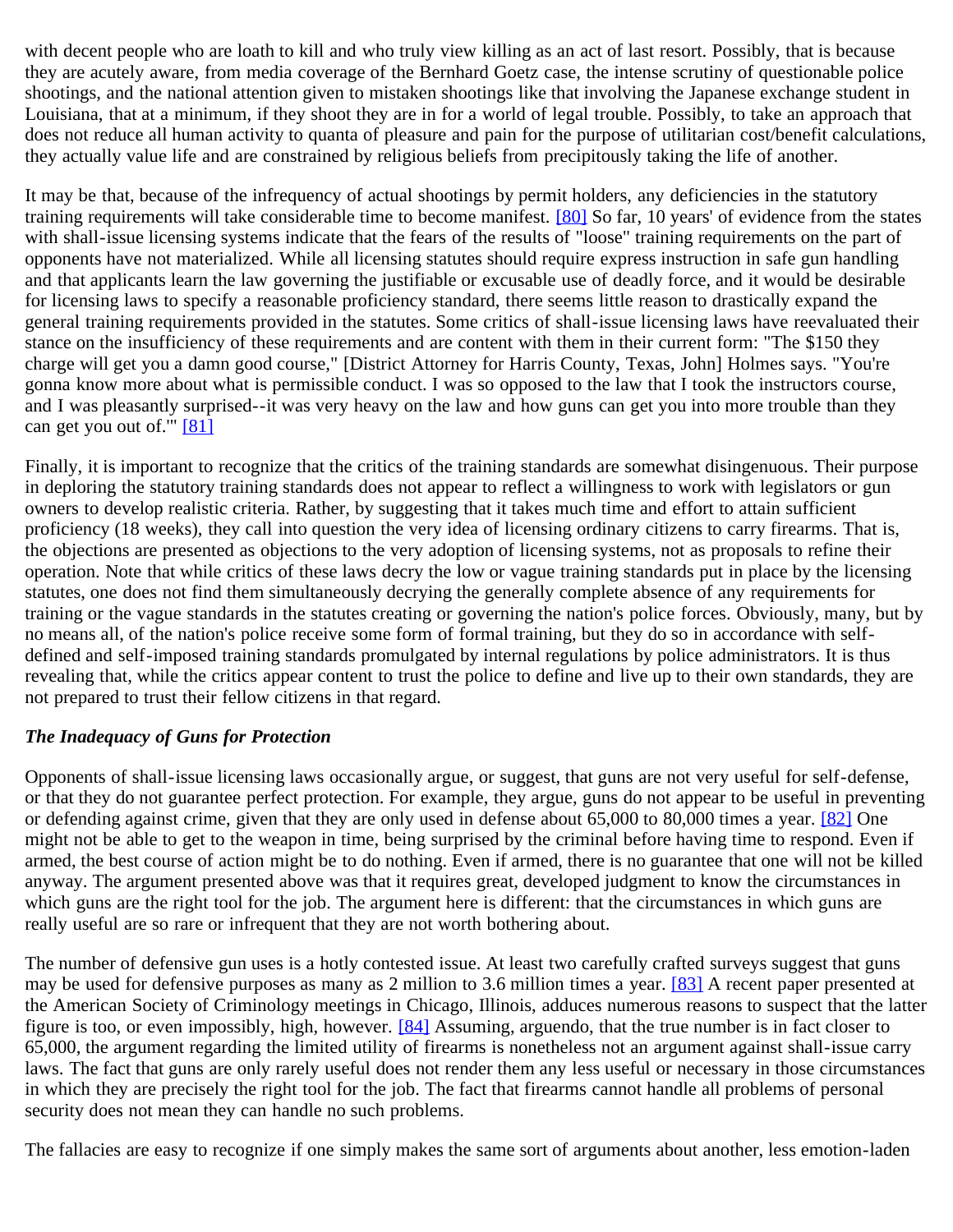tool. For example, the fact that flat tires occur only rarely does not mean one ought not carry a car jack and spare tire. Similarly, the fact that car jacks and spare tires are useless in dealing with numerous other forms of auto breakdown does not mean that car jacks are not useful devices to have at hand. Or again, the fact that a house fire may gain too strong a foothold before one can deal with it does not mean that there is no point in having a fire extinguisher in one's home. So even if firearms are only rarely useful for self-defense or cannot handle all problems of personal security, that is not an argument against firearms, or having them at hand when needed. If the fear is that people will not recognize firearms' limitations or will try to use guns inappropriately, the answer is education, not prohibition.

It is interesting that this objection is never employed against police officers. After all, the very same type of arguments apply: the police may not be there when needed; the attack may occur so fast that you don't have time to call them; they may not be able to get to you in time; the fact that they exist or that you call them does not mean that you won't be killed anyway; and relying on them as if they were a talisman that magically wards off evil could create a false sense of security. Apparently, while some opponents of concealed-carry are concerned with preventing citizens from acting mistakenly on the basis of false ideas of utility that result in self-reliance, they are unconcerned about false ideas of utility that result in dependence on government.

Finally, however large or small may be the frequency with which guns are used in self-defense, there are some facts that have not, to date at least, been controverted by criminologists. National Institute of Justice statistics show that persons who resist crime with a firearm are less likely to be injured, or are likely to be injured less severely, than persons who either cooperate (do not resist at all) or resist by any other means. Amazingly, that remains true even if the assailant is armed with a gun. While opponents of concealed-carry laws disparage the idea that ordinary citizens can successfully defend themselves, the statistical evidence shows that, if a victim does have time to deploy a firearm, he has enhanced his chances for survival and lessened his chances for serious injury. [\[85\]](#page-32-9)

#### *More Guns Cause More Violence*

In addition to arguing that the permit holders will kill or injure others or themselves if they are permitted to carry firearms, opponents of shall-issue licensing systems make general arguments against any "loosening" of the laws restricting firearms ownership or use based on the general social harm caused by misuse of firearms. Often, the argument may be as simple as claiming that more guns on city streets can only result in more deaths, more injuries, and more accidents. The argument, in its simplest form, assumes a straightforward linear correlation between the number of guns and the number of violent crimes committed with guns.

However intuitively true it seems that more guns must inevitably result in more violence or gun crime, it is well established, criminologically, that more guns do not mean more homicides:

In 1973, the American firearm stock totalled 122 million, the handgun stock was 36.9 million, and the homicide rate was 9.4 per 100,000 people. At the end of 1992, twenty years later, the firearm stock had risen to 221.9 million, the handgun stock had risen to 77.6 million, but the homicide rate was 8.5--or 9.5 percent lower than it had been in 1973. The percentage of murders committed with firearms decreased as well. In 1973, 68.5 percent of murders were committed with guns. Fifteen years later, after Americans had purchased almost as many new firearms as they had in the preceding seventy-three years, 62.8 percent of homicides were committed with guns. . . . In sum, over a twenty year period of unparalleled increase in guns, homicide rates were erratic, unpatterned, and completely inconsistent with the shibboleth that doubling the number of guns, especially handguns, would increase homicide rates. [\[86\]](#page-32-10)

In short, it is not the number of guns but their distribution--that is, the people who have the guns and what they are using them for--that matters. The available evidence clearly indicates that firearms in the hands of permit holders are not a law enforcement problem, are not a source of social harm, and that irresponsible use of firearms by permit holders is the very rare exception.

A more sophisticated approach is to build a general case that the total social harm related to firearms far outweighs any social benefits associated with their ownership and use. The numbers tell a decidedly grim story: In 1994, for example, there were approximately 1.3 million gun crimes. A few more than 22,000 people were murdered with firearms, an approximately equal number committed suicide with firearms, and about 100,000 people were treated in hospitals or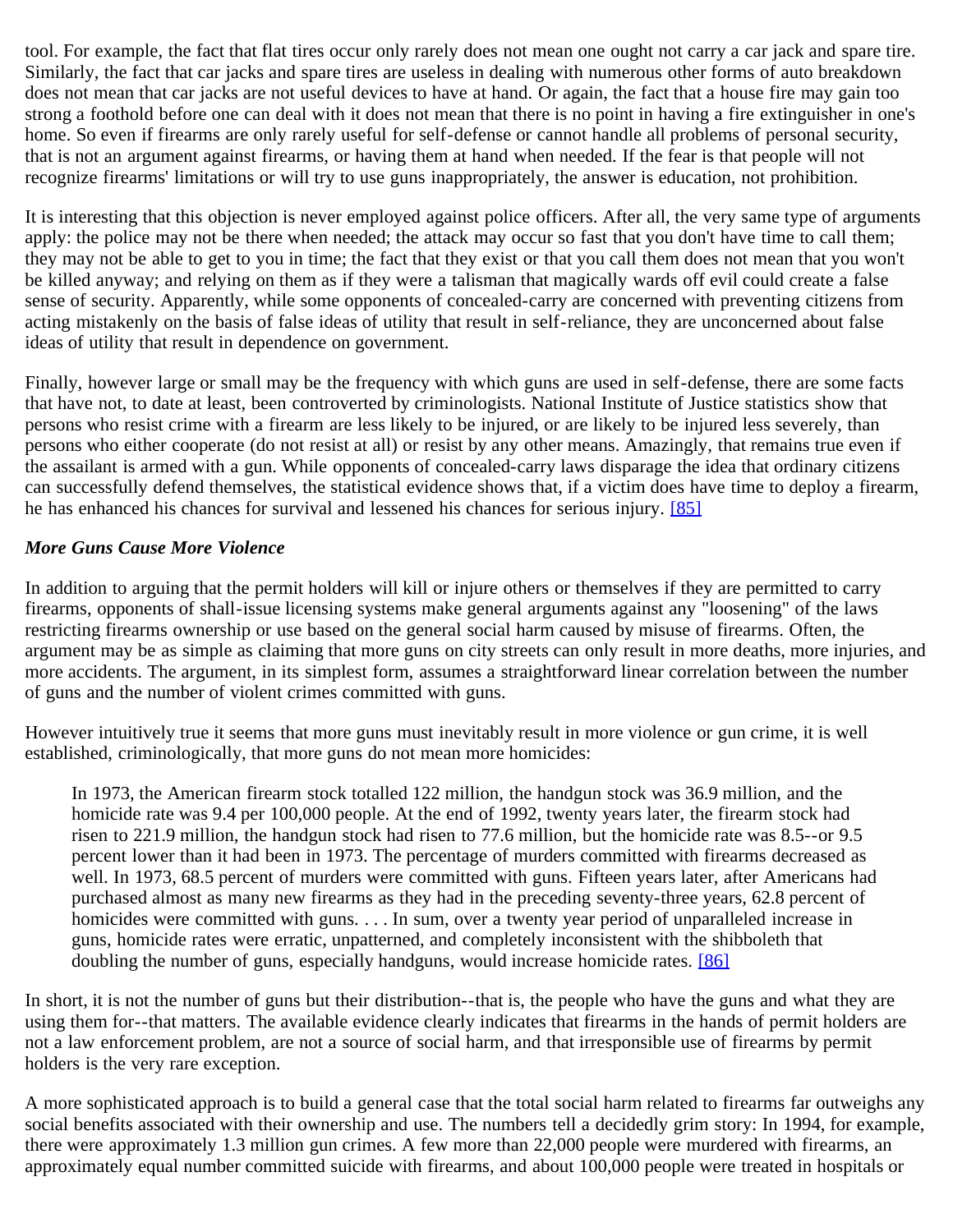emergency rooms for nonfatal gunshot wounds (including self-inflicted wounds from suicide attempts and accidents). [\[87\]](#page-32-11) On the other hand, firearms are used defensively (it is argued) only about 65,000 to 80,000 times a year. The result is that the societal costs associated with firearm misuse far exceed the societal benefits from their use.

Because of the critical importance in utilitarian analyses, such as that outlined above, of the number of defensive gun uses, a number of investigations have been made to determine what that number is. [\[88\]](#page-32-12) Two reputable surveys specifically designed to determine the number of defensive gun uses have found that the number is orders of magnitude above the 65,00 to 80,000 reported by other researchers and that the number is in the range of 2 million to 3.6 million a year. [\[89\]](#page-32-13) If that number is valid, guns are used far more often to defend against crime than to perpetrate crime. Further, according to both surveys, 45-46 percent of the gun users believed that they or someone else might have been killed had they not used the gun in self-defense. Even if someone's life was saved in only 5 percent of such cases, however, the surveys imply that 100,000 (5 percent of 2 million) lives would be saved each year by the defensive use of firearms, far surpassing the number of lives lost to gun violence and suicide.

Criminologists Philip J. Cook and Jens Ludwig suggest that there is reason to believe that the numbers obtained from these surveys are high, possibly impossibly high, and have made some arguments why the survey results might generate other false results. They point out, for example, that some of the numbers implied by the survey results do not accord with other statistics generally regarded as accurate. For example, they point out that the survey results imply that the number of women who have used a gun to defend themselves against rape is higher than the total number of rapes reported by the National Crime Victimization Survey (NCVS) conducted by the Census Bureau for the U.S. Bureau of Justice Statistics and that comparing the numbers of criminals wounded or shot by civilian defenders with the total number treated for gunshot wounds in hospitals and emergency rooms and those killed in assaults suggests that large numbers of criminals who are shot never receive emergency room treatment or become known to law enforcement, a result Cook and Ludwig find hard to believe.

There may be good explanations for some of the perceived discrepancies, and the discrepancies are not necessarily indicative that the total number of defensive gun uses is grossly in error. For example, it is known that rape is one of the most underreported of crimes; researchers Colin Loftin and Ellen Mackenzie reported that rapes might be 33 times as frequent as the NCVS numbers indicate. [\[90\]](#page-33-0) Thus, it is quite possible that the number of defensive uses of guns to avert a rape might approximate those reported in the NCVS. Similarly, it would not be surprising if those firing their guns in self-defense overestimated wounding the criminal. If the criminal flees or escapes and is never apprehended by the police, there is no way to confirm whether one succeeded in hitting the criminal. Respondents' subjective impressions might easily be in error, or respondents might be exaggerating their shooting skills.

More serious are Cook and Ludwig's arguments concerning the possibility for survey errors due to (a) "telescoping," that is, a survey respondent's recalling a defensive gun use that occurred outside of the period asked about (for example, the last five years) as happening during the period being asked about or (b) a desire to appear heroic by claiming conspicuous acts of self-defense. Because survey results are based on statistical projections from a fairly small number of positive responses, a small number of false positives can make a large difference in the outcome.

Cook and Ludwig argue that surveys are thus a flawed method of learning about the frequency with which innocent victims of crime use a gun to defend themselves. That conclusion seems premature, for the bulk of their paper raises questions by making observations and raising possible reasons why survey results might be overstated, since they are based on respondents' answers regarding number of criminals shot and number of lives saved--highly subjective matters. The fact that respondents' subjective impressions might be highly erroneous is not, nonetheless, necessarily good evidence that they did not actually use a gun for defense. The fact that a person tells a "fish story" exaggerating the size of the fish, does not mean that he did not actually catch a fish. Thus, the number of defensive gun uses reported by surveys may be approximately correct.

Beyond that, in addition to the Kleck and Gertz survey and the 1994 National Survey of Private Ownership of Firearms in the United States discussed by Cook and Ludwig, 10 commercial surveys from 1976 to 1994 have included questions about defensive gun use. Although those surveys were not specifically designed to gather detailed information about defensive gun use, Kleck and Gertz report that they nonetheless indicate 770,000 to 2 million defensive gun uses per year. One such survey of particularly high quality, a 1981 survey by Hart Research Associates,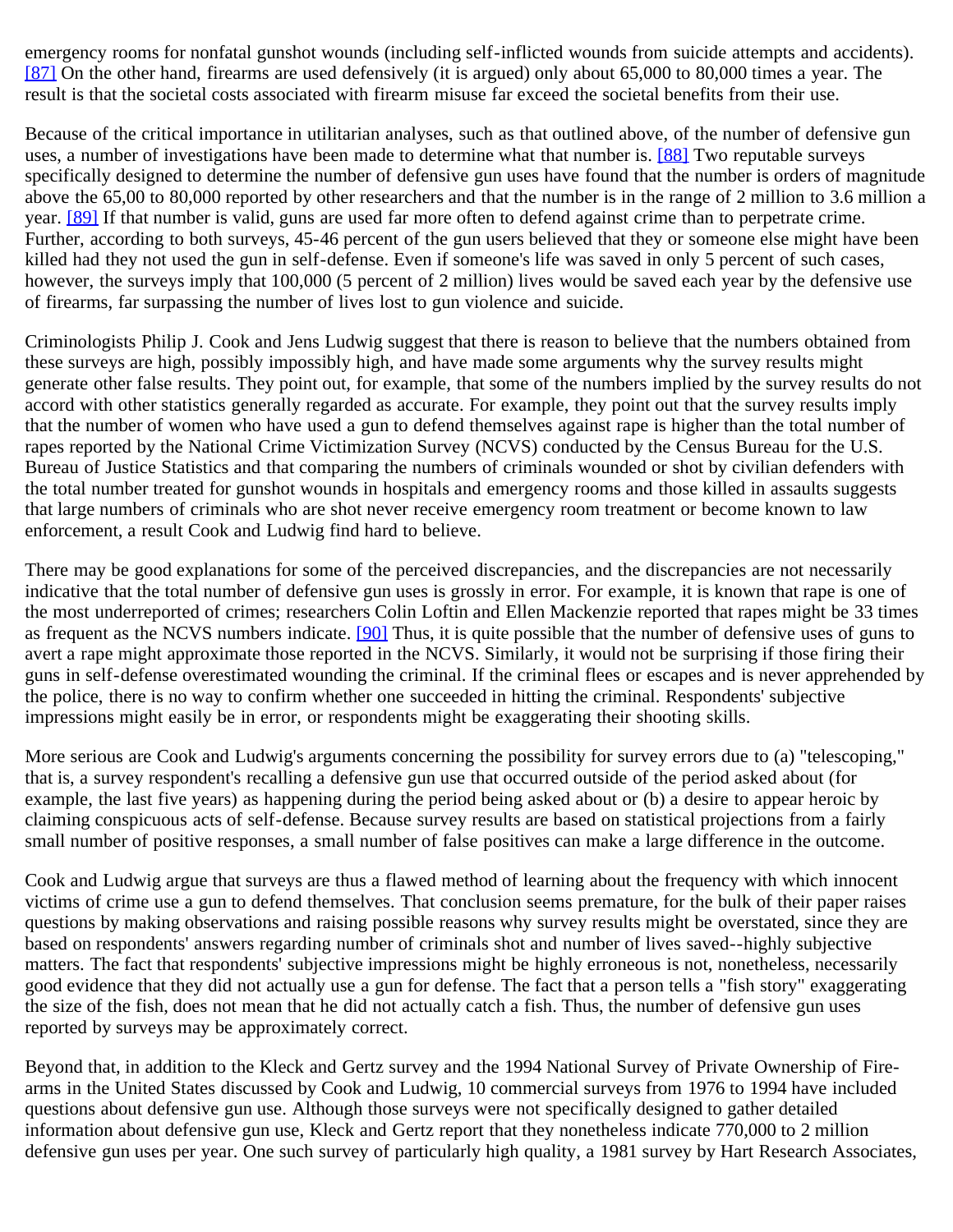indicates 1.8 million defensive gun uses per year. Thus, there is a remarkable degree of consistency in the results of well-designed surveys. If respondents are lying or exaggerating the truth, they are doing so in highly consistent ways.

While Cook and Ludwig's observations thus deserve serious attention and investigation, it is premature to dismiss out of hand the survey results indicating high numbers of defensive gun uses. Were Cook and Ludwig correct, however, that survey results are indeterminately unreliable, the result would be that the true number of defensive gun uses would be indeterminate. The fact that survey information may be overstated, albeit indeterminately so, does not prove that the NCVS numbers are not understated. In this case it would appear difficult if not impossible to determine the amount of societal benefit derived from ownership and use of firearms, with the result that it could also not be asserted either that the costs outweighed those benefits or that the benefits outweighed the costs. [\[91\]](#page-33-1)

The end result is that if one believes the survey information regarding the number of defensive gun uses, and further believes that that number represents a reasonable proxy for the societal benefit associated with firearms, then guns are used far more often to prevent crime than to commit crime, and probably save more lives than are lost to homicide or suicide with guns. If one disbelieves the survey results but cannot specify to what extent they are wrong, or if one doubts that the number of defensive gun uses is a useful measure of societal benefit, then it appears that one cannot make a case either way. One must have some trustworthy way of specifying the amount of the benefit before one can measure the direction of the inequality. Only if one believes that survey results should be completely disregarded and that NCVS estimates of 65,000 to 80,000 defensive gun uses per year is the best evidence, is the general utilitarian case made against guns. In that case, one must face the question of whether an individual's right of self-defense trumps social cost/benefit calculations, an answer to which requires an evaluation of the ethical limits of utilitarianism, which is beyond the scope of this study.

# *Blood Will Run in the Streets*

The most powerful rhetorical argument that is generally made by those who oppose shall-issue licensing laws is that permitting law-abiding citizens to carry handguns outside their homes will transform the streets of America into "Dodge City." The "blood will run in the streets," it is claimed, as law-abiding citizens take to settling disputes and answering slights to their dignity by shooting it out. The argument is asserted over and over again despite the fact that it has most decidedly not been borne out by 10 years of experience in 25 states with permit holders' carrying firearms for defense. Nevertheless, there will, in all probability, be a clear and egregious case of a permit holder misusing his firearm sometime in the future. And because the climate surrounding gun issues is so highly charged, a wellpublicized tragedy could obliterate all prior experience with concealed-carry permits--at least in the minds of politicians who favor gun control.

The fact that the "blood will run in the streets" argument seems immune to challenge by the facts suggests that it persists because it resonates deeply with many people's understanding of, and beliefs about, fundamental human nature. That is the way, in other words, those to whom this argument has great appeal *expect* that people will behave, if you let them. It is a most unflattering view.

Given the qualifications required of permit holders, proponents of the "Dodge City" argument can only believe that common, ordinary law-abiding citizens are seething cauldrons of homicidal rage, ready to kill to avenge any slight to their dignity, eager to seek out and summarily execute the lawless. Only lack of immediate access to a gun restrains them and prevents the blood from flowing in the streets. They are so morally and mentally deficient that they will readily mistake their permit to carry a weapon in self-defense as a state-sanctioned license to kill at will. Thus are men and women creatures of unrestrained impulse, appetite, and whim. People are basically accidents or crimes waiting to happen. The law-abiding are only accidentally law-abiding, for they remain law-abiding only because they lack the means to immediately act on their fleeting and dark impulses. It is too much to ask people like that (that is, most people), and too risky to expect people like that (that is, most people), to exercise self-control and behave responsibly.

Supporters of shall-issue licensing laws make arguments that reflect a decidedly different view of their fellow citizens- -namely, that they are not creatures driven by impulse and desire but are entitled to the trust properly accorded a moral and rational being capable of exercising judgment and self-control. Supporters of shall-issue licensing laws implicitly believe that a person's character and actions do not fundamentally change merely because he has a tool at hand with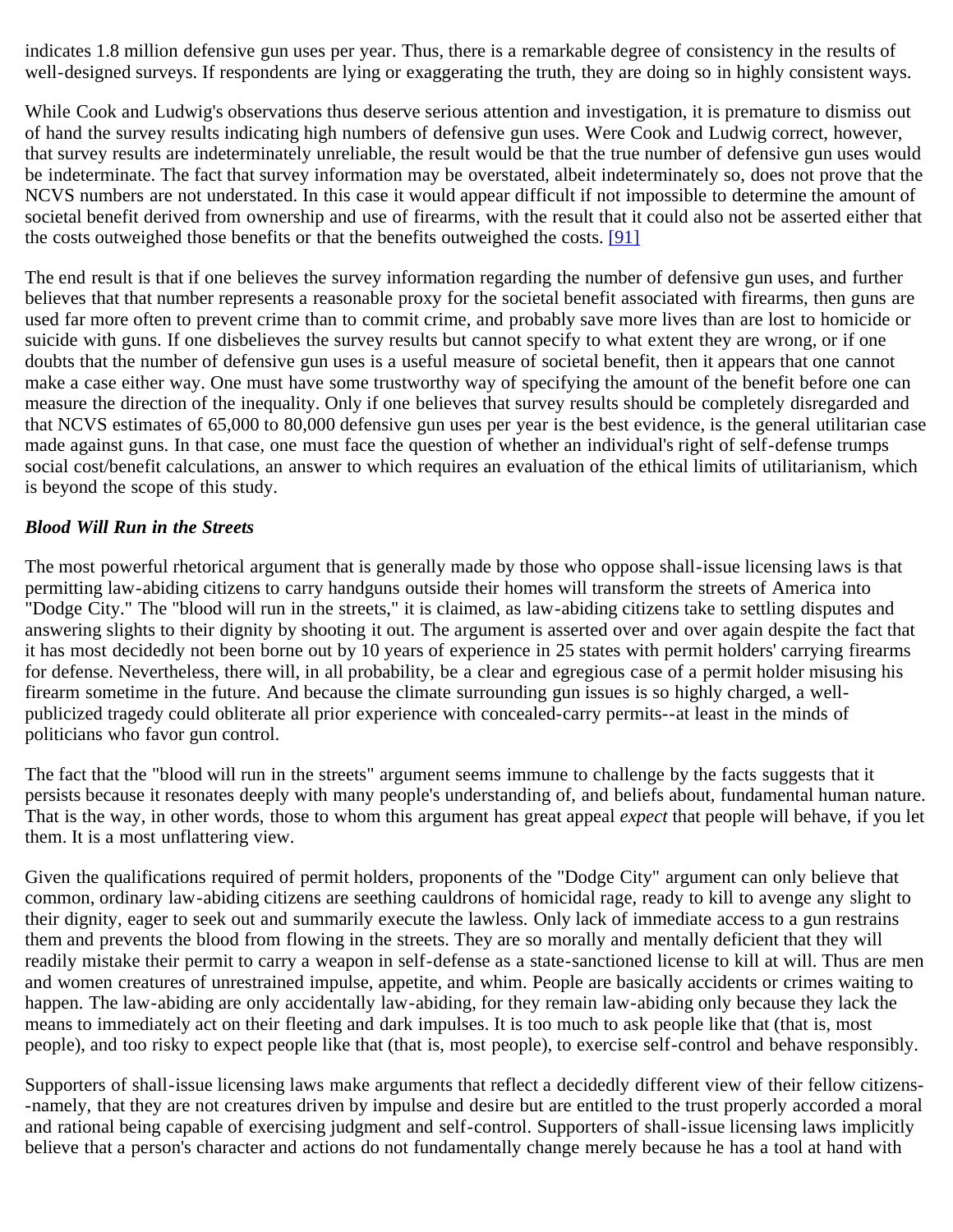which he can more perfectly and readily act on his fleeting impulses and desires. People who have demonstrated selfcontrol and responsible behavior in the past, as evidenced by the absence of criminal, mental health, and drug histories, will, in all likelihood, continue to act responsibly. The act of permitting them to carry a firearm (which they already have the de facto ability to do) will not change their character or fundamental nature or their actions. It is not too much to expect such people--our fellow citizens--to act responsibly; it is not too risky to trust such people.

While criminologists wage mighty battles to determine whether firearms have social utility or not, with the results always promised in the next conclusive study, the reality is that those findings are used as tools in a battle between views of human nature. It is beyond the scope of this study to decide the nature of man, but it is, at bottom, the warring views on that subject that are actually driving the concealed-carry debate.

#### *Conclusion*

Since 1987, 24 states have enacted laws requiring licensing authorities (usually, the chief of police or county sheriff) to issue permits to carry concealed weapons to adult state residents who have not been convicted of any felony; who have no history of drug or alcohol abuse and no history of mental illness; and, in most states, who have taken a firearms training course. In nearly all cases, applicants' fingerprints are taken and the applicants are subject to a background check. The permits generally have a life of from two to five years and must be renewed.

In most cases, the new shall-issue licensing laws replaced concealed-weapon licensing statutes, dating from the 1930s and 1940s, that granted the licensing authority (usually the police) broad, undefined discretion to issue permits to "suitable persons" or to persons of "good moral character" who had "proper cause" or a "justifiable need" to carry a weapon. As written, those laws suggest that only certain people, in "special" circumstances, are entitled to defend themselves from deadly violence with lethal force, and that those who face only the "ordinary" risk of criminal violence do not deserve the right to carry the means with which to defend themselves. The implicit suggestion that some people's lives are more worth protecting than are the lives of others is morally repugnant and insupportable. The frustration of the common, law-abiding citizen's desire to protect himself (and increasingly, herself) from violent crime has led to vociferous demands for the replacement of those laws with licensing regimes based on satisfaction of nondiscretionary, objectively verifiable and enumerated criteria.

According to Department of Justice statistics, approximately 87 percent of violent crime occurs outside the home. Despite the fact that Americans possess approximately 70 million handguns, one is not armed if one does not have a weapon at hand when needed. Perversely, the discretionary licensing laws and prohibitions against the carrying of weapons succeed only in disarming those who respect the law. Perversely, by ensuring that those who abide by the law will not carry weapons outside the home, the law aids and abets criminals by assuring them that they will find unarmed, easy victims. Shall-issue concealed-carry laws, by contrast, deprive criminals of that peace of mind.

Shall-issue licensing systems are based on the right of self-defense, that is, the right to use lethal force to repel a criminal assault that threatens imminent danger of death or grievous bodily injury. Every state recognizes a right of its citizens to use lethal force in self-defense. Self-defense, so defined, is not lawlessness; it is in accord with the law. It is, in fact, in accord with the same law the police rely on in using lethal force. The right to self-defense belongs to each person, not merely those who the police or other licensing authorities believe "deserve" to have that right.

Opponents of the new licensing laws argue that more guns on city streets can only lead to more violence and deaths; that the laws will transform the streets of America into "Dodge City," as previously law-abiding citizens take to settling hot-headed arguments over fender benders and slights to their dignity with guns; that the carrying of weapons by ordinary citizens jeopardizes the safety of the police; that citizens' lack of training will lead to false confidence in or unrealistic expectations about the usefulness of firearms, with the possible result that license holders will take foolish risks; that due to insufficient training, license holders will lack good judgment in determining when it is appropriate to shoot, resulting in wrongful shootings and wrongful brandishing of firearms; or that insufficient proficiency with their weapons will result in the shooting of innocent bystanders or loved ones.

While opponents of licensing laws are not wrong to point out that those adverse results are potential consequences of the widespread carrying of weapons, we need no longer speculate about what the effects of such laws might be. We now have at least 10 years of actual evidence from 25 different states with diverse rural and metropolitan populations,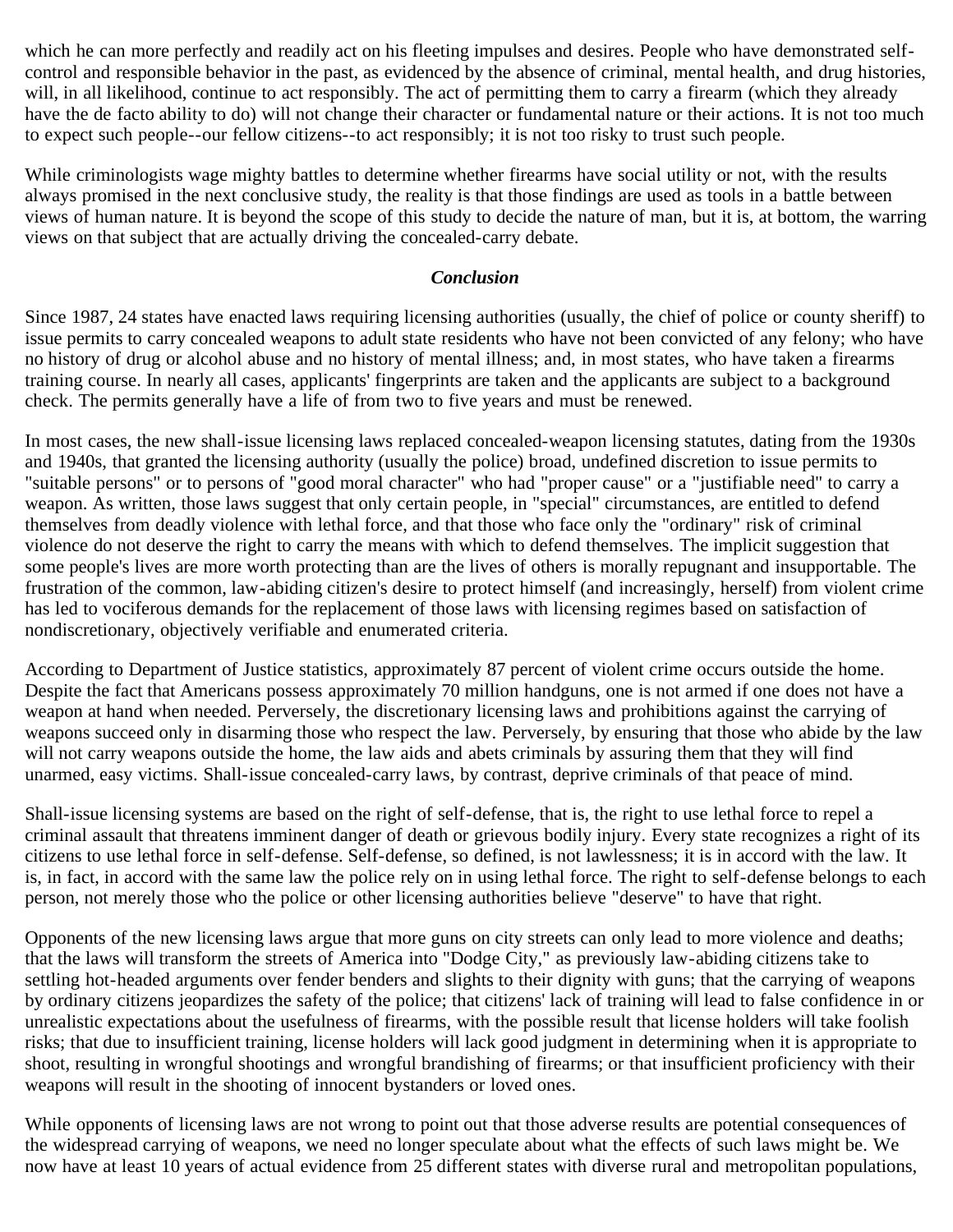including the cities of Miami, Houston, Dallas, Pittsburgh, Philadelphia, Richmond, Atlanta, New Orleans, Seattle, and Portland, regarding perhaps as many as 1 million permit holders carrying their weapons for hundreds of millions of man-hours. The results are in, and they show unequivocally that (a) the number of persons currently in possession of permits to carry firearms ranges from 1 to 5 percent of the state's population; (b) criminals do not apply for permits; (c) permit holders do not take to settling their traffic disputes or arguments with guns, or "take the law into their own hands"; (d) shall-issue licensing states have almost no problems with violent criminality or inappropriate brandishing of firearms by permit holders; and (e) some permit holders have used their guns to defend themselves and others. There appears to be no reported case of any permit holder adjudged to have wrongfully killed another in connection with carrying and using his weapon in public. As of this writing, shall-issue licensing laws are creating no reported law enforcement problem in any of the 25 states that have enacted them. Dodge City has not returned; the blood is *not* running in the streets.

With the publication this year of the Lott-Mustard study, "Crime, Deterrence and Right-to-Carry Concealed Handguns," finding that licensing laws deter violent crime and save lives, an intense criminological debate has begun over whether shall-issue licensing laws in fact deter violent crime. Notably, despite fears of opponents that the licensing laws will lead to increased crime and violence, the criminologists criticizing the Lott-Mustard study are arguing only that shall-issue licensing laws have no demonstrable effect on violent crime rates, that is, they neither decrease violent crime rates nor increase them. It remains to be seen whether Lott and Mustard's findings will withstand the scrutiny now being brought to bear on them, or whether the critics are correct. However, after intense scrutiny of 10 years of national data, there is no rigorous comprehensive economic analysis supporting the view that shall-issue licensing laws are a danger to public safety. In a free society, the burden of proof is borne by those who would restrict the liberty of others. Opponents of shall-issue licensing laws are lacking in hard criminological data and analyses condemning those laws and justifying opponents' desire to prevent persons who satisfy the licensing standards from carrying handguns for self-defense.

Shall-issue licensing systems are not, as is sometimes asserted by their opponents, another example of America's freewheeling, hands-off approach to guns. The licensing systems are gun control. Applicants are registered and fingerprinted and their backgrounds are thoroughly checked, both at the state and at the national level through the FBI, for criminal histories, and histories of drug or alcohol abuse and mental illness. In addition, the great majority of states require that applicants have received training with firearms. On the basis of 10 years of experience in 25 states, we may conclude that shall-issue licensing systems work. They accomplish the twin goals of providing a mechanism by which law-abiding citizens can carry the means with which to defend themselves from a violent criminal assault that imminently threatens life or grievous bodily harm and provide the public reasonable assurance that those who receive permits are persons who will act responsibly.

#### *Notes*

The author would like to thank Timothy Lynch of the Cato Institute, Preston Covey of Carnegie Mellon University, John R. Lott Jr. of the University of Chicago School of Law, Don B. Kates, Daniel S. Nagin of Carnegie Mellon University, and Daniel D. Polsby of Northwestern University School of Law for their gracious assistance in the preparation of this study. Any and all errors are the sole responsibility and property of the author.

<span id="page-27-0"></span>[1]. In addition to Florida, the following states have enacted "shall-issue" concealed-carry laws: Alaska, Arizona, Arkansas, Georgia, Idaho, Louisiana, Maine, Mississippi, Montana, Nevada, New Hampshire, North Carolina, Oklahoma, Oregon, Pennsylvania, South Carolina, South Dakota, Tennessee, Texas, Utah, Virginia, West Virginia, and Wyoming. Note that the state of Washington has had a nondiscretionary licensing system in place since 1961. Note also that Vermont permits open- or concealed-carry for self-defense without a license or permit. Thus, 26 states permit lawabiding adult citizens to carry concealed arms for self-defense outside their home on a nondiscretionary basis.

<span id="page-27-1"></span>[2]. See Clayton E. Cramer, *For the Defense of Themselves and the State: The Original Intent and Judicial Interpretation of the Right to Keep and Bear Arms* (Westport, Conn.: Praeger, 1994), p. 94.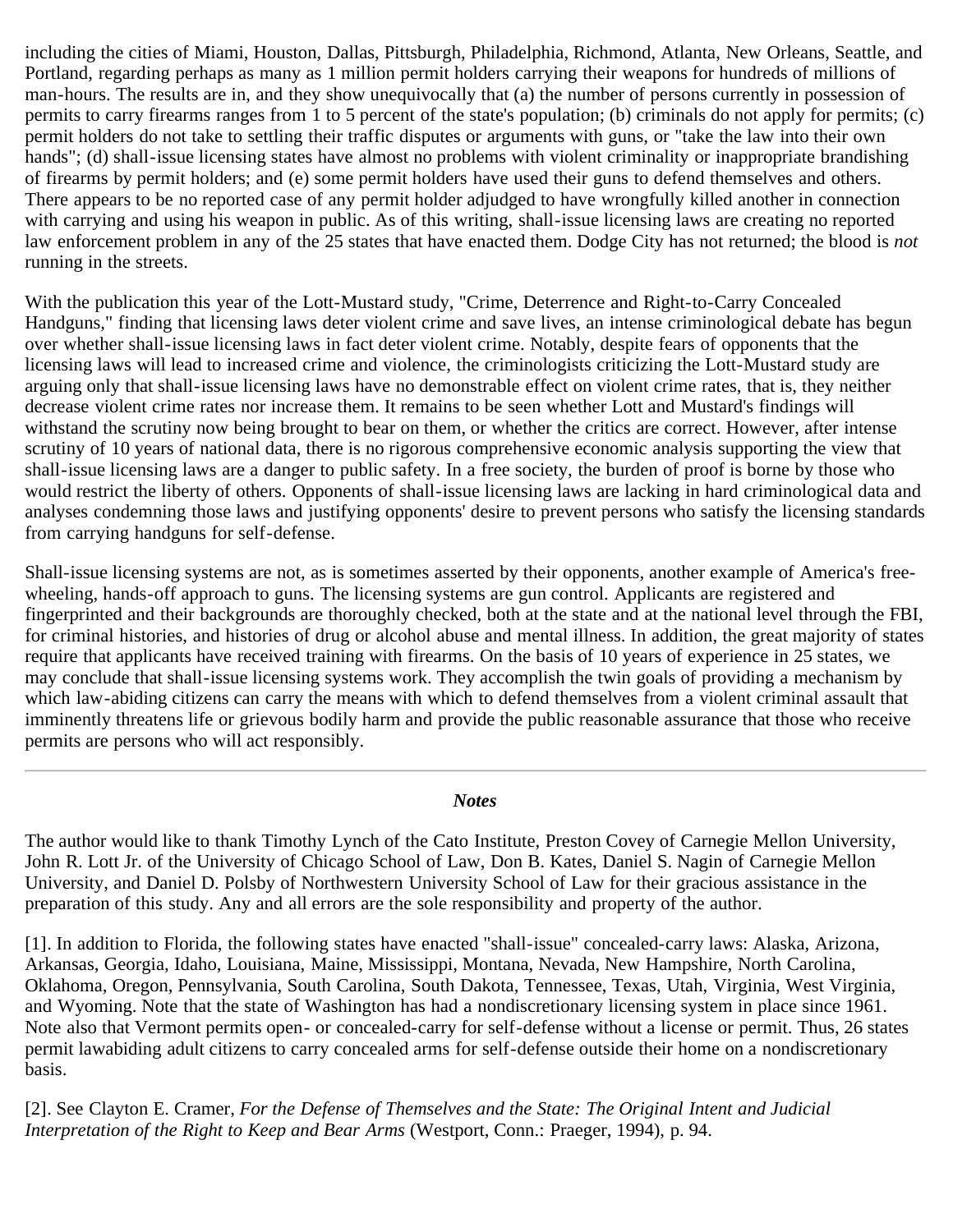<span id="page-28-0"></span>[3]. Ibid.

<span id="page-28-1"></span>[4]. See Robert J. Cottrol and Raymond T. Diamond, "The Second Amendment: Toward an Afro-Americanist Reconsideration," *Georgetown Law Journal* 80 (1991): 335-42.

<span id="page-28-2"></span>[5]. See Cramer, p. 96. For a more detailed discussion of the efforts to deny arms to free blacks and slaves, see the discussion in chap. 6, pp. 71-96.

<span id="page-28-3"></span>[6]. *State v. Chandler*, 5 La. An. 489, 490-91 (1850), cited in Cramer, p. 88.

<span id="page-28-4"></span>[7]. The Sullivan Law survives as section 400.00 of the New York Penal Law.

<span id="page-28-5"></span>[8]. See Don B. Kates, "Toward a History of Handgun Prohibition in the United States," in *Restricting Handguns--The Liberal Skeptics Speak Out* (Great Barrington, Mass.: North River, 1979), p. 15.

<span id="page-28-6"></span>[9]. Ibid., p. 16.

<span id="page-28-7"></span>[10]. Ibid., pp. 19-22; and Cramer, pp. 97-140.

<span id="page-28-8"></span>[11]. *Watson v. Stone*, 4 So.2d 700, 703 (1941) (Buford, J., concurring).

<span id="page-28-9"></span>[12]. See Edward F. Leddy, *Magnum Force Lobby: The National Rifle Association Fights Gun Control* (Lanham, Md.: University Press of America, 1987), pp. 86-87; and Don B. Kates, "Handgun Prohibition and the Original Meaning of the Second Amendment," *Michigan Law Review* 82 (1983): 209-10.

<span id="page-28-10"></span>[13]. See Cramer, p. 165 (describing Montana legislative history).

<span id="page-28-11"></span>[14]. Lee B. Kennett and James L. Anderson, *The Gun in America: The Origins of a National Dilemma* (Westport, Conn.: Greenwood, 1975), pp. 192-97, 210, 212; Leddy, pp. 86-87; and Kates, "Toward a History of Handgun Prohibition in the United States," pp. 29-30.

<span id="page-28-12"></span>[15]. One example that warrants analysis is the contemporary notion that the use and ownership of firearms should be confined to "sporting purposes." Without accusing anyone who recommends this standard of having illicit or secret racist or class-based motivations, the fact nonetheless is that hunting, target shooting, and other sporting uses of firearms tend to be an activity engaged in predominantly if not almost exclusively by whites, particularly rural and suburban whites, and not the inhabitants of the inner city. In addition, "sporting use" implicitly singles out those who have sufficient leisure and discretionary income to pursue recreation with firearms. Ownership of firearms is clearly associated with levels of discretionary income. See Gary Kleck, *Point Blank: Guns and Violence in America* (Hawthorne, N.Y.: Aldine de Gruyter, 1991). It is thus a noteworthy coincidence that the selection of the criterion, "sporting use," happens to largely leave out those who are associated in the public mind with the source of much of the crime problem, both racially and by class. To be sure, no laws, no genetic disposition prevents persons of any and all races, ethnic backgrounds, and classes from pursuing the recreational use of firearms; it is only a historical accident. Nonetheless, it is an interesting thought experiment by which one may check one's intellectual honesty to inquire whether the "sporting use" standard would find as much favor if there were a preexisting and widespread tradition of handgun and shotgun hunting among urban African-Americans and Hispanics.

<span id="page-28-13"></span>[16]. California Penal Code, sec. 12050 et seq.

- <span id="page-28-14"></span>[17]. Colorado Revised Statutes, sec. 18-12-105.1.
- <span id="page-28-15"></span>[18]. New York Penal Law, sec. 400.00.
- <span id="page-28-16"></span>[19]. North Dakota Statutes, sec. 62.1-04-03.
- <span id="page-28-17"></span>[20]. Rhode Island Statutes, secs. 11-47-11, 11-47-18.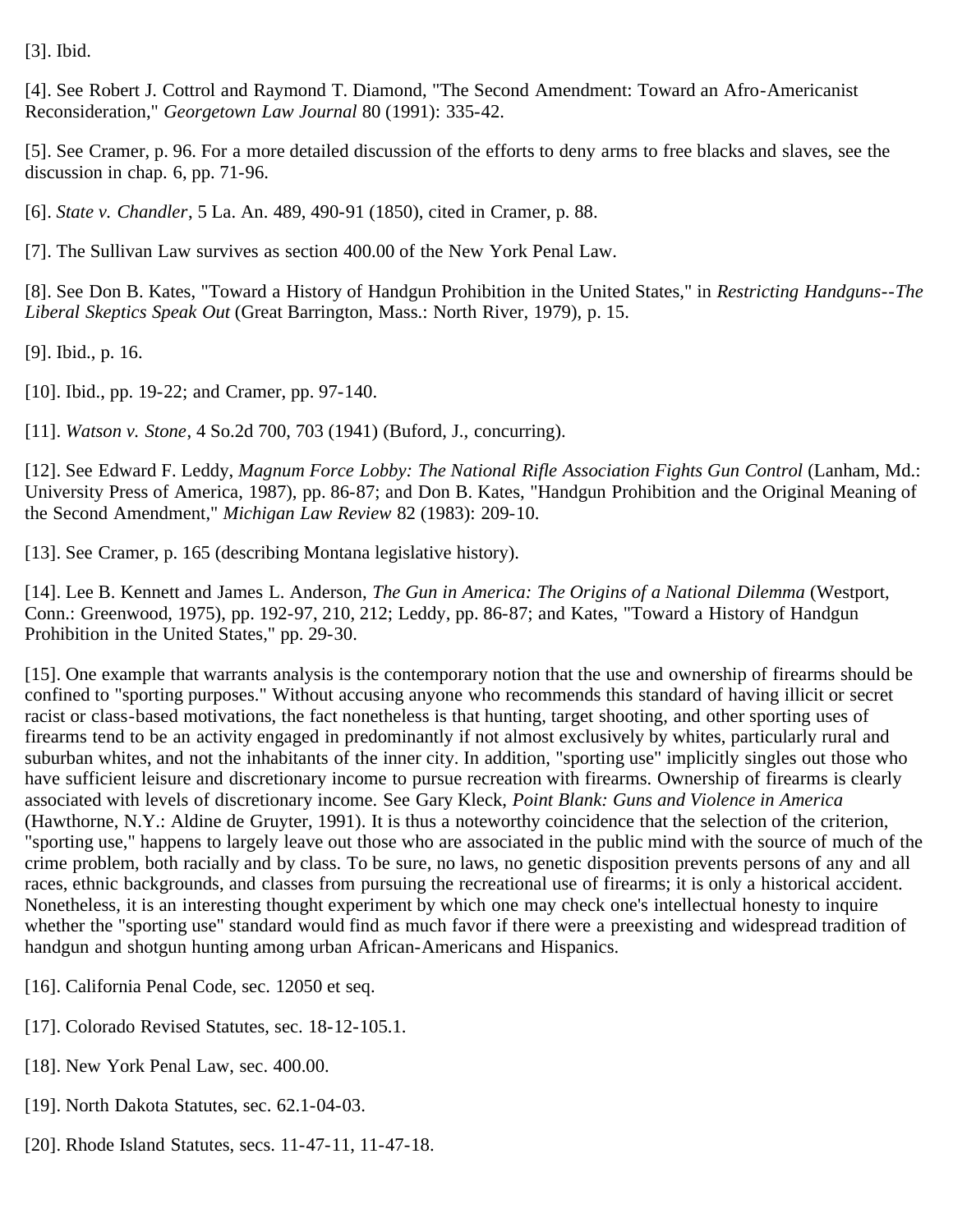<span id="page-29-0"></span>[21]. Charles Krauthammer, "Disarm the Citizenry," *Washington Post*, April 5, 1996.

<span id="page-29-1"></span>[22]. "Who Is Entitled to Carry Concealed Weapons," *American Law Reports* 51 (3d ed., 1973): 506.

<span id="page-29-2"></span>[23]. See Steve Garnass, "Cops Get Tougher on Gun Permits," *Denver Post*, April 24, 1988, p. A1.

<span id="page-29-3"></span>[24]. Quoted in ibid.

<span id="page-29-4"></span>[25]. See Clayton E. Cramer and David B. Kopel, "'Shall Issue': The New Wave of Concealed Handgun Permit Laws," *Tennessee Law Review* 62 (1995): 683.

<span id="page-29-5"></span>[26]. See John R. Lott Jr. and David B Mustard, "Crime, Deterrence, and Right-to-Carry Concealed Handguns," *Journal of Legal Studies* 26 (1997): 8n 29.

<span id="page-29-6"></span>[27]. See Don B. Kates, "Concealed Weapons Permits in California," an unpublished research paper.

<span id="page-29-7"></span>[28]. See "Elite in NYC are Packing Heat," *Boston Globe*, January 8, 1993, p. 3; William Bastone, "Born to Gun; 65 Big Shots with Licenses to Carry," *Village Voice*, September 29, 1987. Summarized in Cramer and Kopel, p. 684. See also Don B. Kates, "The Battle over Gun Control," *Public Interest* 84 (1986): 45.

<span id="page-29-8"></span>[29]. Cramer and Kopel, p. 685.

<span id="page-29-9"></span>[30]. *Hickman v. County of Los Angeles*, cited and discussed in Cramer and Kopel, p. 685.

<span id="page-29-10"></span>[31]. See "Gun-Licensing Boss Suspended by NYPD," *New York Post*, January 23, 1996, p. 26.

<span id="page-29-11"></span>[32]. My thanks to Preston Covey of the Department of Applied Ethics at Carnegie Mellon University for pointing this out.

<span id="page-29-12"></span>[33]. As was pointed out in the Lott-Mustard study, the main effect of shall-issue licensing systems has been to enable persons living in counties with a population exceeding 100,000 persons to obtain permits to carry firearms. As a general rule (which nonetheless has significant exceptions), it has been possible for those who desired them to obtain permits under discretionary systems in rural areas. The real impact of shall-issue licensing systems thus occurs in the granting of permits to the inhabitants of large cities and densely populated suburban counties. Thus, shall-issue systems do "liberalize" the granting of permits in metropolitan areas.

<span id="page-29-13"></span>[34]. See 18 U.S.C. sec. 922(g).

<span id="page-29-14"></span>[35]. See, for example, the licensing laws of Alaska, Arizona, Mississippi, Nevada, Oklahoma, Oregon, Virginia, Washington, and Wyoming.

<span id="page-29-15"></span>[36]. See, for example, the licensing laws of Alaska, Arkansas, Georgia, Louisiana, Mississippi, Nevada, North Carolina, Oklahoma, Texas, Utah, and Wyoming.

<span id="page-29-16"></span>[37]. I do not speak here of whether, criminologically speaking, the presence or absence of training requirements, or the differences in types of training requirements, has any criminologically measurable effect on the safety record of licensees. Here, I evaluate the requirements only from the perspective of whether the purported purpose of training requirements, to assure the public that those carrying firearms have safe gun-handling skills, minimum proficiency, and knowledge of when they may and may not shoot in self-defense, is clearly satisfied by an analysis of the statutory requirements.

<span id="page-29-17"></span>[38]. Some states require citizens to retreat, if possible, before using lethal force in self-defense. That is essentially a refinement of the concept of the "imminence" of the danger. If it is possible to safely retreat and avoid using deadly force, the danger has not yet become fully imminent.

<span id="page-29-18"></span>[39]. See *Sourcebook of Criminal Justice Statistics* (Washington: U.S. Department of Justice, 1992), Table 3.10,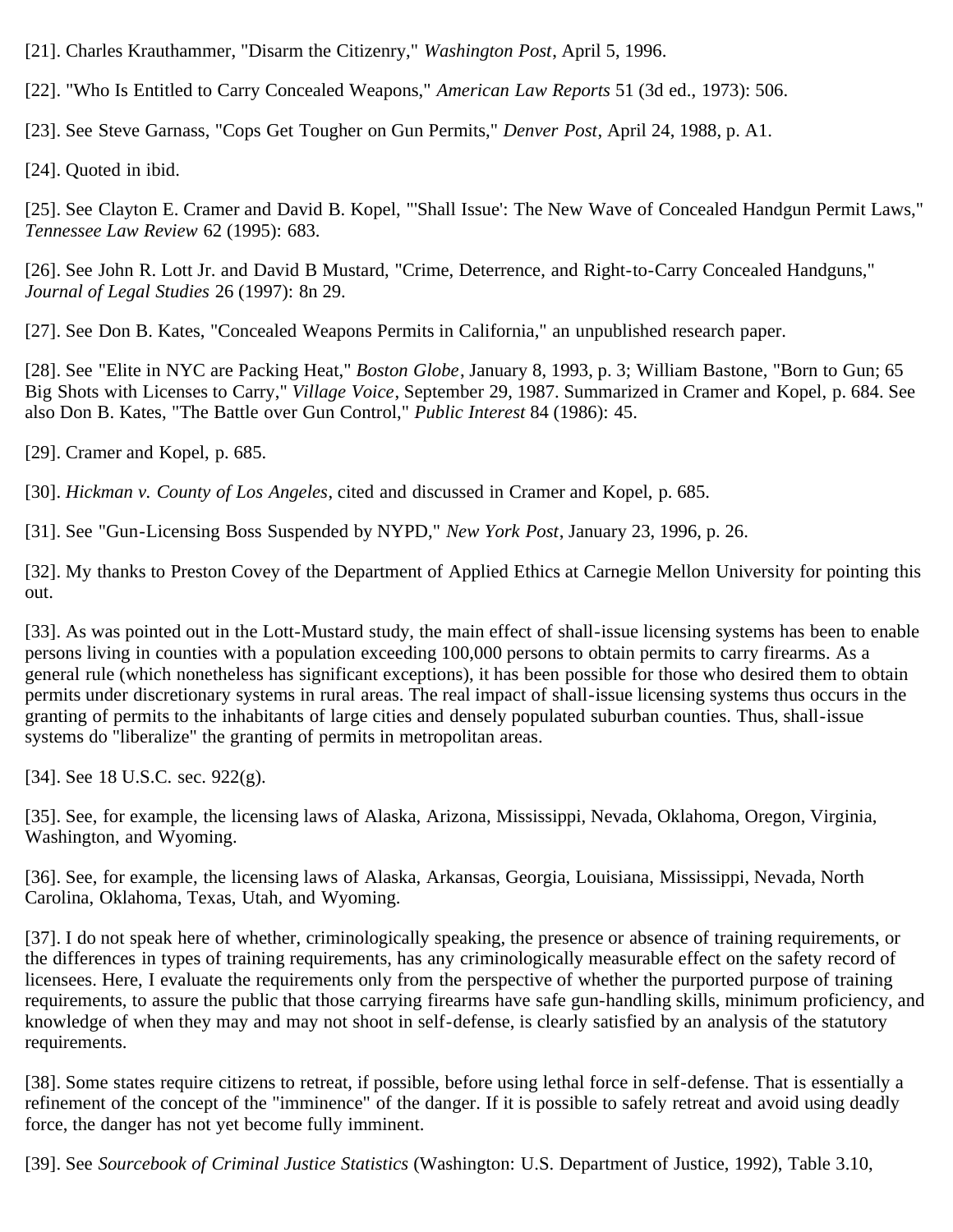"Estimated Percent Distribution of Personal and Household Incidents," p. 264.

<span id="page-30-0"></span>[40]. See ibid., Table 3.16, "Estimated Percent Police Response Time for Personal and Household Victimizations,"p. 271.

<span id="page-30-1"></span>[41]. See the discussion of this point and legal authority cited by Cramer and Kopel, pp. 730-31, where they recount some particularly egregious examples of police failures to respond to pleas for help.

<span id="page-30-2"></span>[42]. The principal thrust of this argument is to deny government the moral authority to require someone to give up his ability to defend himself when government does not agree to provide protection in return. That is, it suggests that laws prohibiting citizens from using arms to defend themselves are immoral because there is in fact no social contract. The argument is, however, faulty to the extent that it suggests that, if government did assume an obligation to protect each individual, it could rightfully require its citizens to abandon their right to self-protection. Social contract theorists like Hobbes and Locke held the right to life to be irreducible and inalienable; government could not require men to trade or abandon the right to defend themselves. As Hobbes said, "A covenant not to defend myselfe from force, by force, is alwayes voyd." See Thomas Hobbes, *Leviathan* (Cambridge: Cambridge University Press, 1991),p. 98. The absurdity of such a "trade" is apparent if one merely follows it through. Suppose government did assume an obligation to protect me and then asked me for my arms, so that I could not adequately defend myself. If government then failed in its duty so that I was killed by a criminal, the result would be that my estate would have a lawsuit for monetary damages against the government. I would hardly believe that in trading my life (i.e., my right to continue my life by defending it) for money damages for my heirs I had made an equal exchange. The more radical argument, based on the right to life, is that government has no right to deprive its citizens of the means with which to defend themselves regardless of whether or not it assumes an obligation to protect each separate individual.

<span id="page-30-3"></span>[43]. Lott and Mustard, p. 1.

<span id="page-30-4"></span>[44]. Ibid., p. 65.

<span id="page-30-5"></span>[45]. Robert Spitzer, *The Politics of Gun Control* (Chatham, N.J.: Chatham House Publishing, 1995), pp. 181-97.

<span id="page-30-6"></span>[46]. Lott and Mustard, p. 48.

<span id="page-30-7"></span>[47]. The same problem would make it extremely difficult or impossible to prove that shall-issue licensing laws *increased* violent crime. In either case, the researcher requires a way to verify that more people are in fact carrying guns postenactment.

<span id="page-30-8"></span>[48]. Lott and Mustard, p. 7 n. 26.

<span id="page-30-9"></span>[49]. My thanks to Daniel Polsby of the Northwestern University School of Law for pointing this out to me.

<span id="page-30-10"></span>[50]. Dan A. Black and Daniel S. Nagin, "Do 'Right to Carry' Laws Deter Violent Crime?" *Journal of Legal Studies* 27 (forthcoming, 1998).

<span id="page-30-11"></span>[51]. John R. Lott Jr., "The Concealed Handgun Debate," unpublished paper, September 17, 1997, p. 15.

<span id="page-30-12"></span>[52]. Ibid., p. 9.

<span id="page-30-13"></span>[53]. Ibid.

<span id="page-30-14"></span>[54]. Ibid., p. 12.

<span id="page-30-15"></span>[55]. A fairly detailed account of judicial interpretations of the Second Amendment and state constitutional guarantees of the right to keep and bear arms can be found in Cramer,pp. 221-67.

<span id="page-30-16"></span>[56]. See, for example, Spitzer, pp. 25-48.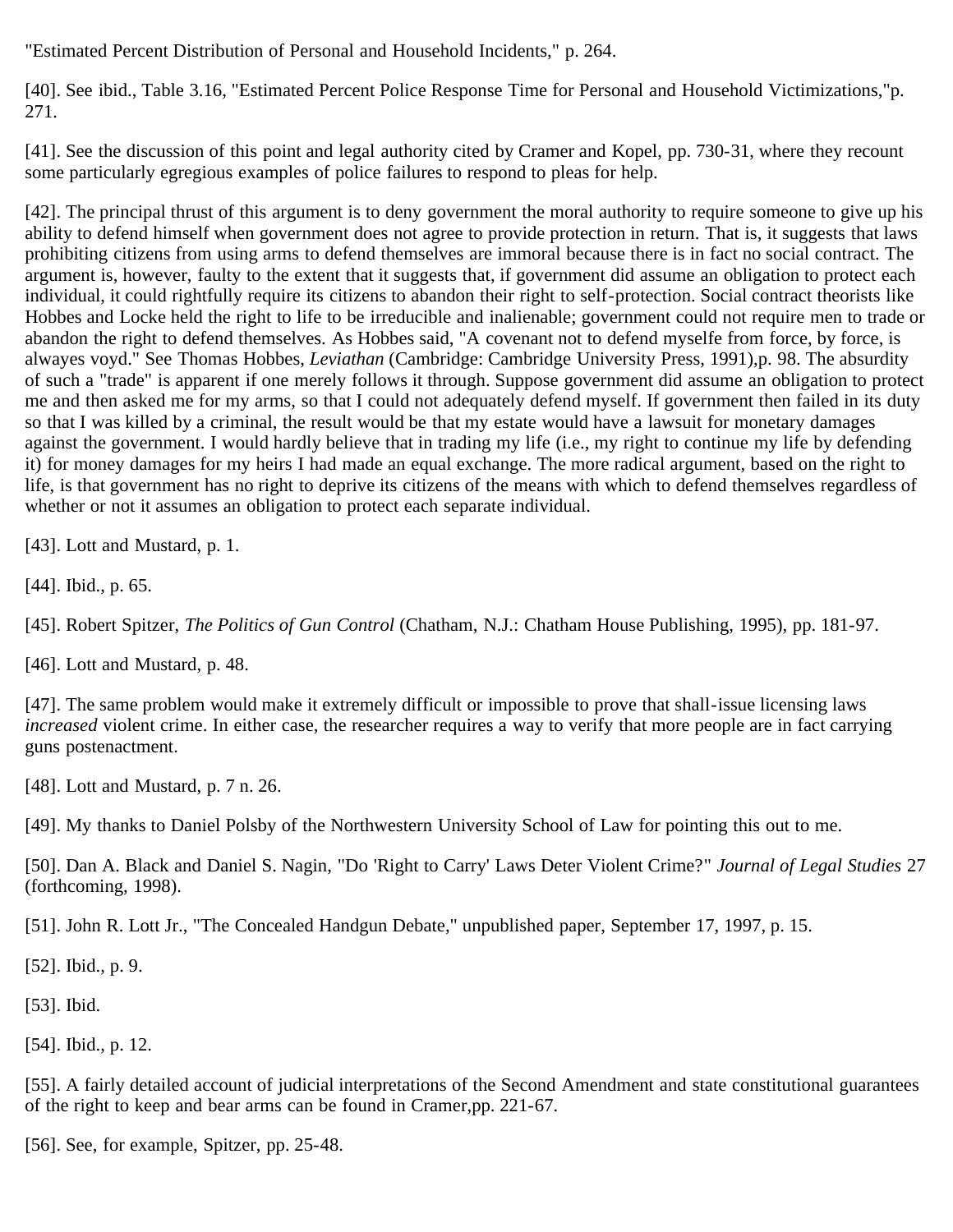<span id="page-31-0"></span>[57]. For a careful examination of the implications of adopting a "states' rights" view of the Second Amendment, and explication of the restrictions on federal gun control that might nevertheless follow from the "states' rights" interpretation, see Glenn Harlan Reynolds and Don B. Kates, "The Second Amendment and States' Rights: A Thought Experiment," *William and Mary Law Review* 36 (1995): 1737.

<span id="page-31-1"></span>[58]. See, for example, Don B. Kates, "Handgun Prohibition and the Original Meaning of the Second Amendment," p. 204; Sanford Levinson, "The Embarrassing Second Amendment," *Yale Law Journal* 99 (1989): 637; William Van Alstyne, "The Second Amendment and the Personal Right to Arms," *Duke Law Journal* 43 (1994): 1236. A collection of citations to other recent articles on the Second Amendment can be found in Glenn Harlan Reynolds, "A Critical Guide to the Second Amendment," *Tennessee Law Review* 62 (1995): 465 n. 18.

<span id="page-31-2"></span>[59]. See Joyce Lee Malcolm, *To Keep and Bear Arms--The Origins of an Anglo-American Right* (Cambridge, Mass.: Harvard University Press, 1994), pp. 162-63.

<span id="page-31-3"></span>[60]. See Don B. Kates, "The Second Amendment: A Dialogue," *Law and Contemporary Problems* 49 (1986): 143; Cramer,pp. 122-31.

<span id="page-31-4"></span>[61]. *Dred Scott v. Sanford*, 60 U.S. 393, 417 (1857).

<span id="page-31-5"></span>[62]. Ibid.

<span id="page-31-6"></span>[63]. 14 Stat. 176-177 (1866).

<span id="page-31-7"></span>[64]. Cong. Globe, 39th Cong., 1st sess., 2764-65 (1866).

<span id="page-31-8"></span>[65]. The author is aware of no study indicating the frequency with which permit holders generally carry their weapons.

<span id="page-31-9"></span>[66]. The licensing statute requires the issuance of a permit within 90 days, regardless of whether the background check is finished at that time. Thus, some permits are issued only to be revoked when the background search results are received.

<span id="page-31-10"></span>[67]. Cramer and Kopel, p. 692.

<span id="page-31-11"></span>[68]. Ibid., pp. 692-93.

<span id="page-31-12"></span>[69]. See "Handgun Law's First Year Belies Fears of 'Blood in the Streets,'" *Texas Lawyer*, December 9, 1996, p. 2.

<span id="page-31-13"></span>[70]. See "Traffic Argument in Texas Raises Questions on New Freedom to Carry Guns," *New York Times*, February 23, 1996, p. A1.

<span id="page-31-14"></span>[71]. See "Handgun Law's First Year Belies Fears of 'Blood in the Streets,'" *Texas Lawyer*, December 9, 1996, p. 2.

<span id="page-31-15"></span>[72]. See Arthur L. Kellerman and Donald T. Reay, "Protection or Peril? An Analysis of Firearms-Related Deaths in the Home," *New England Journal of Medicine*, June 12, 1986,pp. 1557-60, quoted in "Carrying Concealed Weapons-- Questions and Answers," Handgun Control Inc., Washington, n.d., p. 3.

<span id="page-31-16"></span>[73]. Gary Kleck and Marc Gertz, "Armed Resistance to Crime: The Prevalence and Nature of Self-Defense with a Gun," *Journal of Criminal Law and Criminology* 86 (1995): 173.

<span id="page-31-17"></span>[74]. See Daniel D. Polsby, "Firearms Costs, Firearms Benefits and the Limits of Knowledge," *Journal of Law and Criminology* 86 (1995): 211. The footnote to this claim reads as follows: "Chicago Police Department reports show that the percentage of Chicago homicide victims with police records has been as high as 65% in recent individual years. . . . In the early 1970s, the corresponding figures were 40%-45%."

<span id="page-31-18"></span>[75]. "Carrying Concealed Weapons," p. 4. The FBI study cited is "A Study of Selected Felonious Killings of Law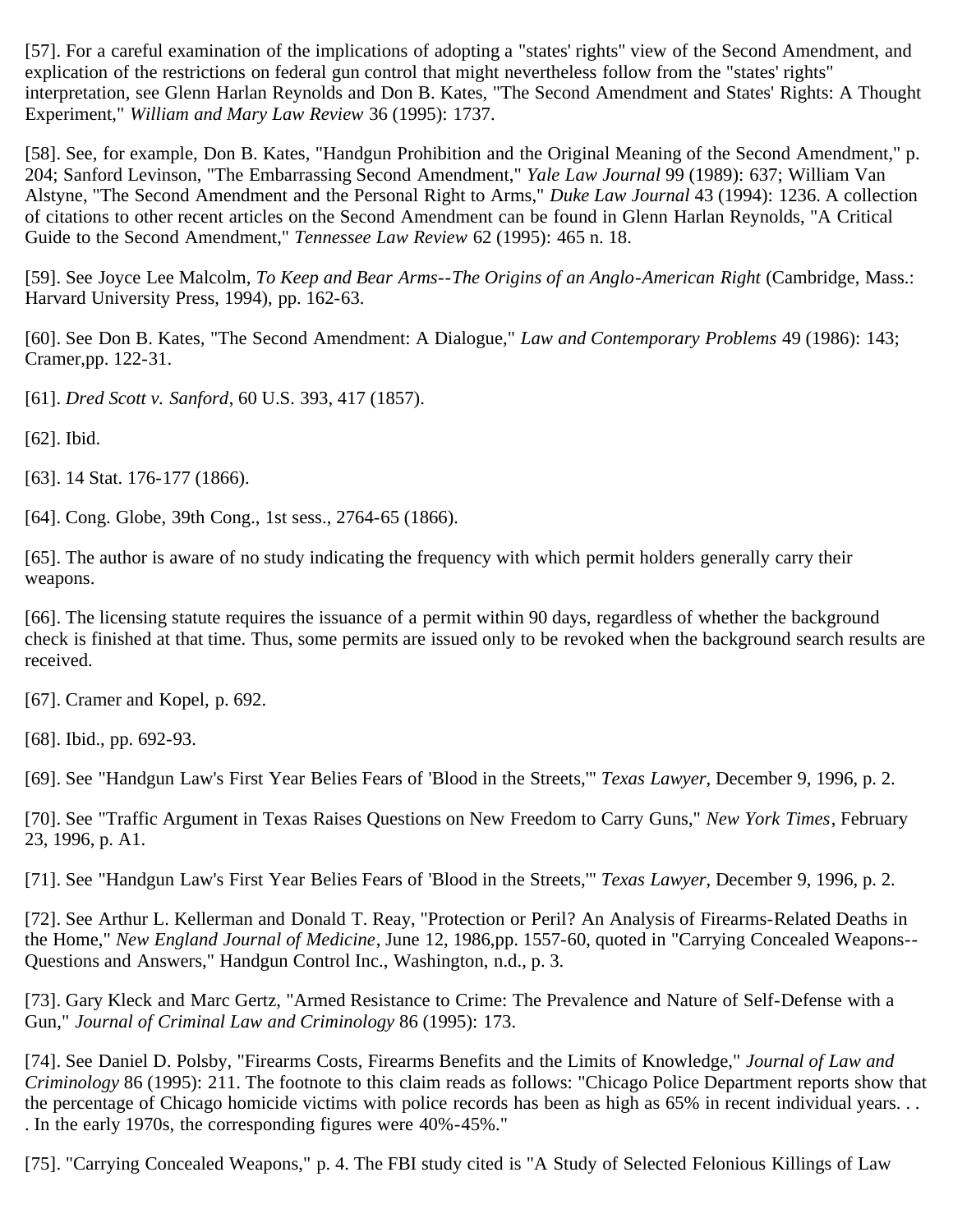Enforcement Officers," September 1992.

<span id="page-32-0"></span>[76].*60 Minutes*, October 1, 1995, transcript, p. 1.

<span id="page-32-1"></span>[77]. Lott and Mustard, p. 3 n. 8.

<span id="page-32-2"></span>[78]. Ibid.

<span id="page-32-3"></span>[79]. See Kleck and Gertz, p. 173.

<span id="page-32-4"></span>[80]. My thanks to Preston Covey of Carnegie Mellon University for pointing this out to me.

<span id="page-32-5"></span>[81]. Quoted in "Handgun Law's First Year Belies Fears of 'Blood in the Streets,'" p. 2.

<span id="page-32-6"></span>[82]. See "Carrying Concealed Weapons," p. 3. The numbers are drawn from the U.S. Department of Justice, Bureau of Justice Statistics, "Guns and Crime: Handgun Victimization, Firearm Self-Defense, and Firearm Theft," April, 1994 (reporting that about 62,200 victims of violent crime used guns to defend themselves) and from an analysis of the National Crime Victimization Survey for data between 1987 and 1990 by University of Maryland researchers, David McDowall and Brian Wiersema, "The Incidence of Civilian Defensive Firearms Use," December, 1994 (reporting about 65,000 such incidents a year). A 1991 study by Phillip Cook of Duke University estimated the number of defensive uses a year at 80,000 for the period 1979-87.

<span id="page-32-7"></span>[83]. See Kleck and Gertz; and the 1994 National Survey of Private Ownership of Firearms in the United States, conducted for the Police Foundation under the sponsorship of the National Institute of Justice and discussed in Phillip J. Cook and Jens Ludwig "You Got Me: How Many Defensive Gun Uses Per Year?" Paper presented at the meeting of the American Society of Criminology, Chicago, November 20, 1996.

<span id="page-32-8"></span>[84]. See ibid.

<span id="page-32-9"></span>[85]. See Kleck and Gertz, pp. 151-52.

<span id="page-32-10"></span>[86]. Don B. Kates et al., "Guns and Public Health: Epidemic of Violence or Pandemic of Propaganda?" *Tennessee Law Review* 62 (1995): 572-73.

<span id="page-32-11"></span>[87]. The numbers, except for suicides, are given by Cook and Ludwig. The number of gun crimes a year is contested. The figures are based on National Crime Victimization Survey information, which counts as a gun crime any crime in which the criminal had a firearm, even if the firearm was not used by the criminal. Since criminal gun possession is included, the number should not be taken as a count of total crimes of actual gun misuse. See the discussion of this point in Kleck and Gertz, at 169.

<span id="page-32-12"></span>[88]. The number of defensive gun uses is not necessarily a perfect proxy for the social benefits of firearm ownership and use. On the one hand, the mere fact that someone claims to have used his firearm defensively does not, of course, mean that he did so justifiably in the eyes of the law. If we add the qualification that the use has to be adjudged lawful as well, (1) we are likely to be unable to determine how many such uses there are, due to the amount and quality of information required to make this determination, and (2) the number of "legitimate" defensive uses, so defined, will likely decline. On the other hand, the total positive value of firearms use would have to include the deterrent value of widespread ownership (i.e., the number of crimes that simply do not occur because of fear that victims or householders are armed). While there is evidence that strongly suggests that criminals avoid those who they believe are armed, there is no way to count the crimes that do not occur because of firearm ownership. The number of defensive gun uses thus appears to be one of the, admittedly imperfect, proxies for societal benefits.

<span id="page-32-13"></span>[89]. See Kleck and Gertz; and the 1994 National Survey of Private Ownership of Firearms in the United States, conducted for the Police Foundation under the sponsorship of the National Institute of Justice and discussed in Cook and Ludwig.